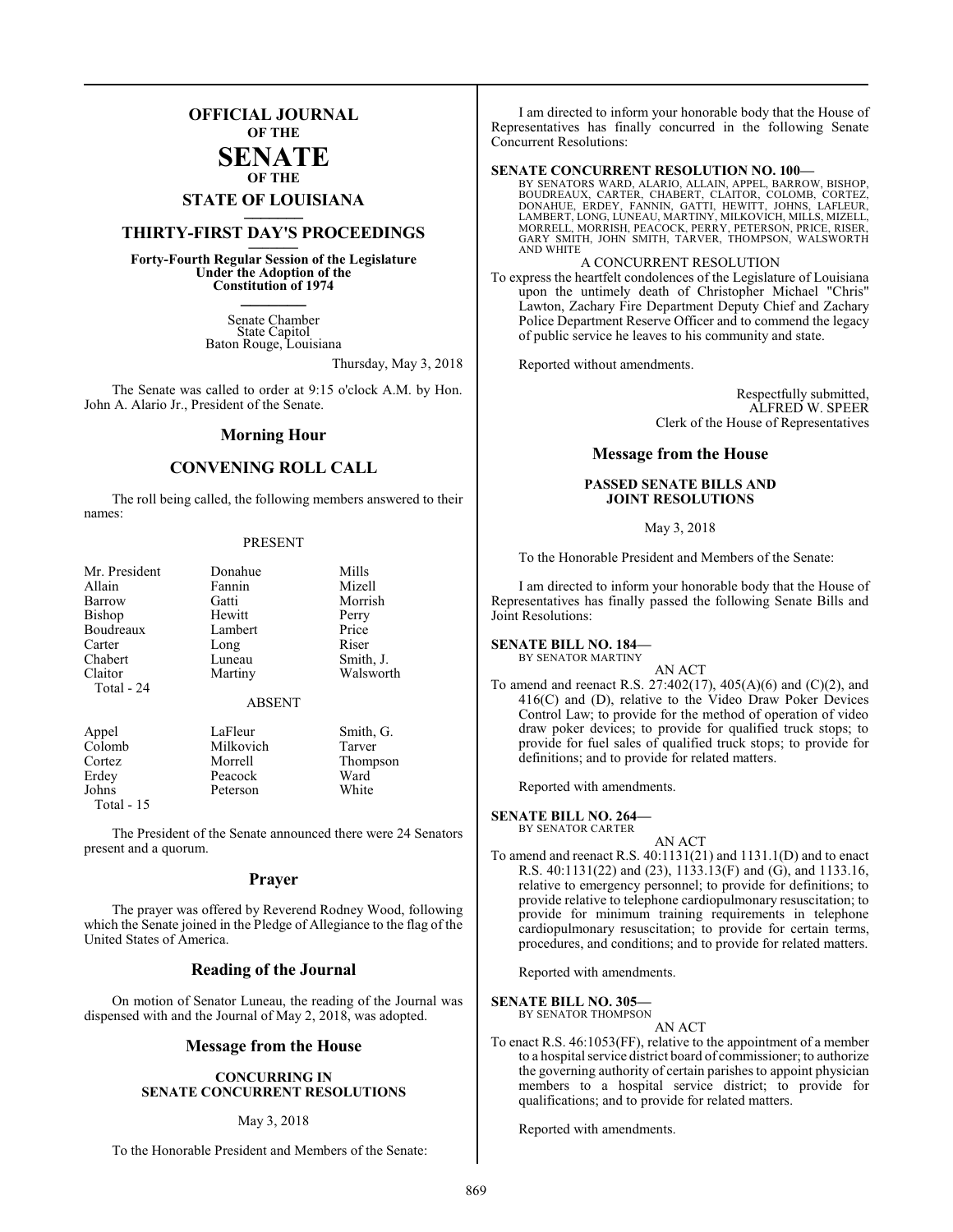## **Page 2 SENATE 31st DAY'S PROCEEDINGS**

May 3, 2018

#### **SENATE BILL NO. 138—** BY SENATOR LUNEAU

AN ACT

To amend and reenact R.S. 32:861(E)(1) and 872(D), relative to automobile insurance; to provide relative to required security and proof of financial responsibility; to provide for out-of-state automobile insurance coverage; to provide for personal injury protection cards; and to provide for related matters.

Reported with amendments.

Respectfully submitted, ALFRED W. SPEER Clerk of the House of Representatives

### **Privileged Report of the Legislative Bureau**

May 3, 2018

To the President and Members of the Senate:

I am directed by your Legislative Bureau to submit the following report:

The following instruments are approved as to construction and duplication. We advise and suggest the following amendments:

## **HOUSE BILL NO. 5—** BY REPRESENTATIVE CONNICK

AN ACT

To amend and reenact Civil Code Article 3463, relative to prescription; to provide for the effect of dismissal of a party in certain circumstances; and to provide for related matters.

Reported without amendments.

## **HOUSE BILL NO. 6—** BY REPRESENTATIVE CONNICK

AN ACT

To enact Code ofCivil Procedure Article 1551(D), relative to pretrial procedure; to provide for the setting of a pretrial conference in certain circumstances; to provide for the method of conducting the pretrial conference; and to provide for related matters.

Reported without amendments.

**HOUSE BILL NO. 16—** BY REPRESENTATIVES DANAHAY AND DWIGHT AN ACT

To amend and reenact Code of Civil Procedure Article 1392, relative to proof of statutes; to provide for the taking of judicial notice of statutes; and to provide for related matters.

Reported without amendments.

## **HOUSE BILL NO. 56—** BY REPRESENTATIVE HOFFMANN

AN ACT

To amend and reenact R.S. 14:91.8(C), (D), and  $(G)(1)(c)$ , (d), and (e) and (7), relative to the unlawful sale, purchase, or possession of tobacco, alternative nicotine product, or vapor product; to provide relative to the signs required to be displayed at the point of purchase or on the vending machine of any tobacco product, alternative nicotine product, or vapor product; to require the displayed sign to include information about the Louisiana TobaccoQuitline; tomake technical corrections to citations; and to provide for related matters.

Reported without amendments.

#### **HOUSE BILL NO. 91—**

BY REPRESENTATIVE THIBAUT AN ACT

To amend and reenact R.S. 27:372(A), relative to slot machine gaming area limitations in live horse racing facilities; to provide for a maximum number of gaming positions authorized within the designated gaming area; to provide for exceptions; and to provide for related matters.

Reported with amendments.

#### **LEGISLATIVE BUREAU AMENDMENTS**

Amendments proposed by Legislative Bureau to Reengrossed House Bill No. 91 by Representative Thibaut

#### AMENDMENT NO. 1

In Senate Committee Amendment No. 1 proposed by the Senate Committee on Judiciary B and adopted by the Senate on May 2, 2018, on page 1, line 2, change ""27:273(A),"" to ""27:372(A),"" and change ""4:183 $(B)(3)$ "" to ""4:183 $(B)($ introductory paragraph) and  $(3)$ "

#### AMENDMENT NO. 2

In Senate Committee Amendment No. 3 proposed by the Senate Committee on Judiciary B and adopted by the Senate on May 2, 2018, on page 1, line 9, change "R.S. 4:183(B)(3)" to "R.S. 4:183(B)(introductory paragraph  $\overline{1}$  and (3)"

#### AMENDMENT NO. 3

In Senate Committee Amendment No. 3 proposed by the Senate Committee on Judiciary B and adopted by the Senate on May 2, 2018, on page 1, line 15, change "R.S. 4:183(A)" to "Subsection A of this Section"

#### AMENDMENT NO. 4

In Senate Committee Amendment No. 3 proposed by the Senate Committee on Judiciary B and adopted by the Senate on May 2, 2018, on page 1, line 17, change "R.S. 4:183(A)(4)(b)" to "Subparagraph  $(A)(4)(b)$  of this Section"

#### AMENDMENT NO. 5

In Senate Committee Amendment No. 3 proposed by the Senate Committee on Judiciary B and adopted by the Senate on May 2, 2018, on page 1, line 21, change "only apply" to "apply only"

## **HOUSE BILL NO. 100—** BY REPRESENTATIVE WHITE

AN ACT

To amend and reenact Civil Code Articles 2315.8(B) and 2362.1(B), Children's Code Article 1570.1(A), R.S. 9:367, and R.S. 46:2136.1(A), and to enact R.S. 9:314, relative to the award of costs and attorney fees; to provide for the assessment of costs and attorney fees in the Domestic Abuse Assistance Act and the Post-Separation Family Violence Relief Act; and to provide for related matters.

Reported without amendments.

#### **HOUSE BILL NO. 121—**

BY REPRESENTATIVE COUSSAN AN ACT

To amend and reenact R.S. 14:102.26(B), relative to the crime of unlawful restraint of a dog; to provide relative to the elements of the criminal offense; to provide specific prohibitions relative to the tying, tethering, or restraining of a dog under certain conditions; and to provide for related matters.

Reported without amendments.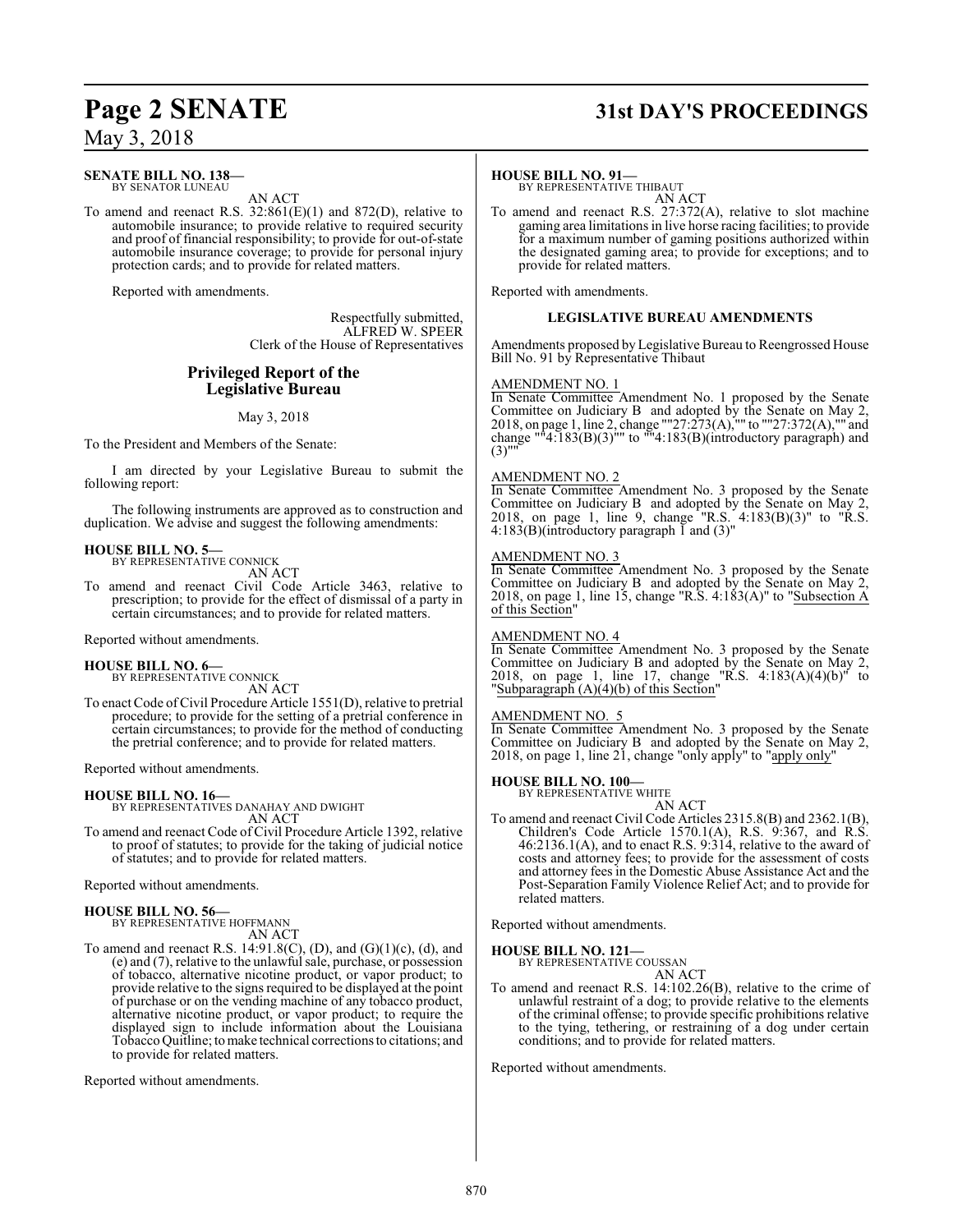## **31st DAY'S PROCEEDINGS Page 3 SENATE**

# May 3, 2018

**HOUSE BILL NO. 125—**

BY REPRESENTATIVE JEFFERSON AN ACT

To amend and reenact Civil Code Articles 103(5), 112, 113, 114, and 115, and to repeal Civil Code Article 118, relative to marriage; to provide for grounds for divorce; to provide for interim spousal support; to provide for final periodic support; to provide for modification of support; to provide for extinguishment of support; and to provide for related matters.

Reported without amendments.

**HOUSE BILL NO. 135—** BY REPRESENTATIVE DWIGHT

AN ACT

To amend and reenact R.S. 26:79 and 279, relative to application for state and local alcohol permits; to provide relative to permits not issued; to provide relative to the waiving of state application fees or credits for such fees; and to provide for related matters.

Reported without amendments.

#### **HOUSE BILL NO. 140—** BY REPRESENTATIVE LEGER

AN ACT

To amend and reenact R.S. 15:571.21(B), 574.4.2(A)(2)(e) and (F), and 574.4.5(B) and Code of Criminal Procedure Article 895.1(C), relative to probation and parole; to provide relative to the supervision fees paid by offenders placed on probation or parole; to provide relative to the fee assessed by the division of probation and parole for collection of certain monetary assessments imposed as a condition of probation or parole; to provide relative to the processing fee for each case file opened by a probation and parole officer; to provide relative to the use of such fees; and to provide for related matters.

Reported without amendments.

#### **HOUSE BILL NO. 152—** BY REPRESENTATIVE LEGER

AN ACT

To amend and reenact R.S. 27:27.2(A) and 27.4(A), relative to gaming; to provide for the exclusion or ejection of certain persons from gaming establishments; to prohibit the exclusion or ejection of persons based upon certain factors; and to provide for related matters.

Reported with amendments.

#### **LEGISLATIVE BUREAU AMENDMENTS**

Amendments proposed by Legislative Bureau to Engrossed House Bill No. 152 by Representative Leger

AMENDMENT NO. 1 On page 2, line 23, change "R.S. 51:2232(11)" to "R.S. 51:2232(3)"

**HOUSE BILL NO. 172—** BY REPRESENTATIVE GAROFALO AN ACT

To amend and reenact Code of Civil Procedure Article 2376 and to enact R.S. 13:4368, relative to the cancellation of privileges, liens, and mortgages; to provide for the cancellation or partial release of inferior privileges, liens, and mortgages on property sold at sheriff's sale; to provide for the procedures for cancelling or partially releasing inferior privileges, liens, and mortgages; to provide for the required information for the filing of an affidavit; to provide the duties, effect, and liability for the filing of an affidavit; to provide for exceptions; and to provide for related matters.

Reported without amendments.

#### **HOUSE BILL NO. 182—**

BY REPRESENTATIVE JOHNSON AN ACT

To amend and reenact Children's Code Articles 612(A)(2), 624(D), (E), (F), and (G),  $634(A)$ ,  $749(A)$  and (B),  $1019(A)$  and (B),  $1122(A)(3)$ , and  $1515(B)$ , to enact Children's Code Articles 103.1, 116(6.1) and (6.2), 624(H), 624.1, 661.1, 767.1, 767.2, 1034.1, 1034.2, 1515(A)(8) and (C) and 1518(C), and to provide Comments to Children's Code Article 680, relative to the Indian Child Welfare Act; to provide for the applicability of the Indian Child Welfare Act; to provide definitions; to provide for an inquiry; to provide for the standard for determining whether a child is an Indian child; to provide for procedures and effects; and to provide for related matters.

Reported without amendments.

#### **HOUSE BILL NO. 186—**

BY REPRESENTATIVES MARINO AND BACALA

AN ACT To amend and reenact R.S. 40:979, relative to the attempt or conspiracy to commit violations of the Uniform Controlled Dangerous Substances Law; to provide relative to the penalties imposed for the attempt or conspiracy to distribute or possess with intent to distribute certain Schedule I controlled dangerous substances; and to provide for related matters.

Reported without amendments.

#### **HOUSE BILL NO. 187—**

BY REPRESENTATIVE MARINO AN ACT

To amend and reenact Children's Code Article 408, relative to juvenile court proceedings; to provide for the use of restraints upon a determination of necessity; to provide the procedure for such a determination; to provide notice; and to provide for related matters.

Reported without amendments.

### **HOUSE BILL NO. 210—** BY REPRESENTATIVE JACKSON

AN ACT To amend and reenact R.S. 40:2405(J)(3), relative to revocation of P.O.S.T. certification; to require hearing notices to be provided to peace officers; and to provide for related matters.

Reported without amendments.

### **HOUSE BILL NO. 219—** BY REPRESENTATIVE JACKSON

AN ACT

To amend and reenact R.S. 13:754(C), relative to clerks of court; to provide relative to the Louisiana Clerks' Remote Access Authority membership; to require a report to the legislature; to provide for the contents of the report; and to provide for related matters.

Reported without amendments.

#### **HOUSE BILL NO. 223—**

BY REPRESENTATIVE MARINO

- AN ACT
- To amend and reenact Code of Criminal Procedure Article 814(A) and (B), relative to responsive verdicts; to provide relative to responsive verdicts with regard to the crimes of theft, criminal damage to property, and the attempt to commit these offenses; to amend responsive verdicts to reflect existing penalty grades for the crimes of theft, simple criminal damage to property, and unauthorized use of a movable; to provide relative to responsive verdicts for violations of the Uniform Controlled Dangerous Substances Law; to provide relative to responsive verdicts for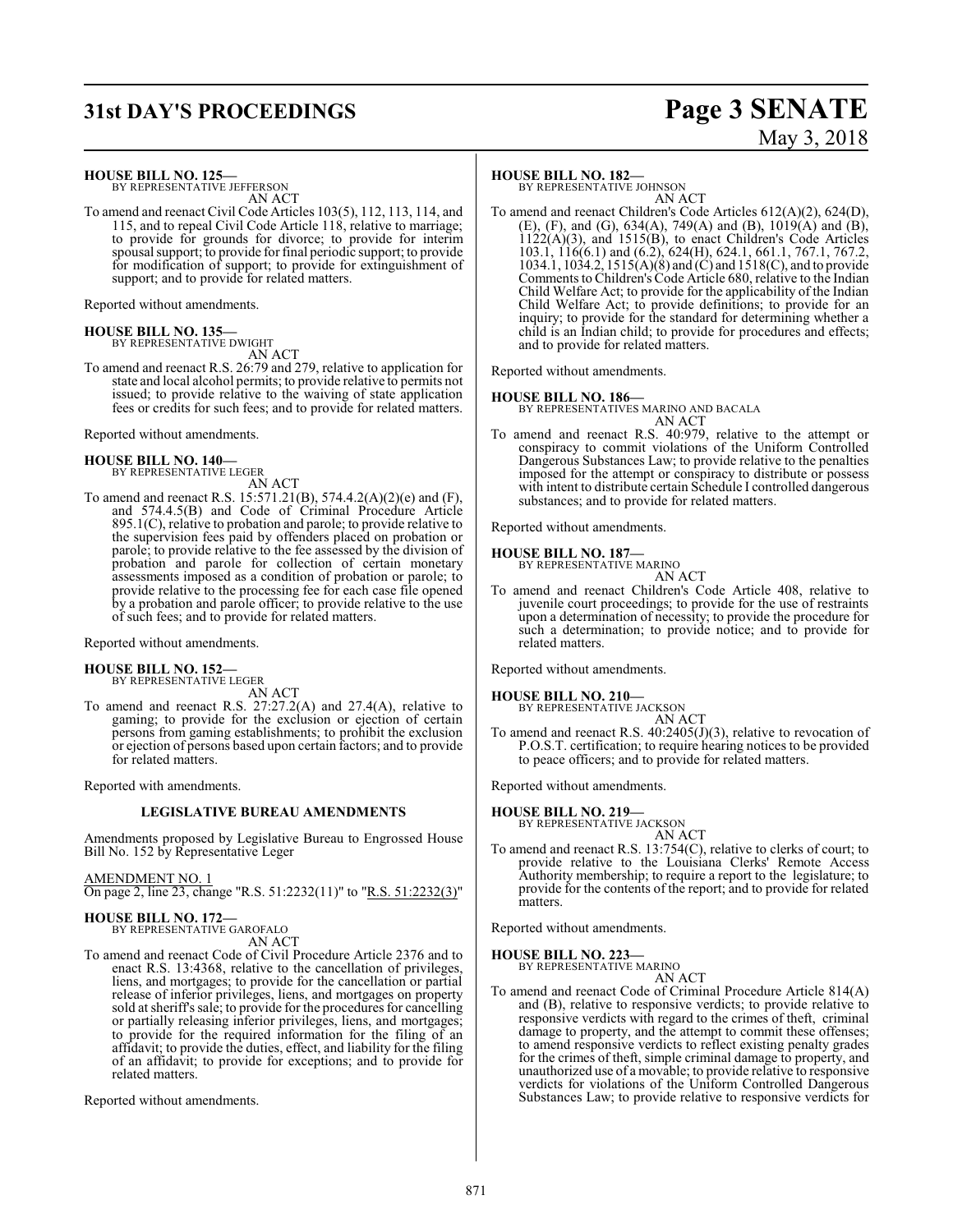## **Page 4 SENATE 31st DAY'S PROCEEDINGS**

violations of the Uniform Controlled Dangerous Substances Law that are based upon the weight of the substance; and to provide for related matters.

Reported with amendments.

#### **LEGISLATIVE BUREAU AMENDMENTS**

Amendments proposed by Legislative Bureau to Reengrossed House Bill No. 223 by Representative Marino

#### AMENDMENT NO. 1

In Senate Committee Amendment No. 1 proposed by the Senate Committee on Judiciary C and adopted by the Senate on May 2, 2018, on page 1, line 2, change "On page 5, delete line 10" to "On page 5, line 10, following "Rape" delete the remainder of the line"

### **HOUSE BILL NO. 224—** BY REPRESENTATIVE MARINO

AN ACT

To amend and reenact R.S. 40:1060.13 and 1060.15(B), relative to criminal offenses involving legend drugs; to reduce criminal penalties for certain offenses involving legend drugs; and to provide for related matters.

Reported without amendments.

#### **HOUSE BILL NO. 234—**

BY REPRESENTATIVE EDMONDS AN ACT

To amend and reenact R.S. 9:1513, relative to deposited funds payable to a surviving spouse without court proceedings; to provide for an increase in the amount of funds released; to modify with respect to the description of financial institutions; to remove a reporting requirement with respect to funds released by a payor institution; and to provide for related matters.

Reported without amendments.

#### **HOUSE BILL NO. 237—** BY REPRESENTATIVE LEOPOLD

AN ACT

To amend and reenact R.S.  $14:81.1(E)(1)(b)$ ,  $(2)(b)$ ,  $(3)$ , and  $(4)$ , relative to pornography involving juveniles; to provide relative to the crime of pornography involving juveniles; to provide relative to the criminal penalties for the crime of pornography involving juveniles; and to provide for related matters.

Reported without amendments.

#### **HOUSE BILL NO. 261—**

BY REPRESENTATIVE MARINO AN ACT

To amend and reenact R.S. 14:285(A)(1), (2), (4), and (5) and (B) and to enact R.S. 14:285(E), relative to unlawful telephone and telecommunications device communications; to prohibit the use of any telecommunications device to send certain types of communications; to provide for definitions; and to provide for related matters.

Reported without amendments.

#### **HOUSE BILL NO. 268—**

BY REPRESENTATIVE FALCONER AN ACT

To amend and reenact R.S. 15:440.2(C)(introductory paragraph) and to enact R.S. 15:440.2(C)(3), relative to videotaping statements of protected persons; to amend the definition of a protected person; and to provide for related matters.

Reported without amendments.

#### **HOUSE BILL NO. 275—**

BY REPRESENTATIVE JORDAN AN ACT

To amend and reenact R.S. 14:43.5, relative to the crime of intentional exposure to the human immunodeficiency virus; to provide for the elements of the offense; to provide for definitions; to provide for affirmative defenses; and to provide for related matters.

Reported without amendments.

#### **HOUSE BILL NO. 307—**

BY REPRESENTATIVE THOMAS

AN ACT To amend and reenact R.S.  $46:1844(W)(1)(a)$  and (b) and (3), to enact R.S. 44:3(J) and R.S. 46:1844(W)(5), and to repeal R.S.  $44:3(A)(4)(d)$ , relative to privacy of crime victims; to prohibit the disclosure of contact information; to provide relative to the duties of certain public officials; to provide for definitions; and to provide for related matters.

Reported without amendments.

## **HOUSE BILL NO. 348—** BY REPRESENTATIVE HODGES

AN ACT

To enact R.S. 15:827(A)(8), relative to the Department of Public Safety and Corrections; to provide for the collection of inmate data; to provide relative to veterans committed to the custody of the department; and to provide for related matters.

Reported without amendments.

#### **HOUSE BILL NO. 357—**

BY REPRESENTATIVE MARCELLE

AN ACT To enact R.S. 14:95.11, relative to the illegal carrying of weapons; to prohibit persons convicted of a hate crime under certain circumstances frompossessing a firearmor carrying a concealed weapon; to provide criminal penalties; to provide for exceptions; to define "firearm"; and to provide for related matters.

Reported without amendments.

#### **HOUSE BILL NO. 371—** BY REPRESENTATIVE CHANEY

AN ACT To amend and reenact Children's Code Article 610(A) and (D), relative to reports of child abuse and neglect; to provide for the reporting procedure for permitted and mandatory reporters; and to provide for related matters.

Reported without amendments.

**HOUSE BILL NO. 393—** BY REPRESENTATIVE TERRY BROWN AN ACT

To amend and reenact R.S. 3:563, 564, 734(A) and (B)(1), 735, 747, 748(A), 2092(B), and 2093(5) through (11) and to enact R.S.  $3:561(6)$  and  $2093(12)$  and  $(13)$ , relative to market agency and livestock dealer permits; to provide for permits; to provide for the authority of the Louisiana Board of Animal Health; to provide for criteria to deny, revoke, or suspend permits; to provide for records; to provide for inspectors; to provide for prohibited activities; to provide for violations and penalties; to provide for the authority of the commissioner of agriculture; and to provide for related matters.

Reported without amendments.

### **HOUSE BILL NO. 395—** BY REPRESENTATIVE FOIL

AN ACT

To amend and reenact Civil Code Articles 355, 359 and 361, relative to continuing tutorship; to provide for restrictions on legal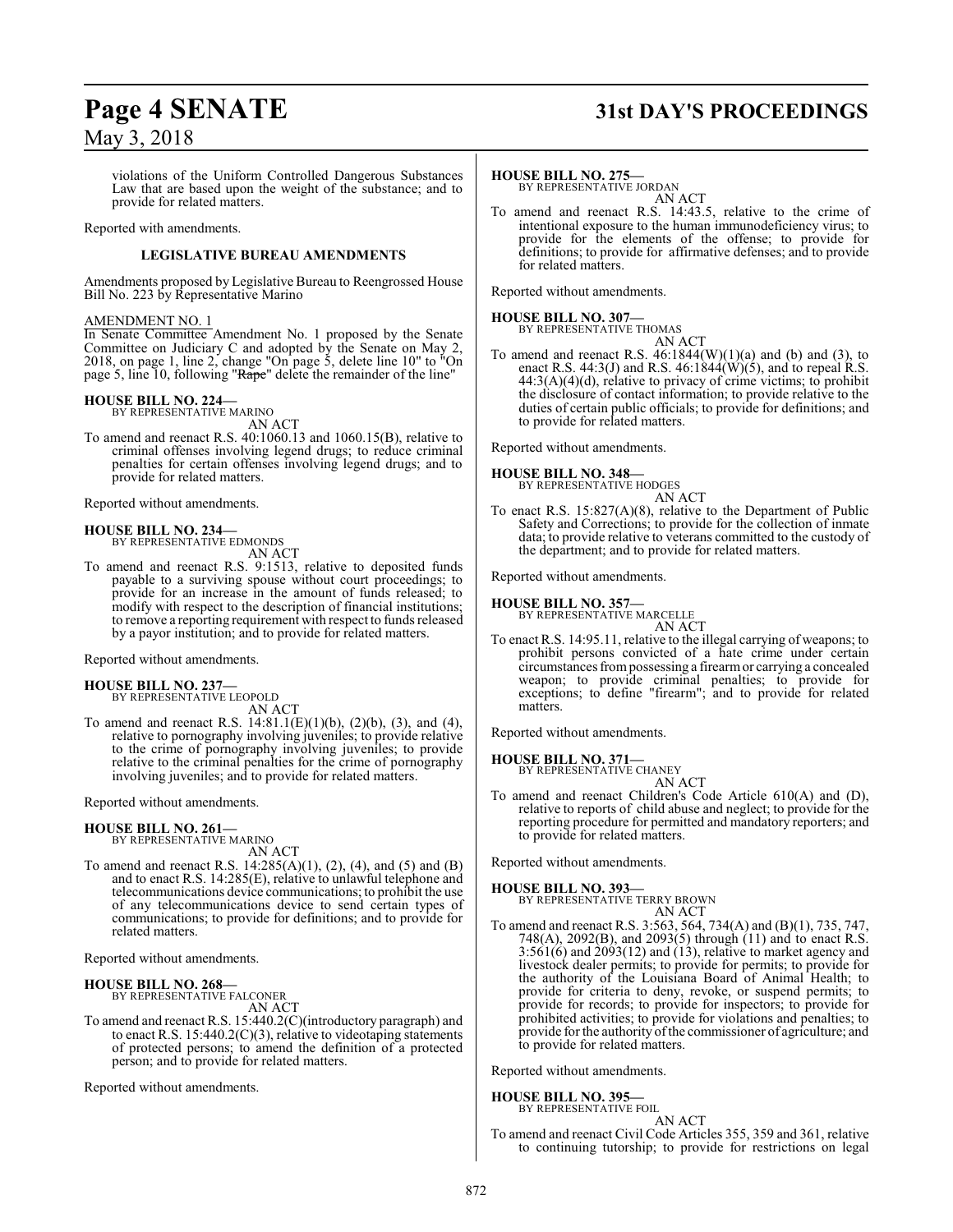## **31st DAY'S PROCEEDINGS Page 5 SENATE**

# May 3, 2018

capacity; to provide for modification or termination of decrees restricting legal capacity; to provide for prospective and retroactive application; and to provide for related matters.

Reported without amendments.

## **HOUSE BILL NO. 424—** BY REPRESENTATIVE LEGER

AN ACT

To amend and reenact R.S. 40:1472.3(E)(2)(c) and to enact R.S. 40:1472.3(A)(5), relative to the license to handle explosives; to provide for qualifications of applicants; to provide for the minimum age of certain license applicants; to provide for certain requirements when a licensed blaster is under a certain age; and to provide for related matters.

Reported without amendments.

#### **HOUSE BILL NO. 440—**

BY REPRESENTATIVE HODGES AN ACT

To amend and reenact Code of Criminal Procedure Articles 903(B) and (C) and 903.2(A)(1) and (B)(1), relative to the substance abuse probation program; to provide for counseling and treatment for defendants with substance abuse disorders and mental illness; and to provide for related matters.

Reported with amendments.

#### **LEGISLATIVE BUREAU AMENDMENTS**

Amendments proposed by Legislative Bureau to Engrossed House Bill No. 440 by Representative Hodges

#### AMENDMENT NO. 1

In Senate Committee Amendment No. 1 proposed by the Senate Committee on Judiciary C and adopted by the Senate on May 2, 2018, page 1, line 2, following ""or" and before "office" insert "the"

### **HOUSE BILL NO. 447—**

BY REPRESENTATIVE JAY MORRIS AN ACT

To amend and reenact R.S. 36:701(D)(1) and 704, to enact R.S. 49:191(11), and to repeal R.S. 49:191(8)(k), relative to the Department of Justice, including provisions to provide for the re-creation of the Department of Justice and the statutory entities made a part of the department by law and for the structure of the department; to provide for a federalism division of the department; to provide for the effective termination date for all statutory authority for the existence of such statutory entities; and to provide for related matters.

Reported without amendments.

#### **HOUSE BILL NO. 482—** BY REPRESENTATIVE LEGER

AN ACT

To amend and reenact Children's Code Article 911(A), relative to release of a child from custody; to provide for the requirements relative to release of a child from the custody of the Department of Public Safety and Corrections; and to provide for related matters.

Reported without amendments.

**HOUSE BILL NO. 484—** BY REPRESENTATIVE TALBOT AN ACT

To amend and reenact R.S.  $27:15(B)(1)$  and to enact R.S.  $14:90(D)$ and 90.3(J) and Chapter 6 of Title 27 of the Louisiana Revised Statutes of 1950, to be comprised of R.S. 27:301 through 305, relative to fantasy sports contests; to create the Louisiana Fantasy Sports Contests Act; to provide for a proposition election to authorize fantasy sports contests in a parish; to define "fantasy sports contest"; to provide for the duties and authority of the Louisiana Gaming Control Board with respect to the

regulation of fantasy sports contests; to provide relative to effectiveness; and to provide for related matters.

Reported without amendments.

#### **HOUSE BILL NO. 488—**

BY REPRESENTATIVES AMEDEE, CARPENTER, JACKSON, NANCY LANDRY, AND SMITH AN ACT

To amend and reenact R.S. 14:403(A)(4)(b) and to enact Children's Code Articles  $502(1)(d)$  and  $4(r)$ ,  $603(2)(e)$ , and  $(12)(t)$ , and 606(A)(8), relative to mandatory reporting of crimes; to provide relative to the mandatory reporting of certain crimes of sexual abuse of a minor; to provide for definitions; and to provide for related matters.

Reported without amendments.

#### **HOUSE BILL NO. 490—**

BY REPRESENTATIVE GREGORY MILLER AN ACT

To amend and reenact R.S. 46:236.1.1(9), (10), (11), (12), (13), and (14) and 236.1.2(L) and to enact R.S. 46:236.1.1(15) and (16), relative to support; to provide definitions; to provide relative to health insurance; to provide for medical support; and to provide for related matters.

Reported without amendments.

#### **HOUSE BILL NO. 497—**

BY REPRESENTATIVE PEARSON AN ACT

To enact R.S. 9:1421, relative to successions; to authorize access to certain assets; to provide for definitions; to provide for the sale or transfer of securities under certain circumstances; to provide for payment to the surviving spouse pending the appointment of an executor or administrator; to provide for limitations; to provide a limitation of liability for brokers; to provide for the preservation of certain claims; to provide for applicability pending actions for divorce; and to provide for related matters.

Reported without amendments.

## **HOUSE BILL NO. 520—** BY REPRESENTATIVE JOHNSON

AN ACT

To amend and reenact Children's Code Article 616(B) and to repeal Children's Code Article 616(B) as amended and reenacted by Act No. 348 of the 2017 Regular Session of the Legislature, relative to child abuse cases; to provide relative to certain information in the state central registry of reports of child abuse and neglect; to provide for disclosure of certain information to the district attorney or court; and to provide for related matters.

Reported without amendments.

#### **HOUSE BILL NO. 521—**

BY REPRESENTATIVE HENRY AN ACT

To enact R.S. 35:416, relative to ex officio notaries for coroners; to provide for the qualifications, appointment, and authority of ex officio notaries for coroners; to provide for bond requirements; to provide for limitations and termination of the authority of ex officio notaries; and to provide for related matters.

Reported without amendments.

### **HOUSE BILL NO. 529—** BY REPRESENTATIVE LEGER

AN ACT

To amend and reenact R.S.  $26:90(A)(11)$  and  $286(A)(11)$ , relative to alcoholic beverages; to provide for prohibited activity on licensed premises; and to provide for related matters.

Reported without amendments.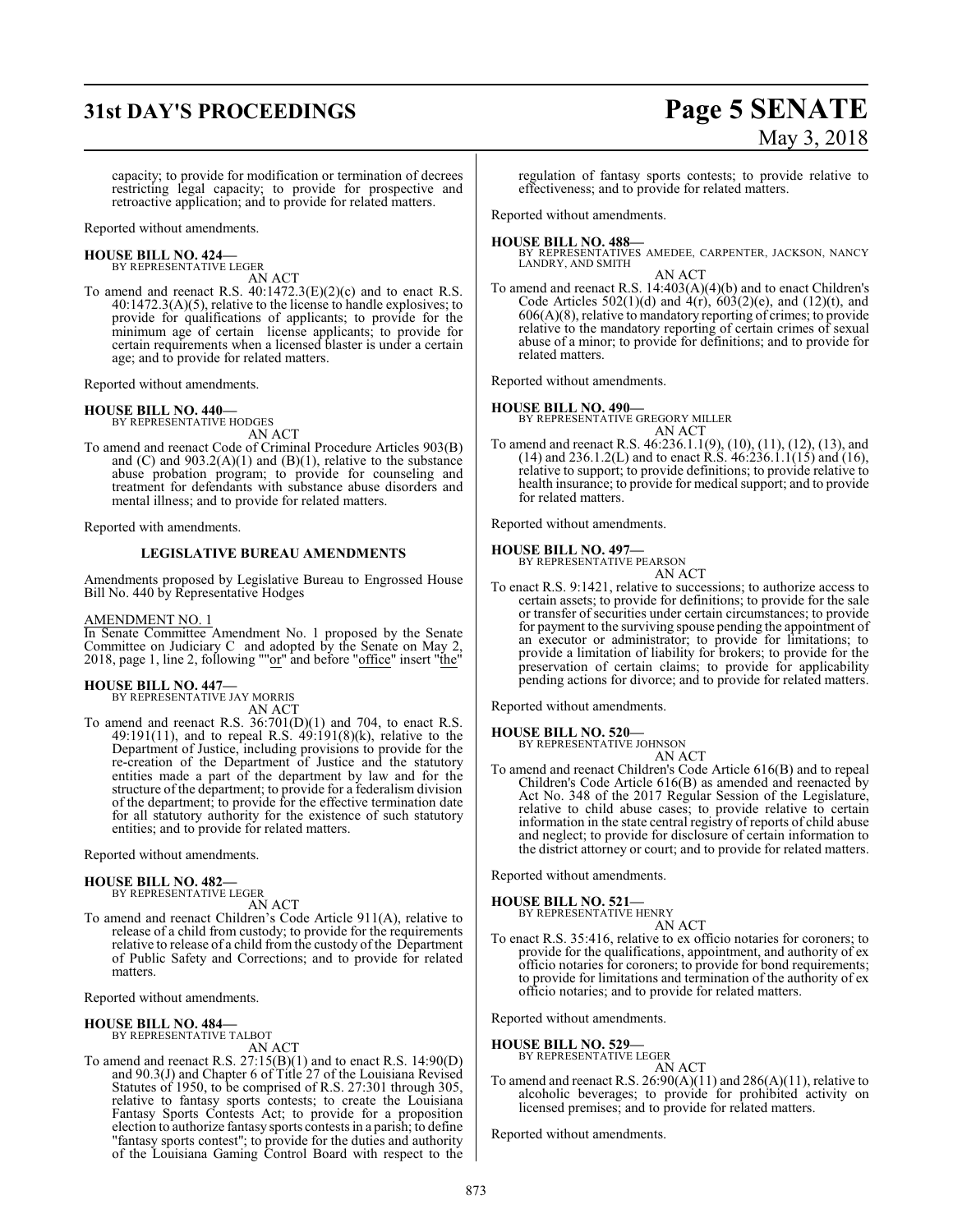### **Page 6 SENATE 31st DAY'S PROCEEDINGS**

May 3, 2018

#### **HOUSE BILL NO. 612—**

BY REPRESENTATIVES STOKES, BACALA, BAGNERIS, TERRY<br>BROWN, CARPENTER, CONNICK, FALCONER, LANCE HARRIS,<br>HAZEL, HODGES, HOWARD, HUNTER, IVEY, JORDAN, MACK,<br>MARCELLE, JAY MORRIS, NORTON, PYLANT, RICHARD, STAGNI,<br>AND STEFANSKI

AN ACT

To amend and reenact R.S. 14:283(A)(1) and (G) and 283.2(A)(4), relative to offenses affecting public morals; to provide relative to the crimes of video voyeurism and nonconsensual disclosure of a private image; to provide for actions that constitute video voyeurism; to amend certain intent requirements for the crime of nonconsensual disclosure of a private image; to provide for applicability; and to provide for related matters.

Reported without amendments.

**HOUSE BILL NO. 617—** BY REPRESENTATIVE HILFERTY AN ACT

To amend and reenact R.S. 9:3196(introductory paragraph) and (1)(c), 3197(A) and (B)(7), and 3198(A)(2)(b) and (c) and  $(E)(1)$ ; relative to the transfer of residential real property and property disclosure forms; to provide relative to definitions; to provide relative to instances in which a seller is not liable; to provide for technical changes; and to provide for relatedmatters.

Reported without amendments.

#### **HOUSE BILL NO. 643—**

BY REPRESENTATIVES EDMONDS AND FOIL AN ACT

To amend and reenact Children's Code Articles 1131(A), 1200, 1201, 1223, and 1223.1 and R.S. 14:286, relative to adoption; to provide for the adoption of children; to provide for the crime of the sale of minor children; to provide for the filing of adoption fees and charges; to provide for the reimbursement of expenses; to provide a limit on living expenses; to provide a cause of action for prospective adoptive parents; to provide for the inclusion of expenses and receipts with the adoption disclosure affidavit; and to provide for related matters.

Reported without amendments.

#### **HOUSE BILL NO. 691—** BY REPRESENTATIVE LEBAS

AN ACT

To repeal R.S. 3:3544(A)(9), relative to assessments on rice production; to repeal the sunset on such assessments.

Reported without amendments.

### **HOUSE BILL NO. 702—**

BY REPRESENTATIVE BOUIE AN ACT

To amend and reenact R.S. 14:95(K), relative to the carrying of concealed weapons; to provide relative to the crime of illegal carrying of weapons; to provide for exceptions for certain former members of the legislature; and to provide for related matters.

Reported without amendments.

#### **HOUSE BILL NO. 719—** BY REPRESENTATIVE FOIL

AN ACT

To amend and reenact R.S. 13:5106(B)(3)(c), relative to limitations on damages assessed in suits against the state, state agencies, or political subdivisions; to provide for the payment of future medical care and related benefits payable by the state or a state agency; and to provide for related matters.

Reported without amendments.

#### **HOUSE BILL NO. 726—**

BY REPRESENTATIVE BOUIE AN ACT

To enact R.S. 46:2751(B)(1)(h), relative to the Juvenile Justice Reform Act Implementation Commission; to provide relative to the membership of commission; to add a representative of the Families and Friends of Louisiana's IncarceratedChildren to the commission membership; and to provide for related matters.

Reported without amendments.

### **HOUSE BILL NO. 731—** BY REPRESENTATIVE HUNTER

AN ACT To amend and reenact R.S. 13:4163(D), relative to legislative continuances; to provide for an exemption from the payment of court costs; and to provide for related matters.

Reported without amendments.

#### **HOUSE BILL NO. 732—** BY REPRESENTATIVE TALBOT

AN ACT

To amend and reenact R.S.  $13:753(A)(2)$  and  $(3)$ , relative to information reported to the Louisiana Supreme Court; to provide relative to information reported to the Louisiana Supreme Court for reporting to the National Instant Criminal Background Check System database; to provide for the reporting of verdicts of acquittal by reason of insanity; to provide for the reporting of a court's determination that a person does not have the mental capacity to proceed with a criminal trial; and to provide for related matters.

Reported without amendments.

## **HOUSE BILL NO. 744—** BY REPRESENTATIVE LEGER

AN ACT To enact Code of Civil Procedure Article 196.1, relative to the power of courts to act during emergencies or disasters; to provide for the authority to sign orders and judgments; to provide for the content of orders and judgments; and to provide for related matters.

Reported without amendments.

**HOUSE BILL NO. 747— (Substitute for House Bill No. 390 by Representative Emerson)**<br>BY REPRESENTATIVE EMERSON

- AN ACT
- To amend and reenact Subpart A of Part IV of Chapter 1 of Code Title IV of Code Book I of Title 9 of the Louisiana Revised Statutes of 1950, to be comprised of R.S. 9:241 through 243, relative to the performance of marriage ceremonies; to provide for the waiting period before conducting a marriage ceremony; and to provide for related matters.

Reported without amendments.

#### **HOUSE BILL NO. 769—**

BY REPRESENTATIVE HAVARD AN ACT

To amend and reenact R.S. 14:402(G) and to enact R.S. 15:1352(A)(66), relative to contraband at penal institutions; to increase penalties for the crime which prohibits persons from introducing, possessing, or sending contraband into or from any state correctional institution or municipal or parish jail; to provide relative to the sentence imposed upon an offender who is incarcerated at the time of the offense; to provide relative to racketeering activity; to add the crime which prohibits persons from introducing, possessing, or sending contraband into or fromany state correctional institution or municipal or parish jail to the definition of "racketeering activity"; and to provide for related matters.

Reported with amendments.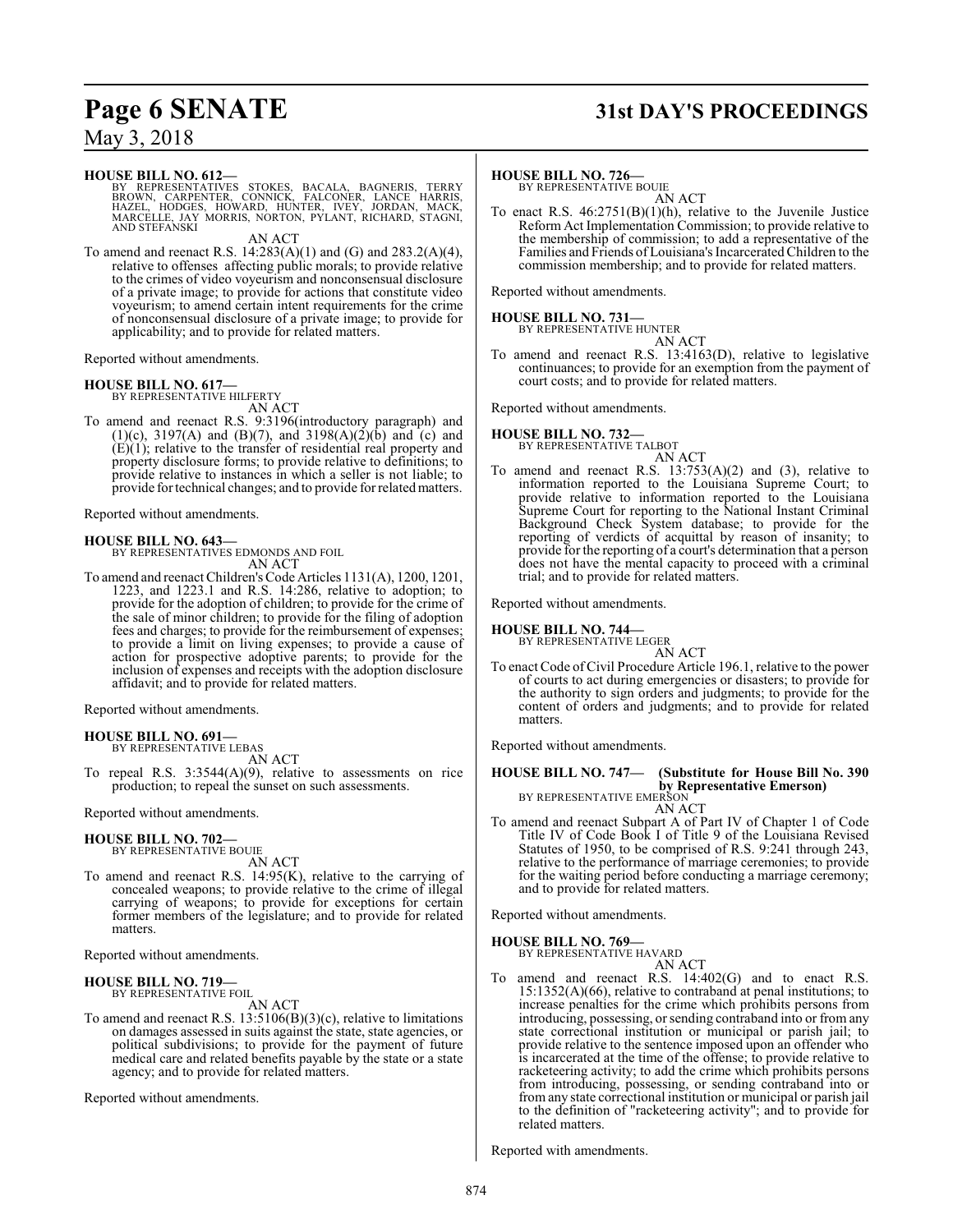## **31st DAY'S PROCEEDINGS Page 7 SENATE**

# May 3, 2018

#### **LEGISLATIVE BUREAU AMENDMENTS**

Amendments proposed by Legislative Bureau to Engrossed House Bill No. 769 by Representative Havard

#### AMENDMENT NO. 1

On page 2, line 7, change "introduced or possessed" to "introduced, possessed,"

### **HOUSE BILL NO. 776—** BY REPRESENTATIVE SMITH

AN ACT

To enact R.S.  $14:40.2(F)(5)$ , relative to the crime of stalking; to provide for penalties; to provide relative to protective orders; to prohibit the possession of firearms under certain circumstances; and to provide for related matters.

Reported without amendments.

### **HOUSE BILL NO. 892— (Substitute for House Bill No. 200 by Representative Wright)**<br>BY REPRESENTATIVE WRIGHT

AN ACT

To amend and reenact R.S. 14:95(A)(4)(a) and to repeal R.S. 14:95(J), relative to the illegal carrying of knives; to repeal the prohibition on the manufacturing, ownership, possession, and custody of certain switchblade knives, spring knives, or other knives or similar instruments having a blade; to prohibit the intentional concealment on one's person of certain switchblade knives, spring knives, or other knives or similar instruments having a blade; to repeal the exception to this offense for rescue knives sold to or possessed, owned, or carried by law enforcement and the exception for merchants who own or possess rescue knives as inventory to be offered for sale to law enforcement officers; and to provide for related matters.

Reported without amendments.

#### **HOUSE BILL NO. 896— (Substitute for House Bill No. 81 by Representative Smith)** BY REPRESENTATIVES SMITH AND GLOVER

AN ACT

To amend and reenact R.S.  $14:34.9(I)$ ,  $(J)$ ,  $(K)$ , and  $(L)$  and 35.3(G)(1), (I), (K), (L), and (M) and R.S. 46:1846(A), (C), and (E) and to enact R.S. 14:2(B)(48), (49), and (50), 34.9(M),  $35.3(N)$ , and  $79(A)(3)(d)$  and R.S.  $46:1846(F)$ , relative to domestic abuse; to provide relative to the crimes of domestic abuse, battery of a dating partner, and violations of protective orders; to provide relative to the penalties for battery of a dating partner and domestic abuse battery when the acts involve burning, strangulation, or a pregnant victim, or are committed near a child who is thirteen years of age or younger; to provide that the crime of battery of a dating partner is a predicate offense for a second or subsequent offense of domestic abuse battery; to add certain violations of domestic abuse battery, battery of a dating partner, and violations of protective orders to the list of crimes of violence; to prohibit persons convicted of certain violations of domestic abuse battery and battery of a dating partner from communicating with the victim or the victim's family member; to provide for the issuance of a Uniform Abuse Prevention Order when certain persons are prohibited from communicating with the victim or the victim's family member; and to provide for related matters.

Reported without amendments.

Respectfully submitted, DANIEL R. MARTINY Chairman

#### **Adoption of Legislative Bureau Report**

On motion of Senator Martiny, the Legislative Bureau amendments were adopted and the Bills and Joint Resolutions were read by title and passed to a third reading.

#### **Introduction of Senate Resolutions**

### **SENATE RESOLUTION NO. 182—**

BY SENATORS PRICE AND LAMBERT

A RESOLUTION To commend Joanie Basso for her dedicated service to education in Louisiana and to record and recognize her numerous contributions to Louisiana's young people during the forty years she has devoted to improving the knowledge and skills of students as a teacher and librarian in the schools of Ascension Parish.

The resolution was read by title and placed on the Calendar for a second reading.

#### **Introduction of Senate Concurrent Resolutions**

**SENATE CONCURRENT RESOLUTION NO. 103—** BY SENATORS CARTER, BARROW, BISHOP, BOUDREAUX, COLOMB, MORRELL, PRICE AND TARVER A CONCURRENT RESOLUTION

To commend Erika McConduit for her accomplishments and dedicated service as president and CEO of the Urban League of Louisiana.

The resolution was read by title and placed on the Calendar for a second reading.

#### **Senate Concurrent Resolutions on Second Reading**

### **SENATE CONCURRENT RESOLUTION NO. 102—**

BY SENATOR MIZELL A CONCURRENT RESOLUTION To designate May 15, 2018, as "Y Day in Louisiana".

The concurrent resolution was read by title. Senator Mizell moved to adopt the Senate Concurrent Resolution.

### **ROLL CALL**

The roll was called with the following result:

#### YEAS

| Mr. President<br>Allain | Hewitt<br>Johns | Peacock<br>Perry    |
|-------------------------|-----------------|---------------------|
| Barrow                  | Lambert         | Price               |
| Bishop                  | Long            | Riser               |
| Boudreaux               | Luneau          | Smith, J.           |
| Carter                  | Martiny         | Tarver              |
| Donahue                 | Mills           | Thompson            |
| Fannin                  | Mizell          | Walsworth           |
| Gatti                   | Morrish         | White               |
| Total - 27              |                 |                     |
|                         | <b>NAYS</b>     |                     |
| Total - 0               |                 |                     |
|                         | <b>ABSENT</b>   |                     |
| Appel<br>Chabert        | Cortez<br>Erdey | Morrell<br>Peterson |
| Claitor                 | LaFleur         | Smith, G.           |
| Colomb<br>Total - 12    | Milkovich       | Ward                |

The Chair declared the Senate adopted the Senate Concurrent Resolution and ordered it sent to the House.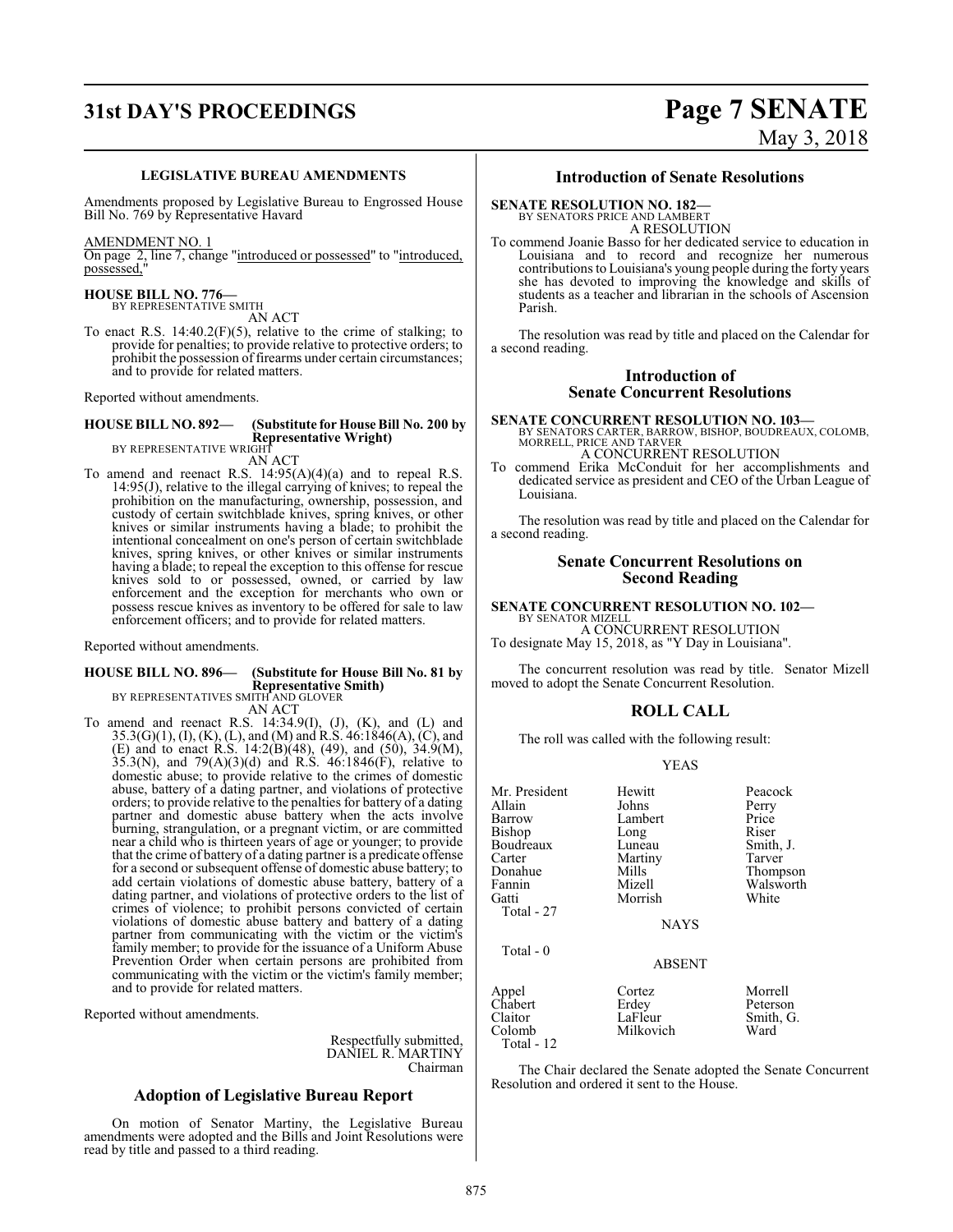### **Page 8 SENATE 31st DAY'S PROCEEDINGS**

### **Message from the House**

**ASKING CONCURRENCE IN HOUSE BILLS AND JOINT RESOLUTIONS**

#### May 3, 2018

To the Honorable President and Members of the Senate:

I am directed to inform your honorable body that the House of Representatives has finally passed and asks your concurrence in the following House Bills and Joint Resolutions:

| HB No. 670 | $HB$ No. 20 | HB No. 309 |
|------------|-------------|------------|
| HB No. 316 | HB No. 525  | HB No. 602 |
| HB No. 631 | HB No. 766  |            |

Respectfully submitted, ALFRED W. SPEER Clerk of the House of Representatives

#### **House Bills and Joint Resolutions**

Senator Peacock asked for and obtained a suspension ofthe rules to read House Bills and Joint Resolutions a first and second time by title and refer them to committee.

#### **HOUSE BILL NO. 20—**

BY REPRESENTATIVE CARPENTER AN ACT

To amend and reenact R.S. 11:2094, relative to the Registrars of Voters Employees' Retirement System; to provide for the appointment of a natural or juridical person as director; to prohibit a person from serving as both the system director and actuary or auditor; and to provide for related matters.

The bill was read by title and referred by the President to the Committee on Retirement.

#### **HOUSE BILL NO. 309—**

BY REPRESENTATIVE GARY CARTER A JOINT RESOLUTION

Proposing to amend Article VII, Section 10.3(C)(3) and (4) of the Constitution of Louisiana and to add Article VII, Section  $10.3(A)(5)$  and  $(C)(5)$  of the Constitution of Louisiana, to provide for deposits into and the uses ofthe Budget Stabilization Fund; to provide for certain limitations and requirements; to provide for submission of the proposed amendment to the electors; and to provide for related matters.

The bill was read by title and placed on the Calendar for a second reading.

#### **HOUSE BILL NO. 316—**

BY REPRESENTATIVE GARY CARTER AN ACT

To amend and reenact R.S. 39:94(C)(3) and (4) and to enact R.S. 39:73(D) and 94(A)(5) and  $(C)(5)$ , relative to the Budget Stabilization Fund; to provide for uses of the fund; to provide for limits on the use of the fund; to provide for the incorporation of the fund into the official forecast; to provide for expenditure of the monies incorporated into the official forecast; to provide for certain limitations and requirements; to provide for an effective date; and to provide for related matters.

The bill was read by title and placed on the Calendar for a second reading.

#### **HOUSE BILL NO. 525—**

BY REPRESENTATIVE BAGNERIS AN ACT

To amend and reenact R.S. 14:98.1(A)(1)(introductory paragraph), relative to operating a vehicle while intoxicated; to increase the fines imposed for a first offense of operating a vehicle while intoxicated; and to provide for related matters.

The bill was read by title and placed on the Calendar for a second reading.

**HOUSE BILL NO. 602—** BY REPRESENTATIVE MIGUEZ AND SENATOR RISER AN ACT

To enact R.S.  $14:95.2(C)(9)$  and R.S.  $40:1379.3(X)$  and to repeal R.S. 40:1379.3(N)(11), relative to concealed handgun permits; to provide relative to the carrying of a concealed handgun into any school, school campus, or school bus; to provide relative to the authority of a concealed handgun permitee who is a teacher, administrator, student, or employee of a school; to provide relative to the authority of a school to regulate the carrying of firearms in certain venues and facilities of the institution; to provide an exception to the crime which prohibits the carrying of a firearm on school property by certain concealed handgun permit holders; and to provide for related matters.

The bill was read by title and placed on the Calendar for a second reading.

#### **HOUSE BILL NO. 631—**

BY REPRESENTATIVE HUNTER AN ACT

To enact R.S. 15:572.4(E), relative to pardons; to provide relative to recommendations for clemency issued by the board; to provide relative to the expiration of a recommendation upon the expiration of a governor's term in office; to require the Board of Pardons to adopt rules relative to applications on which no action is taken by the governor; and to provide for related matters.

The bill was read by title and placed on the Calendar for a second reading.

**HOUSE BILL NO. 670—** BY REPRESENTATIVE NANCY LANDRY AN ACT

To amend and reenact R.S. 17:4035.1(A)(introductory paragraph) and (E)(1), relative to public school choice; to require public school governing authorities to post on their websites and report to the state Department of Education relative to their policies on certain student transfers; and to provide for related matters.

The bill was read by title and placed on the Calendar for a second reading.

#### **HOUSE BILL NO. 766—**

BY REPRESENTATIVES PIERRE, BAGNERIS, BOUIE, TERRY BROWN,<br>CARMODY, GARY CARTER, COX, HORTON, JAMES, JEFFERSON,<br>TERRY LANDRY, JIM MORRIS, PYLANT, SMITH, AND THOMAS AN ACT

To enact R.S. 17:173 and 3996(B)(45), relative to behavioral health services for students; to provide relative to behavioral health services provided to students when requested by the student's parent or legal guardian; to provide for definitions; to provide for policies adopted by public school governing authorities; and to provide for related matters.

The bill was read by title and placed on the Calendar for a second reading.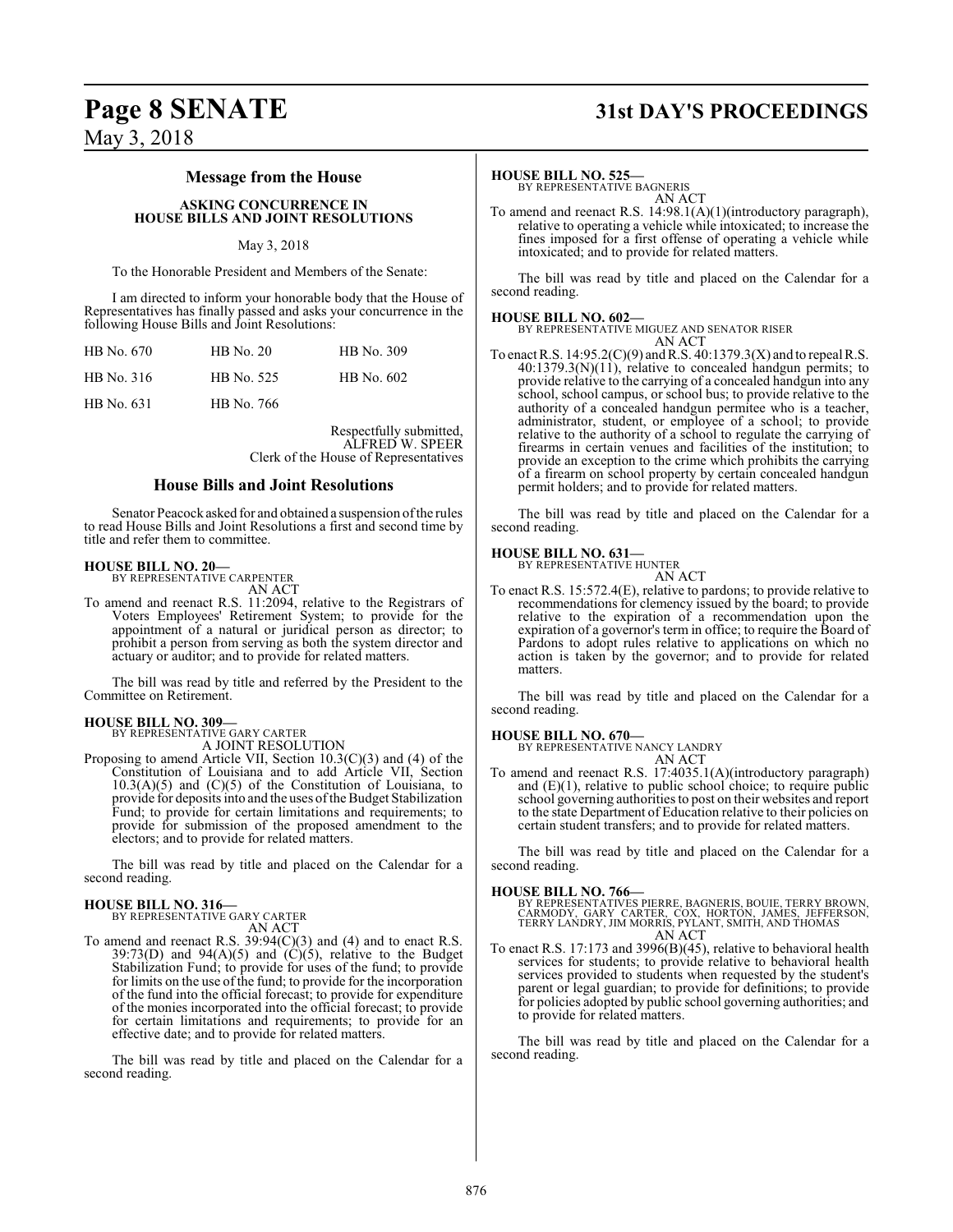## **31st DAY'S PROCEEDINGS Page 9 SENATE**

# May 3, 2018

#### **Message from the House**

**ASKING CONCURRENCE IN HOUSE CONCURRENT RESOLUTIONS**

May 2, 2018

To the Honorable President and Members of the Senate:

I am directed to inform your honorable body that the House of Representatives has finally passed and asks your concurrence in the following House Concurrent Resolutions:

HCR No. 6 HCR No. 84

Respectfully submitted, ALFRED W. SPEER Clerk of the House of Representatives

#### **House Concurrent Resolutions on First Reading**

### **HOUSE CONCURRENT RESOLUTION NO. 6-BY REPRESENTATIVE BARRAS** A CONCURRENT RESOLUTION

To provide for a hospital stabilization formula pursuant to Article<br>VII, Section 10.13 of the Constitution of Louisiana; to establish<br>the level and basis of hospital assessments; to establish certain<br>reimbursement enhancem matters.

The resolution was read by title and placed on the Calendar for a second reading.

HOUSE CONCURRENT RESOLUTION NO. 84—<br>BY REPRESENTATIVES DANAHAY, ABRAMSON, AMEDEE, ANDERS, BRAMS BACALA, BAGLEY, BAGNERIS, BARRAS,<br>FERRY BROWN, CARMODY, CARPENTER, GARY CARTER, ROBBY<br>CARTER, STEVE CARTER, CHAPTIC CONNICK, C

A CONCURRENT RESOLUTION To commend James C. "Jim" Beam for fifty years of journalistic coverage of the Legislature of Louisiana.

The resolution was read by title and placed on the Calendar for a second reading.

#### **House Bills and Joint Resolutions on Second Reading**

**HOUSE BILL NO. 528**—<br>RY REPRESENTATIVE HENRY

AN ACT To enact R.S. 39:1557.2; relative to contracts; to provide for access to records and files; to provide for requirements and limitations; to provide for an effective date; and to provide for related matters.

The bill was read by title and referred by the President to the Committee on Finance.

### **HOUSE BILL NO. 793—**<br>BY REPRESENTATIVES STEVE CARTER AND LEGER

AN ACT<br>To enact R.S. 17:1801(C) and (D) and 1801.1, relative to hazing at postsecondary education institutions; to provide relative to a<br>prohibition against hazing; to require the Board of Regents to<br>develop and adopt a uniform hazing policy; to require<br>postsecondary education institutions to ad require institutions to provide information relative to hazing at orientation; to require campus organizations to provide information relative to hazing; to provide definitions; and to provide for related matters.

The bill was read by title and referred by the President to the Committee on Education.

## **HOUSE BILL NO. 900— (Substitute for House Bill No. 884 by Representative Abramson)** BY REPRESENTATIVE ABRAMSON

AN ACT<br>AN ACT<br>AN ACT<br>To enact Chapter 3-C of Subtitle I of Title 39 of the Louisiana<br>Revised Statutes of 1950, to be comprised of R.S. 39:462.1<br>through 462.6, and 1367(E)(2)(b)(vii), relative to capital outlay<br>finance; to capitalization, administration, investment, and disposition of<br>monies received by the bank; to authorize the bank to incur debt<br>and issue bonds, notes, or other evidences of indebtedness and<br>to guarantee the debt of other provide for repayment; to exempt interest on such indebtedness from taxation; to provide with respect to loan forgiveness; to provide for effectiveness; and to provide for related matters.

The bill was read by title and referred by the President to the Committee on Revenue and Fiscal Affairs.

#### **House Concurrent Resolutions on Second Reading**

## **HOUSE CONCURRENT RESOLUTION NO. 5—** BY REPRESENTATIVE BARRAS

A CONCURRENT RESOLUTION To direct the commissioner of administration to change the expenditure limit for Fiscal Year 2018-2019.

The resolution was read by title and referred by the President to the Committee on Finance.

### **HOUSE CONCURRENT RESOLUTION NO. 36—** BY REPRESENT<u>ATIV</u>E HUVAL A CONCURRENT RESOLUTION

To designate the city of St. Martinville as the Louisiana Pepper Capital of the world.

The resolution was read by title and referred by the President to the Committee on Senate and Governmental Affairs.

### **HOUSE CONCURRENT RESOLUTION NO. 42–** BY REPRESENTATIVE HILL A CONCURRENT RESOLUTION

To urge and request the Department of Agriculture and Forestry to study the feasibility of creating a lumber grading training program under the office of forestry.

The resolution was read by title and referred by the President to the Committee on Agriculture, Forestry, Aquaculture, and Rural Development.

### **HOUSE CONCURRENT RESOLUTION NO. 44–**<br>BY REPRESENTATIVE FOIL

A CONCURRENT RESOLUTION

To urge and request local governmental subdivisions to adopt ordinances to provide definitions for what constitutes proper shelters for animals and provide for penalties for leaving animals outside without proper shelter.

The resolution was read by title and referred by the President to the Committee on Local and Municipal Affairs.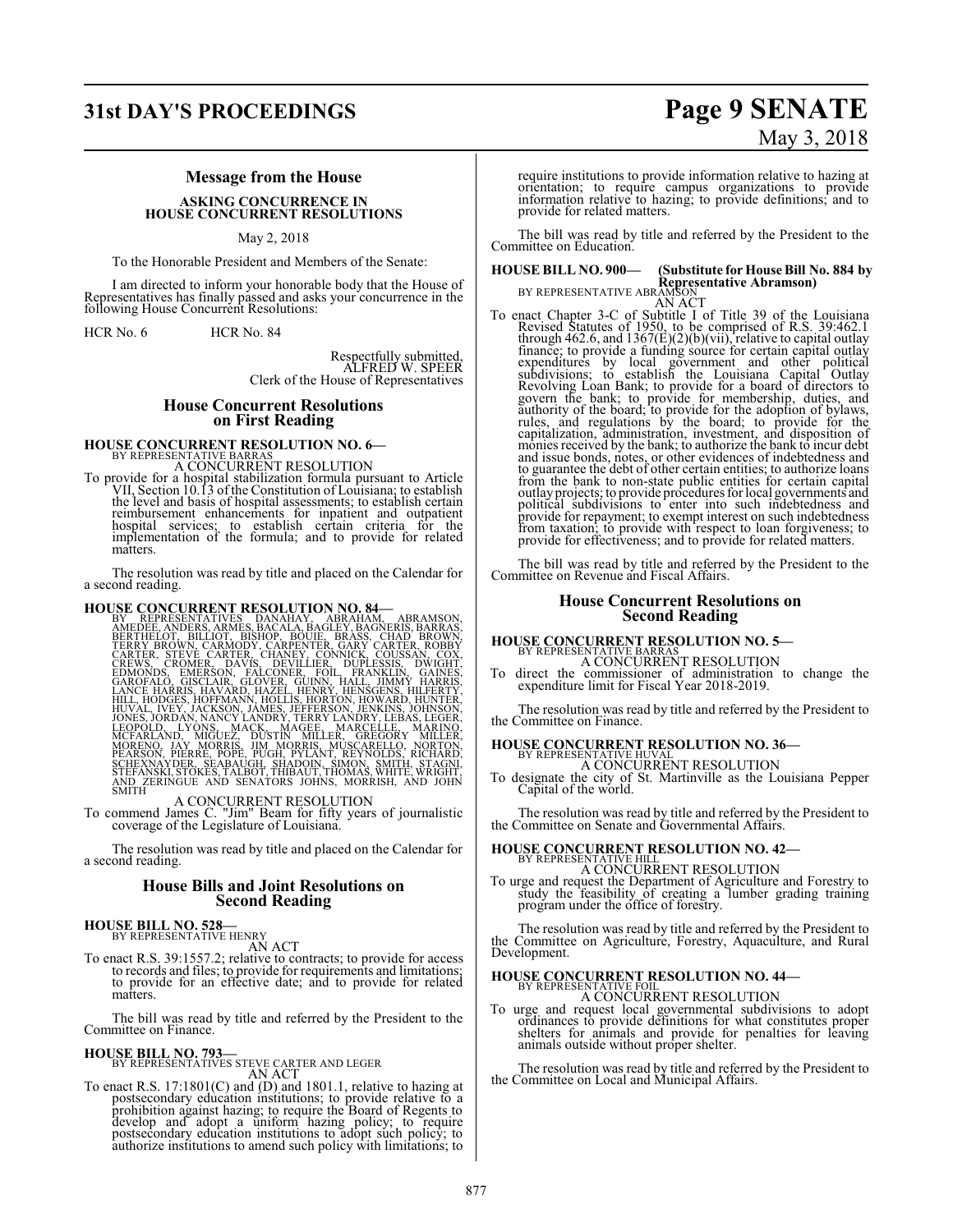### **Reports of Committees**

The following reports of committees were received and read:

#### **REPORT OF COMMITTEE ON**

#### **COMMERCE, CONSUMER PROTECTION AND INTERNATIONAL AFFAIRS**

Senator Daniel R. Martiny, Chairman on behalf of the Committee on Commerce, Consumer Protection and International Affairs, submitted the following report:

#### May 2, 2018

To the President and Members of the Senate:

I am directed by your Committee on Commerce, Consumer Protection and International Affairs to submit the following report:

### **HOUSE BILL NO. 522—** BY REPRESENTATIVE DAVIS

AN ACT

To amend and reenact R.S. 22:361(5), (9), and (10) and 362(B) and Chapter 57 of Title 51 of the Louisiana Revised Statutes of 1950, to be comprised of R.S. 51:3141 through 3146, and to repeal R.S. 22:361(3), relative to motor vehicle service contracts; to move the registration of motor vehicle service contract providers from the Department of Insurance to the secretary of state; to provide for definitions; to provide for exemptions; to establish financial and registration requirements for service contract providers; to require certain disclosures to consumers; to provide for an effective date; and to provide for related matters.

Reported with amendments.

#### **HOUSE BILL NO. 621—** BY REPRESENTATIVE FOIL

AN ACT

To amend and reenact R.S. 9:3403 and 3433, R.S. 12:1-  $202(A)$ (introductory paragraph) and (B)(1), 1-401(A)(1) through (3)(introductory paragraph), (B)(introductory paragraph), (C)(introductory paragraph) and (1), (D)(introductory paragraph), (F), and (G), 1-1444(E)(2)(b), 203(C), 204(A), (B)(introductory paragraph) and (1), and (F), 303(A)(3) and (B), 304(A)(2), 312.1, 1306(A)(3)(introductory paragraph) and (a) and (4) and (E), and (F), 1308.3(C)(introductory paragraph), 1344, 1345(A)(2), and 1811(A) and (B),R.S. 22:62(introductory paragraph), (1) through (4), (6) through (8), and (10),  $232.\overline{2}(\overline{A})$ (introductory paragraph) and (2) through (4), and (D), 243(B)(introductory paragraph), (4), and (8) and (D) through  $(F)$ , R.S. 49:222 $(B)$ (introductory paragraph), (a), (b), (e), and (f), (2), (4)(c) and (f), (5)(b), (6), and R.S. 51:212 (introductory paragraph) and (5) and  $3143(C)$ , to enact R.S.  $12:1-401(A)(3)(e)$ and  $1306(A)(5)$  and R.S.  $49:222(B)(14)$  and to repeal R.S. 3:85(C) and 148, R.S. 22:232.2(A)(5), and R.S. 49:222(5)(f) through (h), relative to corporate filings made to the secretary of state; to provide for the secretary of state's responsibilities with respect to certain filings; to provide relative to business entities' use of certain names; to provide relative to the listing of certain addresses; to provide for the distinguishment of names upon the records of the secretary of state; to provide an increase for certain filing fees; to provide an application and fees for home service contract providers; to provide changes in statutory reference; to provide technical corrections; and to provide for related matters.

Reported favorably.

#### **HOUSE BILL NO. 754—**

BY REPRESENTATIVES FOIL, ARMES, STEVE CARTER, COX, CREWS, GAINES, GISCLAIR, HAZEL, HOWARD, TERRY LANDRY, AND PIERRE AND SENATORS FANNIN AND TARVER AN ACT

To amend and reenact R.S. 39:2006(A)(4), 2175(5) and (6), and 2176(A)(4), relative to entrepreneurships of the Hudson Initiative and the Veteran Initiative; to provide relative to maximum gross receipts thresholds for such entrepreneurships; to provide relative to the percent of evaluation points awarded to certain veterans in requests for proposals; to provide for adjustments relative to the Consumer Price Index; to provide for effectiveness; and to provide for related matters.

Reported with amendments.

#### **HOUSE BILL NO. 759—**

BY REPRESENTATIVE FOIL

AN ACT To amend and reenact R.S. 51:1409(E), relative to the Unfair Trade Practices and Consumer Protection Law; to provide relative to the prescription period of private actions; and to provide for related matters.

Reported favorably.

Respectfully submitted, DANIEL R. MARTINY Chairman

#### **Senate Bills and Joint Resolutions on Second Reading Reported by Committees**

**SENATE BILL NO. 270—** BY SENATOR CARTER

AN ACT

To amend and reenact R.S. 18:49.1(A), relative to the Louisiana Election Code; to provide with respect to powers and duties of the elections compliance unit; to provide with respect to filing a false public record with an election official; and to provide for related matters.

Reported with amendments by the Committee on Senate and Governmental Affairs.

#### **SENATE COMMITTEE AMENDMENTS**

Amendments proposed by Senate Committee on Senate and Governmental Affairs to Original Senate Bill No. 270 by Senator Carter

#### AMENDMENT NO. 1

On page 1, line 2, after "To" delete "amend and reenact R.S. 18:49. $\tilde{I}(A)$ <sup>"</sup> and insert "enact R.S. 18:501(C)"

#### AMENDMENT NO. 2

On page 1, delete lines 3 and 4 and insert "with respect to the withdrawal and election of candidates; and to provide for"

#### AMENDMENT NO. 3

On page 1, line 7, after "R.S. 18:" delete the remainder of the line and insert  $\text{``}501\text{(C)}$  is hereby enacted to read as follows:"

#### AMENDMENT NO. 4

On page 1, delete lines 8 through 17 and on page 2, delete lines 1 through 3 and insert the following: "§501. Procedure for withdrawal

\* \* \*

"**C. Notwithstanding the provisions of Subsections A and B of this Section, if there are only two candidates remaining in a primary or general election for a public office, the secretary of state shall accept a notice of withdrawal that is filed prior to 4:30**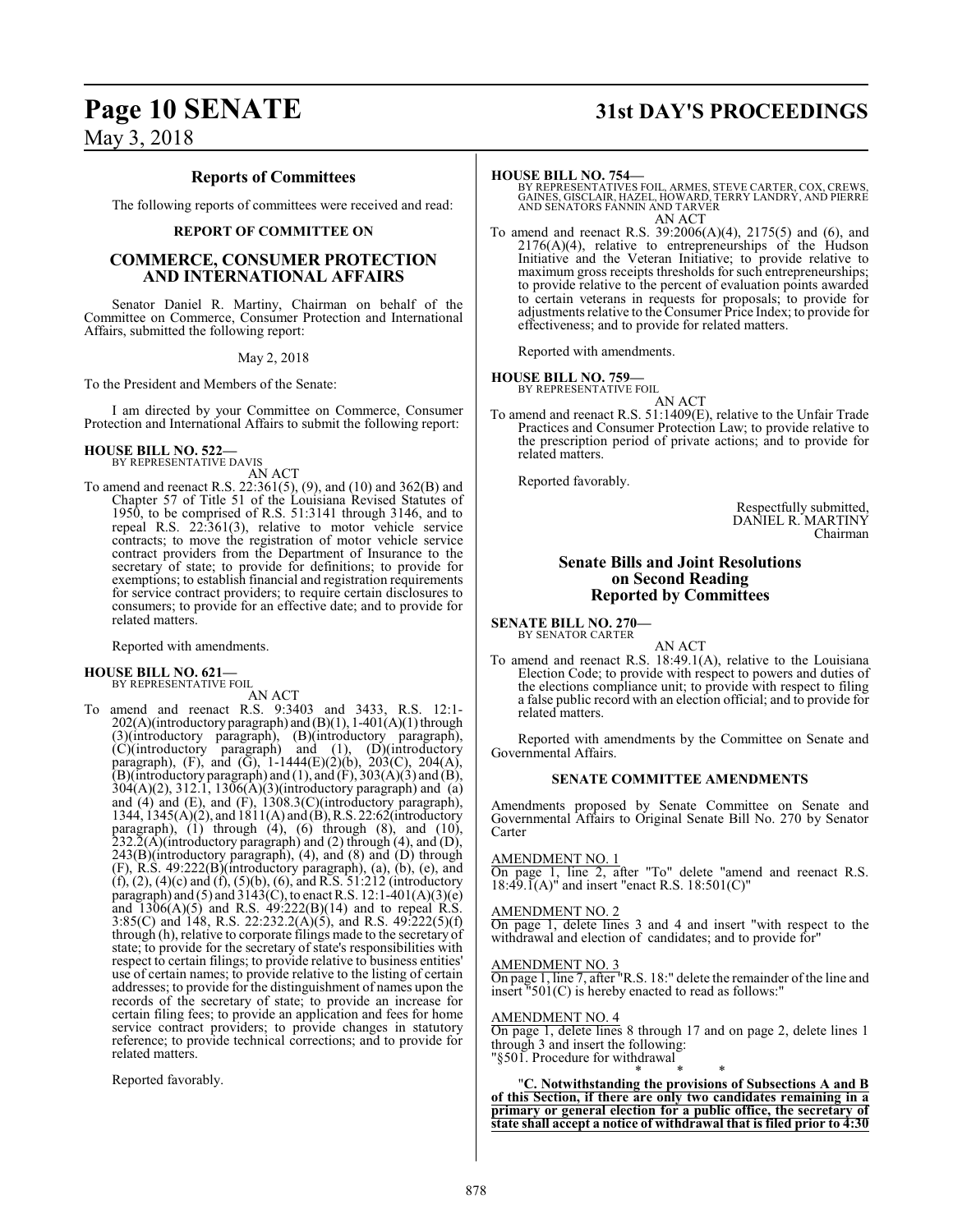## **31st DAY'S PROCEEDINGS Page 11 SENATE** May 3, 2018

**p.m. on the second day prior to the election. The candidate remaining after the withdrawal is declared elected by the people.**"

On motion of Senator Bishop, the committee amendment was adopted. The amended bill was read by title, ordered engrossed and passed to a third reading.

#### **House Bills and Joint Resolutions on Second Reading Reported by Committees**

**HOUSE BILL NO. 7—** BY REPRESENTATIVE GREGORY MILLER AN ACT

To amend and reenact R.S. 42:1111(E)(2), relative to certain required statements filed by elected officials regarding certain transactions with their governmental entity or its officials or agencies; to remove the requirement for a sworn statement; to provide for a certification by the elected official; and to provide for related matters.

Reported favorably by the Committee on Senate and Governmental Affairs. The bill was read by title and referred to the Legislative Bureau.

#### **HOUSE BILL NO. 45—** BY REPRESENTATIVE CONNICK

AN ACT

To amend and reenact R.S. 40:972(B)(7) through (14) and 973(A)(1) and to enact R.S. 40:961(41) and 972(B)( $\overline{15}$ ), relative to entities required to obtain a controlled dangerous substance license issued by the Louisiana Board of Pharmacy; to establish within the Uniform Controlled Dangerous Substances Law a definition of "third-party logistics provider"; to require such providers to obtain controlled dangerous substance licenses; to provide relative to fees collected by the Louisiana Board of Pharmacy for registration and licensing; to establish the fee for a controlled dangerous substance license for third-party logistics providers; and to provide for related matters.

Reported favorably by the Committee on Health and Welfare. The bill was read by title and referred to the Legislative Bureau.

## **HOUSE BILL NO. 54—** BY REPRESENTATIVE HOLLIS

AN ACT

To amend and reenact R.S. 18:1300.2(B) and to enact R.S. 18:1300.6, relative to recall elections; to provide for the number ofsignatures required to call a recall election; to provide for the content of a recall petition; and to provide for related matters.

Reported favorably by the Committee on Senate and Governmental Affairs. The bill was read by title and referred to the Legislative Bureau.

**HOUSE BILL NO. 110—** BY REPRESENTATIVES HORTON AND STEFANSKI AN ACT

To amend and reenact Children's Code Article 672(A), relative to the placement of children in custody of the Department of Children and Family Services; to provide relative to placement authority; to provide for the duties of the Department of Children and Family Services; to provide for the duties of judges in child custody cases; and to provide for related matters.

Reported favorably by the Committee on Health and Welfare. The bill was read by title and referred to the Legislative Bureau.

### **HOUSE BILL NO. 154—**

BY REPRESENTATIVE MAGEE AN ACT

To amend and reenact R.S. 46:236.15(C)(introductory paragraph) and (9), relative to child support enforcement; to provide relative to paternity and child support actions; to authorize

access to certain information of electronic communications and Internet service providers; and to provide for related matters.

Reported favorably by the Committee on Health and Welfare. The bill was read by title and referred to the Legislative Bureau.

**HOUSE BILL NO. 160—** BY REPRESENTATIVE FOIL AND SENATOR CLAITOR AN ACT

To amend and reenact R.S.  $13:5713(C)(1)(c)$ ,  $(E)(1)$ ,  $(I)$ , and  $(J)$  and R.S. 44:19(A)(3), to enact R.S. 44:19(E), and to repeal R.S.  $13:5713(K)$ ,  $(L)$ , and  $(M)$  and  $5714(C)$ , relative to coroners; to provide for requirements of certain death investigation documents; to provide relative to autopsy reports; to provide relative to notification requirements; to provide relative to public records; to provide relative to duties of coroners; and to provide for related matters.

Reported favorably by the Committee on Senate and Governmental Affairs. The bill was read by title and referred to the Legislative Bureau.

#### **HOUSE BILL NO. 188—**

BY REPRESENTATIVE GREGORY MILLER AND SENATOR MORRELL AN ACT

To enact R.S. 42:1115.2 and to repeal R.S. 42:1123(41), relative to the acceptance of things of economic value by public servants; to provide for the circumstances under which a public servant may accept complimentary admission, transportation, and lodging from a third party; and to provide for related matters.

Reported favorably by the Committee on Senate and Governmental Affairs. The bill was read by title and referred to the Legislative Bureau.

### **HOUSE BILL NO. 189—** BY REPRESENTATIVE WRIGHT

AN ACT

To amend and reenact R.S. 49:953(C) and 968(K) and (L), relative to administrative procedure; to provide for processes to review agency rules; to require agencies to conduct periodic hearings to have public comment on rules; and to require reports to the appropriate committees of the legislature regarding such comment; and to provide for related matters.

Reported favorably by the Committee on Senate and Governmental Affairs. The bill was read by title and referred to the Legislative Bureau.

### **HOUSE BILL NO. 263—** BY REPRESENTATIVE GREGORY MILLER

- AN ACT
- To amend and reenact R.S. 18:1374, relative to elections; to provide relative to voting equipment; to provide relative to procedures for voting; to provide relative to the duties of election officials; and to provide for related matters.

Reported favorably by the Committee on Senate and Governmental Affairs. The bill was read by title and referred to the Legislative Bureau.

#### **HOUSE BILL NO. 270—**

BY REPRESENTATIVE FOIL AN ACT

To enact R.S. 44:4(55), relative to public records; to exempt specified personally identifiable information related to violations of student codes of conduct and other policies of postsecondary education institutions and management boards fromthe Public Records Law; and to provide for related matters.

Reported favorably by the Committee on Senate and Governmental Affairs. The bill was read by title and referred to the Legislative Bureau.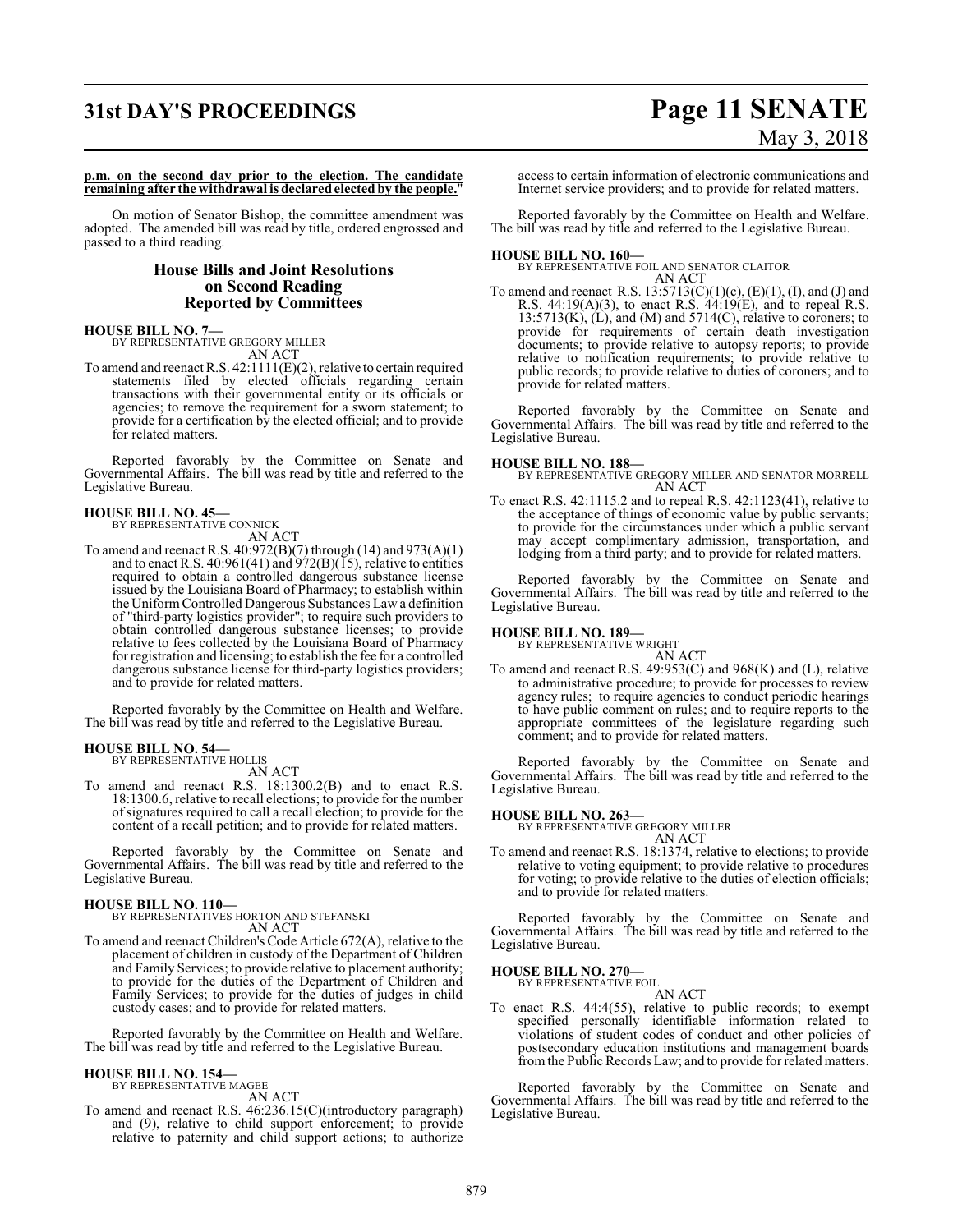### **Page 12 SENATE 31st DAY'S PROCEEDINGS**

### May 3, 2018

#### **HOUSE BILL NO. 408—**

BY REPRESENTATIVE JENKINS AN ACT

To amend and reenact R.S. 33:4791.1(B)(2), relative to local governing authorities; to provide relative to regulation of ambulance services, emergency medical services, and aspects attendant to ambulance operation; to provide relative to rates charged for such services; and to provide for related matters.

Reported favorably by the Committee on Insurance. The bill was read by title and referred to the Legislative Bureau.

#### **HOUSE BILL NO. 409—** BY REPRESENTATIVE GREGORY MILLER

AN ACT

To amend and reenact R.S. 18:532(A) and (B)(5) and 532.1(B)(2), (C)(3), and (D)(1) and (2)(a), and to repeal R.S. 18:1903, relative to precincts; to provide relative to changes to precinct boundaries; to provide certain limitations on changes to precinct boundaries during certain time periods; to remove certain provisions relative to changes to precinct boundaries; to provide for the duties of the secretary of state relative to mergers of precincts; and to provide for related matters.

Reported favorably by the Committee on Senate and Governmental Affairs. The bill was read by title and referred to the Legislative Bureau.

## **HOUSE BILL NO. 445—** BY REPRESENTATIVE STOKES

- AN ACT
- To amend and reenact R.S. 37:3444(A) through (C) and 3445(D), relative to the Louisiana Licensed Professional Vocational Rehabilitation Counselors Board of Examiners; to revise the name of a professional association referred to in laws relative to the board; to provide for the adoption of a code of professional ethics; and to provide for related matters.

Reported with amendments by the Committee on Health and Welfare.

#### **SENATE COMMITTEE AMENDMENTS**

Amendments proposed by Senate Committee on Health and Welfare to Reengrossed House Bill No. 445 by Representative Stokes

AMENDMENT NO. 1

On page1, line 20, after "each" and before "Each" Insert "The consumer members may apply directly to the office of the governor.

#### AMENDMENT NO. 2

On page 2, at the end of line 1, insert "The governor shall ensure that his appointments demonstrate race, gender, ethnic, and geographical diversity.

#### AMENDMENT NO. 3

On page 2, line 2, after "B." insert "(1)" and after "consist of" delete "three" and insert "four"

#### AMENDMENT NO. 4

On page 2, line 3, delete " two individuals" and insert "one consumer"

#### AMENDMENT NO. 5

On page 2, between lines 15 and 16, insert the following:

- $(2)(a)$ The consumer member shall be selected from the state at large and shall possess all of the following qualifications:
- (i) Is a citizen of the United States and has been a resident of Louisiana for at least one year immediately prior to appointment. (ii) Has attained the age of majority.
- (iii) Has never been licensed by any of the licensing boards identified in R.S. 36:259(A), nor shall he have a spouse who has ever been licensed by a board identified in R.S. 36:259(A).

(iv) Has never been convicted of a felony.

(b) The consumer members shall be full voting members of the board with all rights and privileges conferred on board members, except that the consumer members shall not participate in the grading of individual examinations."

On motion of Senator Mills, the committee amendment was adopted. The amended bill was read by title and referred to the Legislative Bureau.

- **HOUSE BILL NO. 460—**<br>BY REPRESENTATIVES STOKES, AMEDEE, ANDERS, ARMES,<br>BAGLEY, BAGNERIS, BILLIOT, BOUIE, BRASS, CHAD BROWN, TERRY<br>BROWN, CARPENTER, GARY CARTER, CHANEY, CONNICK, COX,<br>CROMER, DAVIS, FRANKLIN, GISCLAIR, GLO AN ACT
- To amend and reenact R.S. 22:1028(A)(2)(introductory paragraph) and (4) and (D), R.S. 40:1105.13(B), and R.S.  $46:975(B)$ (introductory paragraph),(C)(1), and (D), to enact R.S. 46:975(E) and 975.1, and to repeal  $R.S. 22:1028(B)(3)$ , relative to mandatory coverage for breast cancer screening services; to define minimum mammography examination for health plan benefits; to define digital breast tomosynthesis; to define mammography examination for state cancer control and prevention programs; to designate certain breast cancer screening services as Medicaid covered services; to repeal outdated provisions; to provide for an effective date; and to provide for related matters.

Reported favorably by the Committee on Insurance. The bill was read by title and recommitted to the Committee on Finance.

#### **HOUSE BILL NO. 552—**

BY REPRESENTATIVE EDMONDS AN ACT

To amend and reenact R.S. 18:154(B), relative to records of the registrar of voters; to provide relative to copying of the records of the registrar; to provide relative to requests to copy the records of the registrar; to provide for the duties of the registrar relative to requests to copy records; and to provide for related matters.

Reported favorably by the Committee on Senate and Governmental Affairs. The bill was read by title and referred to the Legislative Bureau.

**HOUSE BILL NO. 579—** BY REPRESENTATIVES JAMES AND COX AN ACT

To amend and reenact R.S.  $40:1046(A)$ , (G), and (J) and R.S. 40:1046(A), (G), and (J) as amended and reenacted by Section 2 of Act No. 96 of the 2016 Regular Session of the Legislature of Louisiana and to enact R.S. 40:1046(K) and R.S. 40:1046(K) of Section 2 of Act No. 96 of the 2016 Regular Session of the Legislature of Louisiana, relative to the authorization ofmarijuana for therapeutic use; to provide for the duties and authorization of the Louisiana State Board of Medical Examiners and the Louisiana Board of Pharmacy with respect to the therapeutic use of marijuana; to provide for definitions; and to provide for related matters.

Reported with amendments by the Committee on Health and Welfare.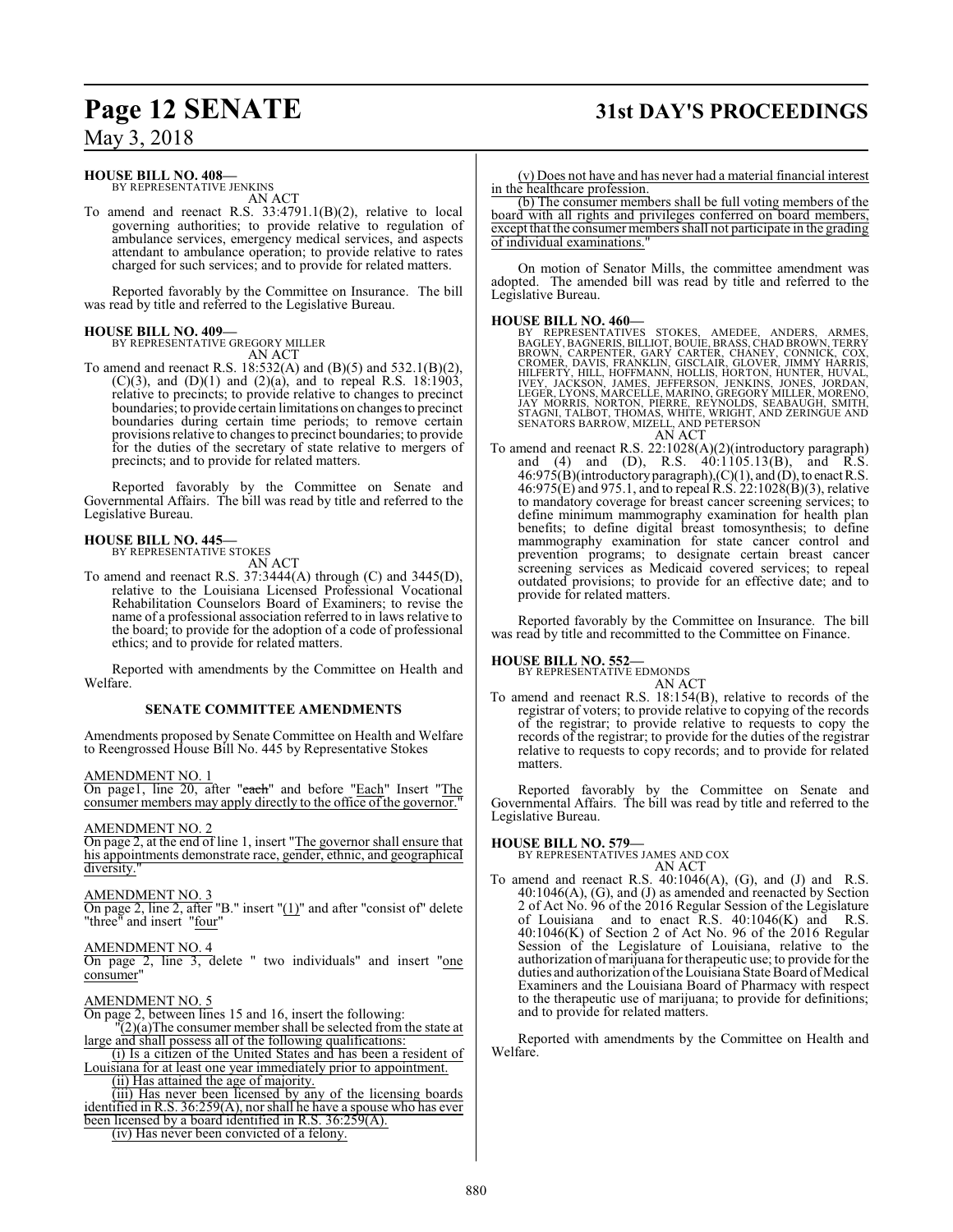## **31st DAY'S PROCEEDINGS Page 13 SENATE**

# May 3, 2018

#### **SENATE COMMITTEE AMENDMENTS**

Amendments proposed by Senate Committee on Health and Welfare to Reengrossed House Bill No. 579 by Representative James

AMENDMENT NO. 1 On page 1, line 2, after "reenact" delete the remainder of the line and insert <sup>"</sup>R.S. 40:1056(A)(1) and (2) and R.S. 40:1056(A)(1) and (2) as"

AMENDMENT NO. 2 On page 1, line 4, after "Louisiana" insert "," and delete the remainder of the line and delete line 5

AMENDMENT NO. 3 On page 1, line 6, delete "the duties" and delete lines 7 and 8 and insert "debilitating medical conditions; to"

AMENDMENT NO. 4 On page 1, line 11, after "R.S. 40:1046(A)" delete "and (G)" and insert  $\sqrt[n]{(1)}$  and  $(2)$ "

AMENDMENT NO. 5 On page 2, delete lines 16 and 17

AMENDMENT NO. 6 On page 2, line 18, change "(d)" to "(c)"

AMENDMENT NO. 7 On page 2, line 22, change "(e)" to "(d)"

AMENDMENT NO. 8 On page 3, delete lines 4 through 29 and on page 4, delete lines 1 through 13

AMENDMENT NO. 9 On page 4, line 14, after "R.S. 40:1046(A)" delete "and (G)" and insert  $\sqrt[n]{(1)}$  and  $(2)$ "

AMENDMENT NO. 10 On page 5, delete lines 22 through 24

AMENDMENT NO. 11 On page 5, line 25 change "**(d)**" to "**(c)**"

AMENDMENT NO. 12 On page 6, line 1, change "**(e)**" to "**(d)**"

AMENDMENT NO. 13 On page 6, delete lines 14 through 27, and delete page 7, and on page 8, delete line 1

On motion of Senator Mills, the committee amendment was adopted. The amended bill was read by title and referred to the Legislative Bureau.

### **HOUSE BILL NO. 601—** BY REPRESENTATIVE SHADOIN

AN ACT

To enact R.S. 18:154(G)(4) and (5), relative to election officials; to prohibit the disclosure of specified information by specified election officials relating to the security and integrity of the state voter registration computer system and election management system and voting equipment; and to provide for related matters.

Reported favorably by the Committee on Senate and Governmental Affairs. The bill was read by title and referred to the Legislative Bureau.

#### **HOUSE BILL NO. 615—** BY REPRESENTATIVE JORDAN

AN ACT

To amend and reenact R.S. 22:2191(B), relative to hearings before the division of administrative law regarding acts of the commissioner of insurance and matters arising under the Louisiana Insurance Code; to require a demand for hearing be filed with the commissioner of insurance; to provide for the notification of a demand for hearing from the commissioner of insurance to the division of administrative law; to make technical changes; to provide for an effective date; and to provide for related matters.

Reported favorably by the Committee on Senate and Governmental Affairs. The bill was read by title and referred to the Legislative Bureau.

#### **HOUSE BILL NO. 627—**

BY REPRESENTATIVES LYONS, ARMES, BAGNERIS, BILLIOT, BOUIE,<br>BRASS, CHAD BROWN, CARPENTER, GARY CARTER, COX,<br>FALCONER, GAINES, GLOVER, HALL, JIMMY HARRIS, HUNTER,<br>JACKSON, JAMES, JEFFERSON, JENKINS, JORDAN,

AN ACT

To amend and reenact R.S. 40:1046(A)(2) and R.S. 40:1046(A)(2) as amended and reenacted by Section 2 of Act No. 96 of the 2016 Regular Session of the Legislature of Louisiana, relative to health conditions for which a recommendation or prescription of medical marijuana is authorized; to authorize the recommendation of or prescription for medical marijuana in treating certain conditions associated with autism spectrum disorder; and to provide for related matters.

Reported with amendments by the Committee on Health and Welfare.

#### **SENATE COMMITTEE AMENDMENTS**

Amendments proposed by Senate Committee on Health and Welfare to Reengrossed House Bill No. 627 by Representative Lyons

#### AMENDMENT NO. 1

On page 1, line 2, after "reenact R.S. 40:1046(A)(2) and" delete the remainder of the line and insert  $H(H)(2)(c)$  and to enact R.S.  $40:1046(H)(2)(c)$  as amended and"

#### AMENDMENT NO. 2

On page 1, line 7, after "disorder;" and before "and to" insert "to provide for enactment of certain provisions upon reclassification of marijuana by the United States Drug Enforcement Administration; to provide for effectiveness;"

#### AMENDMENT NO. 3

On page 2, line 24, after "physician"delete the remainder of the line and delete lines 25 and 26 and insert "complies with the provisions of this Section and consults with a pediatric subspecialist."

#### AMENDMENT NO. 4

On page 3, between lines 14 and 15, insert the following: "H. "H. \* \* \*

(2) \* \* \* (c) The Louisiana State University Agricultural Center or the Southern University Agricultural Center may conduct research on marijuana for therapeutic use if the center is licensed as a production facility pursuant to this Section. Effective January 1, 2020, and annually thereafter, the Louisiana State University Agricultural Center and the Southern University Agricultural Center shall submit a report to the Senate and House committees on health and welfare, to include data and outcomes of the research conducted pursuant to this Paragraph.

#### AMENDMENT NO. 5

On page 3, line 17, after "reenacted" insert "and R.S.  $40:1046(H)(2)(c)$  is hereby enacted"

\* \* \*"

#### AMENDMENT NO. 6

On page 3, after line 17, delete the remainder of the page and delete pages 4 and 5 in their entirety and insert in lieu thereof the following: "§1046. Prescription of marijuana for therapeutic use; rules and regulations; Louisiana Board of Pharmacy and the adoption of rules and regulations relating to the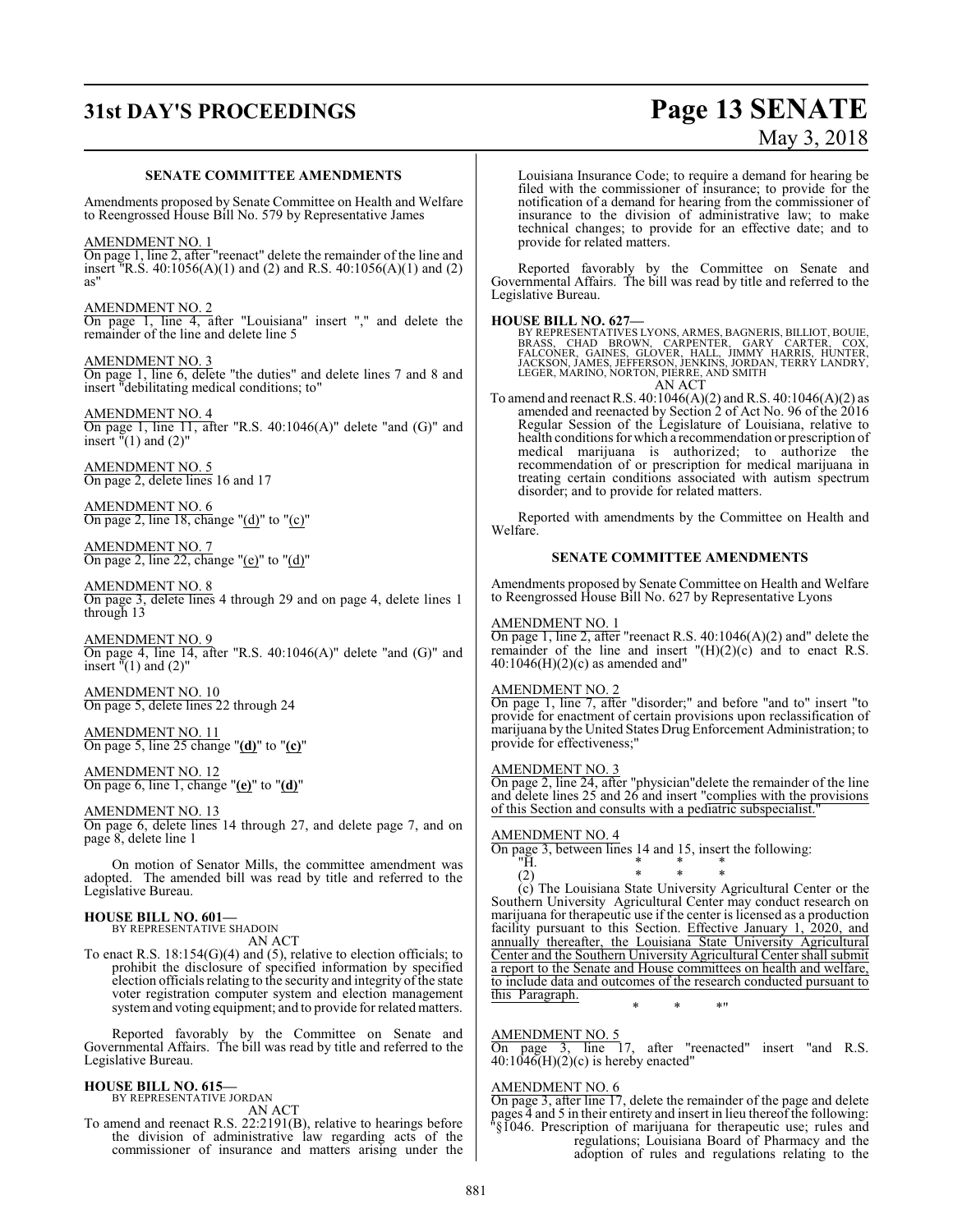## **Page 14 SENATE 31st DAY'S PROCEEDINGS**

May 3, 2018

dispensing of prescribed marijuana for therapeutic use; the Department of Agriculture and Forestry and the licensure of a production facility

A.

\* \* \* (2)(a) For purposes of this Subsection, "debilitating medical condition" means any of the following:

 $(i)$  cancer, Cancer.

(ii) positive status for human immunodeficiency virus, Positive status for human immunodeficiency virus.

(iii) acquired immune deficiency syndrome, Acquired immune deficiency syndrome.

(iv) cachexia or wasting syndrome, Cachexia or wasting syndrome.

(v) seizure disorders, Seizure disorders.

(vi) epilepsy, Epilepsy.

(vii) spasticity, Spasticity.

(viii) Crohn's disease, Crohn's disease.

(ix) muscular dystrophy, or Muscular dystrophy.

(x) multiple selerosis. Multiple sclerosis.

(xi) Any of the following conditions associated with autism spectrum disorder:

(aa) Repetitive or self-stimulatory behavior of such severity that the physical health of the person with autism is jeopardized.

(bb) Avoidance of others or inability to communicate of such severity that the physical health of the person with autism is jeopardized.

(cc) Self-injuring behavior.

(dd) Physically aggressive or destructive behavior.

(b) No physician shall prescribe medical marijuana for treatment of any condition associated with autism spectrum disorder for a patient who is under the age of eighteen unless the physician complies with the provisions of this Section and consults with a pediatric subspecialist.

(b) (c) If the United States Food and Drug Administration approves the use of medical marijuana in the same form provided for in this Part for any debilitating medical condition specifically identified in this Paragraph, that medical condition shall no longer be covered by the provisions of this Part.

(c) (d) If the United States Food and Drug Administration approves the use of medical marijuana in a form or derivative different than provided for in this Part for any debilitating medical condition specifically identified in this Paragraph, the disease state shall remain covered by the provisions of this Part. The patient shall first be treated by the approved form or derivative of medical marijuana through utilization ofstep therapy or fail first protocols. If, after use of the United States Food and Drug Administration approved form or derivative of medical marijuana, the physician determines that the preferred treatment required under step therapy or fail first protocol has been ineffective in the treatment of the patient's debilitating medical condition, he may prescribe the form of medical marijuana provided for in this Part for use by the patient as medically necessary.

\* \* \* H. \* \* \* (2) \* \* \*

(c) The Louisiana State University Agricultural Center or the Southern University Agricultural Center may conduct research on marijuana for therapeutic use if the center is licensed as a production facility pursuant to this Section. Effective January 1, 2020, and annually thereafter, the Louisiana State University Agricultural Center and the Southern University Agricultural Center shall submit a report to the Senate and House committees on health and welfare, to include data and outcomes of the research conducted pursuant to this Paragraph.

\* \* \* Section 3. This Section and Section 1 of this Act shall become effective upon signature by the governor or, if not signed by the governor, upon expiration of the time for bills to become law without signature by the governor, as provided by Article III, Section 18 of the Constitution of Louisiana. If vetoed by the governor and subsequently approved by the legislature, this Section and Section 1 of this Act shall become effective on the day following such approval.

Section 4. This Section and Section 2 of this Act shall become effective and operative if and upon the date when the United States Drug Enforcement Administration reclassifies marijuana from a Schedule I drug to a Schedule II drug under the authority of the Controlled Substances Act, 21 U.S.C. 801 et seq."

On motion of Senator Mills, the committee amendment was adopted. The amended bill was read by title and referred to the Legislative Bureau.

#### **HOUSE BILL NO. 661—**

BY REPRESENTATIVE JAMES

AN ACT

To amend and reenact R.S. 40:1021(A)(5) and 1024(C) and to enact R.S. 40:1024(D), relative to drug paraphernalia; to provide for definitions; to provide for the creation of a needle exchange program; to provide for the purpose and duties of the program; to provide for exceptions; and to provide for related matters.

Reported favorably by the Committee on Health and Welfare. The bill was read by title and referred to the Legislative Bureau.

**HOUSE BILL NO. 665—**

BY REPRESENTATIVE GREGORY MILLER AN ACT

To enact R.S. 44:22.1, relative to public records; to provide an exception for certain documents related to port economic development negotiations; to require certain procedures and notices; to provide a limitation on the amount of time certain information regarding the negotiations may remain confidential; and to provide for related matters.

Reported favorably by the Committee on Senate and Governmental Affairs. The bill was read by title and referred to the Legislative Bureau.

### **HOUSE BILL NO. 682—** BY REPRESENTATIVE SHADOIN

AN ACT

To amend and reenact R.S. 26:587(C), 588(B), 589, 590, 591, and 594 and to repeal R.S. 26:592 and 593, relative to elections held to determine whether the sale of alcoholic beverages will be conducted and licensed in an area; to provide relative to procedures and requirements for conducting such elections; to provide for the date of such elections; to provide relative to procedures for ordering an election; to provide relative to a proposition ordering an election; to provide for notice of the election; to provide for the ballot in such elections; to provide for actions objecting to calling an election or contesting an election; to provide deadlines; to provide relative to recounts; to provide relative to the duties and authority of the parish board of election supervisors concerning such elections; to provide relative to the duties and authority of the governing authority concerning such elections; to require such elections to be conducted in accordance with the Louisiana Election Code; and to provide for related matters.

Reported favorably by the Committee on Senate and Governmental Affairs. The bill was read by title and referred to the Legislative Bureau.

#### **HOUSE BILL NO. 690—**

BY REPRESENTATIVE STOKES AN ACT

To enact R.S. 22:1077.1 and R.S. 46:975.1, relative to mandatory coverage for subsequent cancer screening services for individuals who received a bilateral mastectomy; to require health insurance coverage for cancer screening services for certain individuals; to require notice of coverage; to prohibit certain acts by health insurance issuers; to designate certain cancer screening services as Medicaid covered services; to provide for applicability; to provide for an effect date; and to provide for related matters.

Reported with amendments by the Committee on Insurance.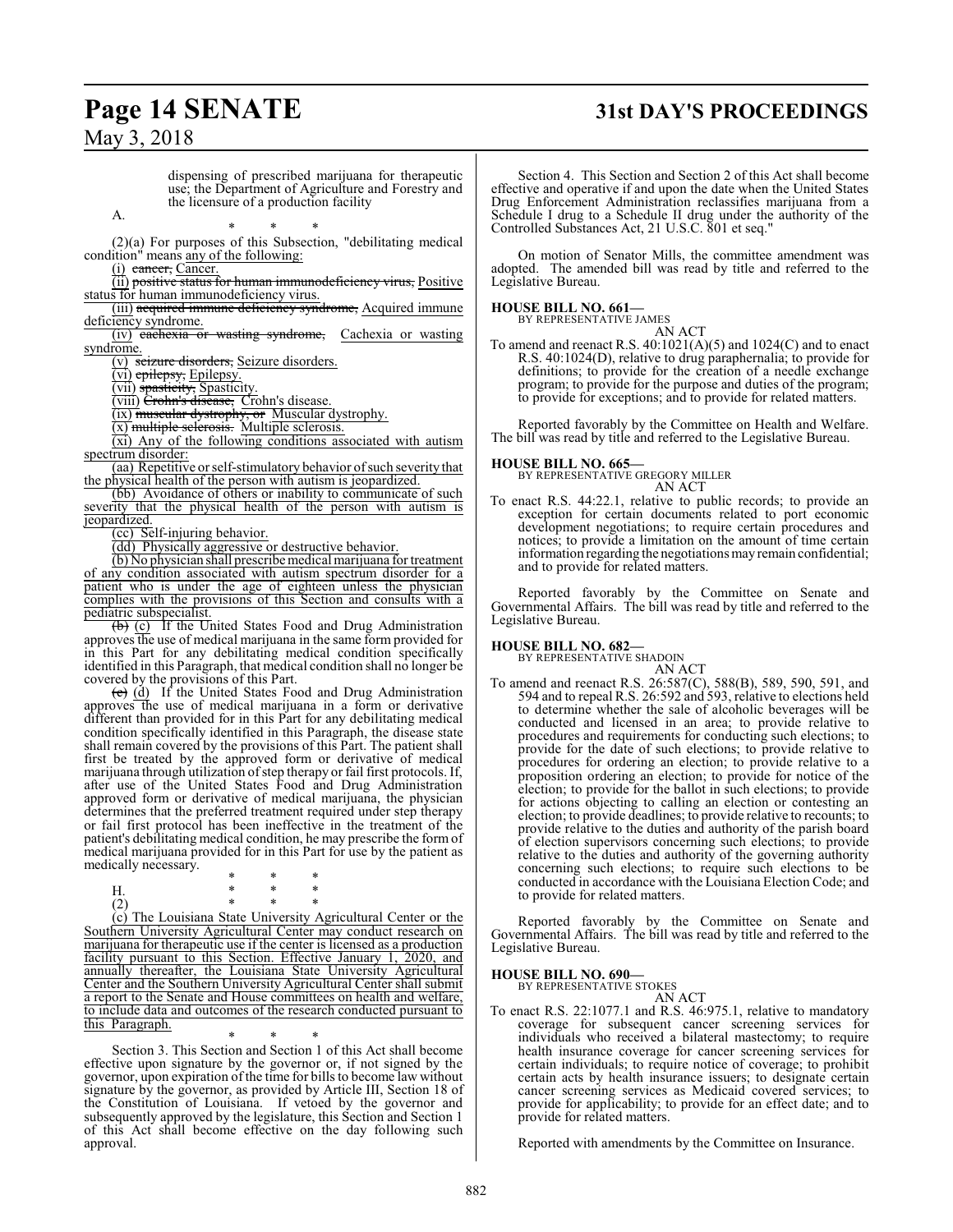## **31st DAY'S PROCEEDINGS Page 15 SENATE**

# May 3, 2018

#### **SENATE COMMITTEE AMENDMENTS**

Amendments proposed by Senate Committee on Insurance to Engrossed House Bill No. 690 by Representative Stokes

#### AMENDMENT NO. 1

On page 3, at the end of line 7, after "R.S.22:1061" insert ", limited benefit health insurance plans,

On motion of Senator John Smith, the committee amendment was adopted. The amended bill was read by title and referred to the Legislative Bureau.

**HOUSE BILL NO. 692—** BY REPRESENTATIVES SHADOIN, DANAHAY, AND GREGORY **MILLER** 

AN ACT To amend and reenact R.S. 18:3(A)(3), 23(A)(8), 423(C)(2), 433(A)(5), 463(A)(2)(a)(iii), 464(B)(3), 467(3), 495(A) and (E), 533(D) and (E), 553, 562(B), 563(C) and (D)(1), 566(A) and (C),  $571(A)(3)$  through (10),  $572(A)$ ,  $573(A)(2)$  and (3), (B), (C), and (E)(1) and (3),  $574(A)(3)$  and (B), (D)(1), (E), and (F),  $1333(F)(2)$  and  $(G)(6)(b)$ ,  $1354(B)(5)$ , 1355, and 1361(A), to enact R.S.  $18:23(E)(3), 571(A)(11), 573(E)(4),$  and  $1303(K)$  and (L), and to repeal R.S. 18:514, relative to the Louisiana Election Code; to revise the system of laws comprising the Louisiana Election Code; to provide relative to elections procedures and requirements, including petitions submitted to registrars of voters for certification, membership of the State Board of Election Supervisors and parish boards of election supervisors, the duties of the clerk of court, qualifying fees, establishment and location of polling places, persons entitled to vote absentee by mail, duties of registrars of voters, the nursing home early voting program, voting machines and equipment, provisional voting for federal office, duties of commissioners on election day, compilation and promulgation of election returns, the qualifying period for candidates, and procedures for voting; to provide for effectiveness; and to provide for related matters.

Reported favorably by the Committee on Senate and Governmental Affairs. The bill was read by title and referred to the Legislative Bureau.

### **HOUSE BILL NO. 723— (Substitute for House Bill No. 123 by Representative Garofalo)** BY REPRESENTATIVE GAROFALO

AN ACT

To amend and reenact R.S. 44:35(D), relative to public records; to provide relative to suits brought pursuant to the provisions of the Public Records Law; to provide for the award of attorneys fees in such a suit to a person who has made a public records request under certain circumstances; and to provide for related matters.

Reported favorably by the Committee on Senate and Governmental Affairs. The bill was read by title and referred to the Legislative Bureau.

### **HOUSE BILL NO. 739—** BY REPRESENTATIVE GREGORY MILLER

AN ACT

To amend and reenact R.S. 42:1123(16)(a), relative to disclosures filed by legislators for the acceptance of certain things of value in relation to making a speech; to change the requirement from an affidavit to a statement including a certification for the disclosure; and to provide for related matters.

Reported favorably by the Committee on Senate and Governmental Affairs. The bill was read by title and referred to the Legislative Bureau.

### **HOUSE BILL NO. 740—** BY REPRESENTATIVE GREGORY MILLER

AN ACT

To amend and reenact R.S. 24:516(A), relative to legislative auditor reports; to provide for internet access to audit reports; to remove

certain filing requirements and filing timelines; and to provide for related matters.

Reported favorably by the Committee on Senate and Governmental Affairs. The bill was read by title and referred to the Legislative Bureau.

### **HOUSE BILL NO. 750—** BY REPRESENTATIVE STAGNI

AN ACT

To amend and reenact R.S.  $37:2805(A)$  and  $(B)(1)(d)$ , relative to requirements for licensure by the Louisiana Board of Chiropractic Examiners; to provide relative to educational qualifications of applicants to the board; to provide for technical corrections; and to provide for related matters.

Reported favorably by the Committee on Health and Welfare. The bill was read by title and referred to the Legislative Bureau.

### **HOUSE BILL NO. 752—** BY REPRESENTATIVE HUVAL

AN ACT

To amend and reenact R.S.  $22:855(B)(2)(d)$  and to enact R.S. 22:855(B)(2)(e), relative to requests for automobile insurance premiumquotes; to provide for motor vehicle reports; to provide for payment of costs; and to provide for related matters.

Reported favorably by the Committee on Insurance. The bill was read by title and referred to the Legislative Bureau.

## **HOUSE BILL NO. 753— (Substitute for House Bill No. 584 by Representative Stokes)<br>BY REPRESENTATIVE STOKES<br>AN ACT**

To enact Part VIII of Chapter 15 of Title 37 of the Louisiana Revised Statutes of 1950, to be comprised of R.S. 37:1360.101 through 1360.111, relative to health professions; to provide relative to the profession of genetic counseling; to require state licensure of genetic counselors; to provide for licensure of genetic counselors by the Louisiana State Board of Medical Examiners; to authorize the Louisiana State Board of Medical Examiners to assess certain fees; to establish qualifications for licensure as a genetic counselor; to provide for unprofessional conduct and unlawful practice; to create and provide for duties of the Louisiana Genetic Counselor Advisory Committee; to provide for limitations of liability; to provide for administrative rulemaking; and to provide for related matters.

Reported favorably by the Committee on Health and Welfare. The bill was read by title and referred to the Legislative Bureau.

#### **HOUSE BILL NO. 756—**

BY REPRESENTATIVE DWIGHT

AN ACT To amend and reenact R.S. 22:2062(A)(1) and (2), relative to claims paid by the Louisiana Insurance Guaranty Association; to require the exhaustion of coverage under an uninsured or underinsured motorist policy; to provide for a reduction in the amount payable on a claim; to provide for applicability; to provide for an effective date; and to provide for related matters.

Reported favorably by the Committee on Insurance. The bill was read by title and referred to the Legislative Bureau.

### **HOUSE BILL NO. 757—** BY REPRESENTATIVE ABRAHAM

AN ACT

To enact R.S.13:5554(II), relative to the payment of group insurance premiums for retirees from the Jefferson Davis Parish Sheriff's Office; to provide for qualifications and payment of certain insurance premiums; and to provide for related matters.

Reported favorably by the Committee on Insurance. The bill was read by title and referred to the Legislative Bureau.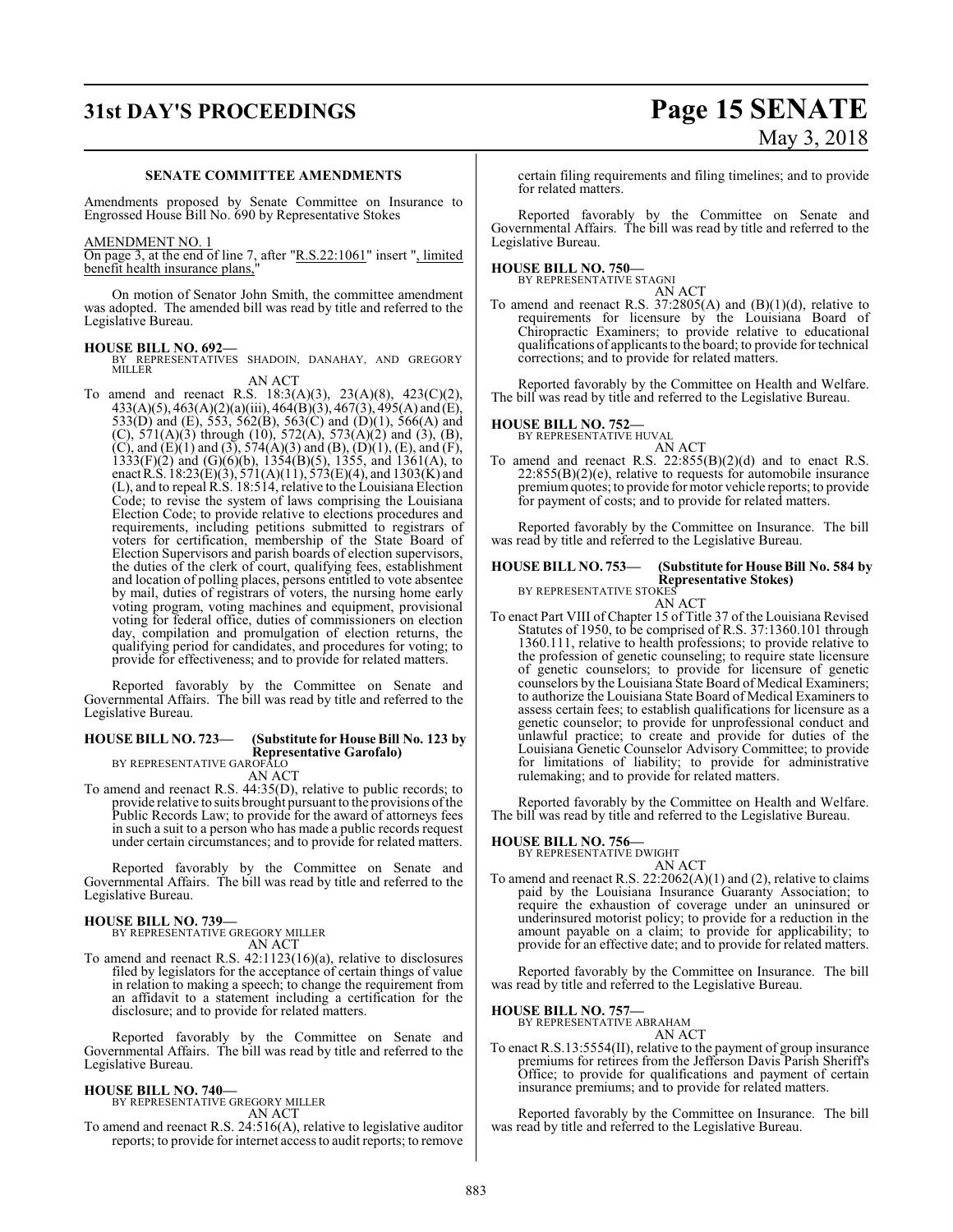## **Page 16 SENATE 31st DAY'S PROCEEDINGS**

May 3, 2018

### **HOUSE BILL NO. 775—**

BY REPRESENTATIVE DAVIS AN ACT

To amend and reenact R.S. 22:1874(A)(5)and R.S. 46:460.62, relative to the reimbursement of contracted healthcare providers; to provide for payment to a new provider in a contracted network of providers; to provide for recovery of certain amounts upon denial of an application for credentialing; and to provide for related matters.

Reported favorably by the Committee on Insurance. The bill was read by title and referred to the Legislative Bureau.

## **HOUSE BILL NO. 780—** BY REPRESENTATIVE MAGEE

AN ACT

To amend and reenact R.S. 46:460.82(introductory paragraph),  $460.84(A)$ , and  $460.85(A)$ (introductory paragraph), to enact  $\tilde{R}$ .S. 46:460.51(14), 460.84(C), 460.85.1, and 460.90, and to repeal R.S. 46:460.89, relative to the Medicaid managed care program; to provide for duties of the Louisiana Department of Health in administering the program; to establish a process for review of dental provider claims submitted to dental coordinated care networks; to provide for reviews of claim payment determinations which are adverse to dental providers; to establish a panel for selection of independent dental claims reviewers; to provide for membership of the panel; to provide for independent dental claims review procedures; to provide relative to fees for dental claims review services; and to provide for related matters.

Reported favorably by the Committee on Health and Welfare. The bill was read by title and referred to the Legislative Bureau.

#### **HOUSE BILL NO. 783—**

BY REPRESENTATIVE HUVAL AN ACT

To amend and reenact R.S. 46:2626(F)(5) and to repeal R.S.  $46.2626(F)(6)$ , relative to emergency ground ambulance service providers; to provide for maximum fees on emergency ground ambulance service providers; to provide for the duties of the Louisiana Department of Health in fee assessment; to repeal the requirement that the department publish certain information regarding the fee assessment; and to provide for related matters.

Reported favorably by the Committee on Health and Welfare. The bill was read by title and recommitted to the Committee on Revenue and Fiscal Affairs.

### **HOUSE BILL NO. 818—** BY REPRESENTATIVE HILFERTY

AN ACT

To amend and reenact R.S. 44:4.1(B)(26) and to enact R.S. 36:259(I)(1) and R.S. 40:2018.5, relative to maternal and child health; to establish the Healthy Moms, Healthy Babies Advisory Council; to provide for placement of the council within the executive branch of government; to provide for the composition and duties of the council; to provide for duties of the Louisiana Department of Health with respect to the council; to provide for a public records exception; to provide for a termination date; and to provide for related matters.

Reported with amendments by the Committee on Health and Welfare.

#### **SENATE COMMITTEE AMENDMENTS**

Amendments proposed by Senate Committee on Health and Welfare to Reengrossed House Bill No. 818 by Representative Hilferty

#### AMENDMENT NO. 1

On page 3, line 1, after "representative of" delete the remainder of the line and delete line 2 and insert "the March of Dimes, Louisiana Chapter."

#### AMENDMENT NO. 2

On page 3, line 13, delete "District Attorneys" and insert "Hospital"

On motion of Senator Mills, the committee amendment was adopted. The amended bill was read by title and referred to the Legislative Bureau.

**HOUSE BILL NO. 821—** BY REPRESENTATIVES REYNOLDS, BAGLEY, COX, HENSGENS, HOFFMANN, HORTON, LEBAS, AND POPE AN ACT

To amend and reenact R.S. 40:1157.3(B) and (C) and to repeal R.S.  $40:1157.3(F)$ , relative to procedures for human immunodeficiency virus testing; to provide for an exception to obtaining informed consent in testing for human immunodeficiency virus and other infectious agents; to provide for the duties of the hospital infection control committee; to provide for the duties of the infectious disease control officer; to provide for Good Samaritans; to provide for definitions; and to provide for related matters.

Reported with amendments by the Committee on Health and Welfare.

#### **SENATE COMMITTEE AMENDMENTS**

Amendments proposed by Senate Committee on Health and Welfare to Reengrossed House Bill No. 821 by Representative Reynolds

#### AMENDMENT NO. 1

On page 3, between lines 4 and 5 insert the following:

"(4) In the absence of a hospital committee quorum the emergency department staff shall be required to perform the test provided for in this Section if so requested by the exposed party. (5) If the test performed on the patient returns as positive, the exposed party shall be given a prescription to combat the HIV virus and shall also receive counseling pertaining to the diagnosis as well as the medications being prescribed."

On motion of Senator Mills, the committee amendment was adopted. The amended bill was read by title and referred to the Legislative Bureau.

**HOUSE BILL NO. 823—** BY REPRESENTATIVE PIERRE AN ACT

To repeal R.S. 40:1046(J) and R.S. 40:1046(J) as amended and reenacted by Section 2 of Act No. 96 of the 2016 Regular Session of the Legislature of Louisiana, relative to medical marijuana; to repeal the termination date for recommending or prescribing marijuana for therapeutic use; and to provide for related matters.

Reported with amendments by the Committee on Health and Welfare.

#### **SENATE COMMITTEE AMENDMENTS**

Amendments proposed by Senate Committee on Health and Welfare to Reengrossed House Bill No. 823 by Representative Pierre

#### AMENDMENT NO. 1

On page 1, line 2, delete "repeal" and insert "amend and reenact"

#### AMENDMENT NO. 2

On page 1, line 4, delete "repeal" and insert "extend"

#### AMENDMENT NO. 3

On page 1, delete line 7, and insert the following:

"Section 1. R.S. 40:1046(J) is hereby amended and reenacted to read as follows:

§1046. Recommendation of marijuana for therapeutic use; rules and regulations; Louisiana Board ofPharmacyand the adoption of rules and regulations relating to the dispensing of recommended marijuana for therapeutic use; the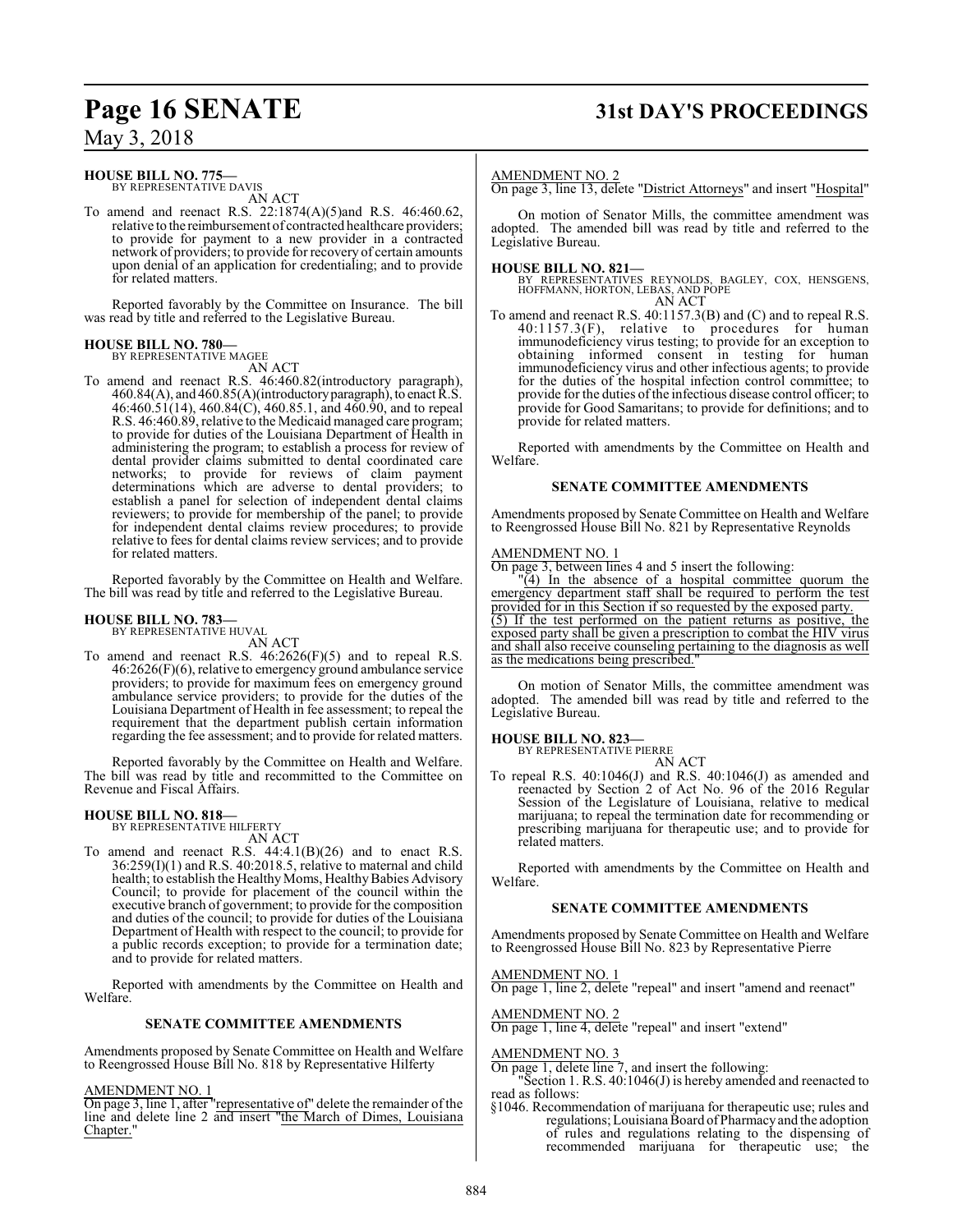## **31st DAY'S PROCEEDINGS Page 17 SENATE**

#### Department of Agriculture and Forestry and the licensure of a production facility

\* \* \* J. The provisions of this Section shall terminate on January 1, 2020 **2025**."

#### AMENDMENT NO. 4

On page 1, line 9, after "hereby" delete the remainder of the line and insert the following: "amended and reenacted to read as follows:

§1046. Recommendation of marijuana for therapeutic use; rules and regulations; Louisiana Board ofPharmacyand the adoption of rules and regulations relating to the dispensing of recommended marijuana for therapeutic use; the Department of Agriculture and Forestry and the licensure of a production facility \* \* \*

J. The provisions of this Section shall terminate on January 1, 2020 **2025**."

On motion of Senator Mills, the committee amendment was adopted. The amended bill was read by title and referred to the Legislative Bureau.

#### **HOUSE BILL NO. 824—**

BY REPRESENTATIVE TALBOT

- AN ACT
- To amend and reenact R.S. 22:1880(C)(introductory paragraph) and (1)(introductory paragraph), to enact R.S. 22:1880.1, and to repeal R.S.  $22:1880(\overline{C})(4)$ , relative to balance billing facility disclosure requirements; to require a healthcare facility to provide a notice to insureds of possible balance billing for services provided at a healthcare facility; to require the posting of potential facility charges; to provide for an effective date; and to provide for related matters.

Reported favorably by the Committee on Insurance. The bill was read by title and referred to the Legislative Bureau.

#### **HOUSE BILL NO. 846—**

BY REPRESENTATIVE SIMON AN ACT

To amend and reenact R.S.  $40:4(A)(1)(c)$ , relative to the state sanitary code; to provide relative to retail food establishments regulated by the state health officer; to provide limitations on water system testing requirements for certain retail food establishments; and to provide for related matters.

Reported with amendments by the Committee on Health and Welfare.

#### **SENATE COMMITTEE AMENDMENTS**

Amendments proposed by Senate Committee on Health and Welfare to Engrossed House Bill No. 846 by Representative Simon

#### AMENDMENT NO. 1

On page 2, delete lines 10 through 13 in their entirety and insert the following:

"(iii) The requirements of the sanitary code found in LAC 51:XII shall not apply to a water supply that services a retail food establishment that does not meet the definition of a "public water system" as set forth in R.S. 40:5.8."

On motion of Senator Mills, the committee amendment was adopted. The amended bill was read by title and referred to the Legislative Bureau.

#### **HOUSE BILL NO. 875—**

BY REPRESENTATIVE TALBOT AN ACT

To amend and reenact R.S. 22:1873(B)(4) and 1879(B)(3), to enact Subpart A-2 of Part III of Chapter 4 of the Louisiana Revised Statutes of 1950, to be comprised of R.S. 22:1020.1 through 1020.6, and to repeal R.S.  $22:1019.2(B)(4)$ , relative to health

### insurance network provider directories; to provide for the content of a directory; to require the directory to be electronically searchable and publicly accessible; to require continuous review and updating; to set a time period for updates

after certain events; to provide for the reporting of inaccurate information; to provide for investigations for compliance; to authorize an assessment on investigated insurers to pay for the costs ofinvestigations; to provide for penalties; to limit liability; to provide for applicability; to provide for an effective date; and to provide for related matters.

Reported favorably by the Committee on Insurance. The bill was read by title and referred to the Legislative Bureau.

## **HOUSE BILL NO. 894— (Substitute for House Bill No. 517 by Representative Schexnayder)**<br>BY REPRESENTATIVE SCHEXNAYDER<br>AN ACT

To enact R.S. 40:1281.12, relative to community water systems; to require community water systems to establish and maintain records of complaints; to require training in compliance and management in certain instances; to provide for duties of the state health officer with respect to regulation of community water systems; and to provide for related matters.

Reported favorably by the Committee on Health and Welfare. The bill was read by title and referred to the Legislative Bureau.

#### **Senate Resolutions on Second Reading Reported by Committees**

#### **SENATE RESOLUTION NO. 145—**

BY SENATOR BISHOP A RESOLUTION

To urge and request the Louisiana Department of Insurance to research statistics and the ten year history of insurer's coverage of diabetes-related medication.

Reported favorably by the Committee on Insurance.

The resolution was read by title. On motioin of Senator Bishop the Senate Resolution was adopted.

#### **Senate Concurrent Resolutions on Second Reading Reported by Committees**

**SENATE CONCURRENT RESOLUTION NO. 87—** BY SENATOR CARTER

### A CONCURRENT RESOLUTION

To memorialize the Congress of the United States to call a limited national convention of states for the exclusive purpose of proposing an amendment to the United States Constitution that will restore elections strong in individual participation and engagement.

Reported favorably by the Committee on Senate and Governmental Affairs.

On motion of Senator Carter the resolution was read by title and returned to the Calendar, subject to call.

#### **Senate Bills and Joint Resolutions on Third Reading and Final Passage**

**SENATE BILL NO. 537—** BY SENATOR LUNEAU

#### AN ACT

To enact Code of Civil Procedure Art. 4269.2, relative to placement of a minor's funds from settlements or judgments; to provide for court order and approval concerning payment into the court registry, structured agreements, investments, trusts and other

May 3, 2018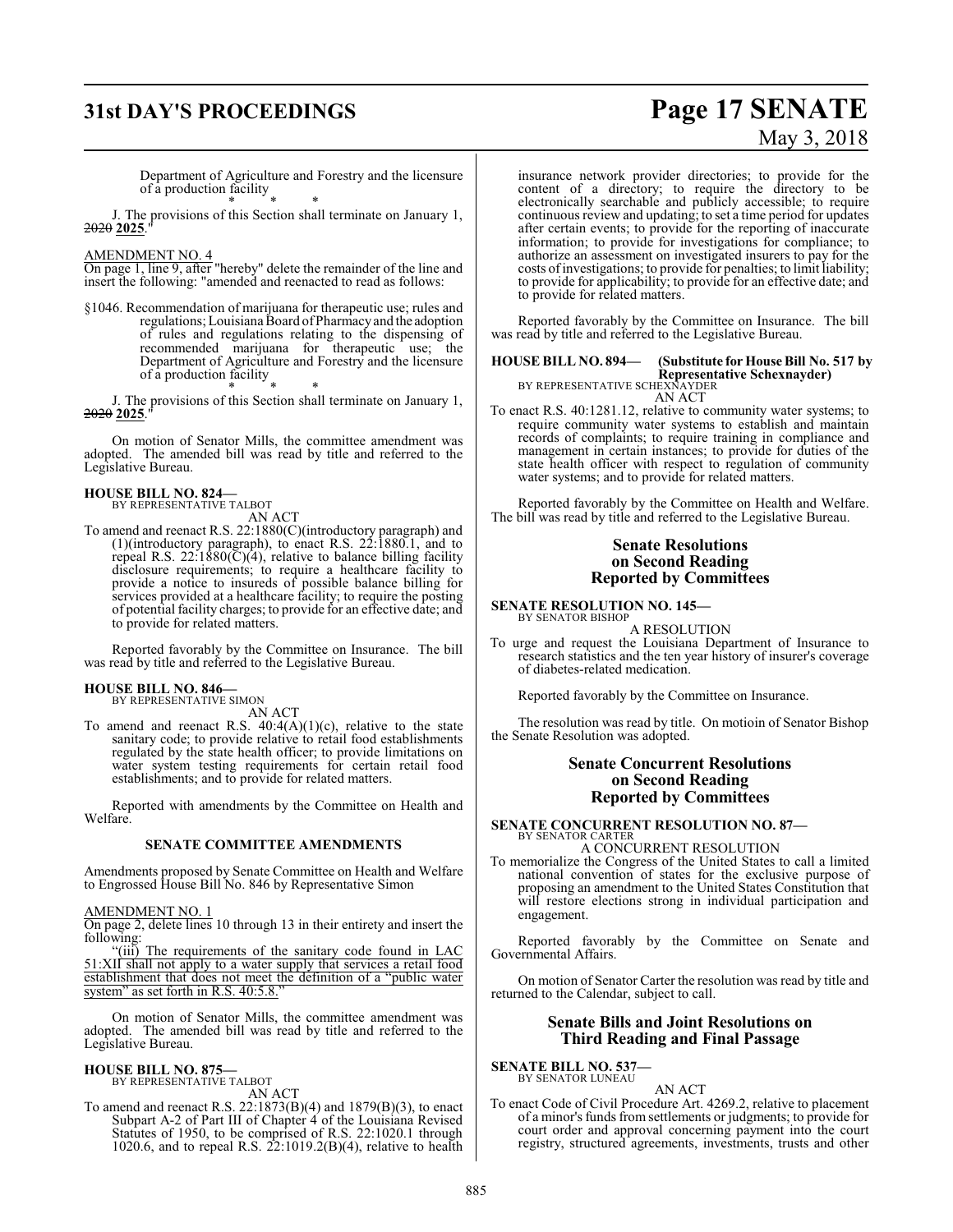actions for funds fromsuch judgments or settlements; to provide certain terms, conditions, procedures, requirements and effects; and to provide for related matters.

#### **Floor Amendments**

Senator Martiny sent up floor amendments.

#### **SENATE FLOOR AMENDMENTS**

Amendments proposed by Senator Martiny on behalf of the Legislative Bureau to Engrossed Senate Bill No. 537 by Senator Luneau

#### AMENDMENT NO. 1

On page 2, line 4, following "**(5)**" change "**Any**" to "**Directed in any**" and following "**of**" and before "**Paragraphs**" insert "**the methods listed in**"

On motion of Senator Martiny, the amendments were adopted.

The bill was read by title. Senator Luneau moved the final passage of the amended bill.

### **ROLL CALL**

The roll was called with the following result:

#### YEAS

| Mr. President | Hewitt        | Peacock   |
|---------------|---------------|-----------|
|               |               |           |
| Allain        | Johns         | Perry     |
| Bishop        | Long          | Price     |
| Boudreaux     | Luneau        | Riser     |
| Claitor       | Martiny       | Thompson  |
| Donahue       | Mills         | Walsworth |
| Fannin        | Mizell        | Ward      |
| Gatti         | Morrish       | White     |
| Total - 24    |               |           |
|               | <b>NAYS</b>   |           |
| Total - 0     |               |           |
|               | <b>ABSENT</b> |           |
| Annel         | Cortez        | Morrell   |

| Appel       | Cortez    | Morrell   |
|-------------|-----------|-----------|
| Barrow      | Erdey     | Peterson  |
| Carter      | LaFleur   | Smith, G. |
| Chabert     | Lambert   | Smith, J. |
| Colomb      | Milkovich | Tarver    |
| Total $-15$ |           |           |

The Chair declared the amended bill was passed, ordered reengrossed and sent to the House. Senator Luneau moved to reconsider the vote by which the bill was passed and laid the motion on the table.

### **House Concurrent Resolutions on Second Reading Reported by Committees**

### **HOUSE CONCURRENT RESOLUTION NO. 21—** BY REPRESENTATIVE GAROFALO

A CONCURRENT RESOLUTION

To urge and request the Department of Children and Family Services to study the assessment, collection, and use of the expedited process fee provided for in R.S. 46:236.5 and to submit a report of its findings and recommendations to the legislature no later than February 1, 2019.

Reported favorably by the Committee on Judiciary A.

The resolution was read by title. Senator Hewitt moved to concur in the House Concurrent Resolution.

### **Page 18 SENATE 31st DAY'S PROCEEDINGS**

### **ROLL CALL**

The roll was called with the following result:

Long

Peacock

#### YEAS

Mr. President Lambert Perry<br>Allain Long Price Boudreaux Luneau Riser<br>Carter Martiny Smith Carter Martiny Smith, J.<br>Claitor Milkovich Thompson Claitor Milkovich<br>Donahue Mills Donahue Mills Walsworth<br>
Fannin Mizell Ward Fannin Mizell Ward Gatti Morrell White Hewitt Morrish<br>Johns Peacock Total - 28

Total - 0

**NAYS** 

### ABSENT

| Colomb<br>Cortez<br>Erdey | Peterson<br>Smith, G.<br>Tarver |
|---------------------------|---------------------------------|
| LaFleur                   |                                 |
|                           |                                 |

The Chair declared the Senate concurred in the House Concurrent Resolution and ordered it returned to the House.

### **HOUSE CONCURRENT RESOLUTION NO. 4—**

BY REPRESENTATIVE ABRAHAM A CONCURRENT RESOLUTION

To provide for the selection and authority of commissioners to attend an Article V Convention called for proposing amendments to the U.S. Constitution, as provided for in Article V of that Constitution.

Reported favorably by the Committee on Senate and Governmental Affairs.

On motion of Senator Long the resolution was read by title and returned to the Calendar, subject to call.

**HOUSE CONCURRENT RESOLUTION NO. 19—** BY REPRESENTATIVES FOIL, BAGLEY, CHANEY, COX, HENSGENS, HOFFMANN, HORTON, JACKSON, JOHNSON, LEBAS, POPE, AND STAGNI

A CONCURRENT RESOLUTION To urge and request the Louisiana Department of Health to take such actions as are necessary to add Severe Combined Immunodeficiency to the newborn screening panel of this state.

Reported favorably by the Committee on Health and Welfare.

The resolution was read by title. Senator Claitor moved to concur in the House Concurrent Resolution.

### **ROLL CALL**

The roll was called with the following result:

Morrell

#### YEAS

Mr. President Lambert Perry<br>Allain Long Price Bishop Luneau Riser<br>Boudreaux Martiny Smith, J. Boudreaux Martiny Smith, J.<br>Carter Milkovich Thompson Carter Milkovich<br>Claitor Mills Donahue Mizell Ward

Long Price<br>
Luneau Riser Mills Walsworth<br>
Mizell Ward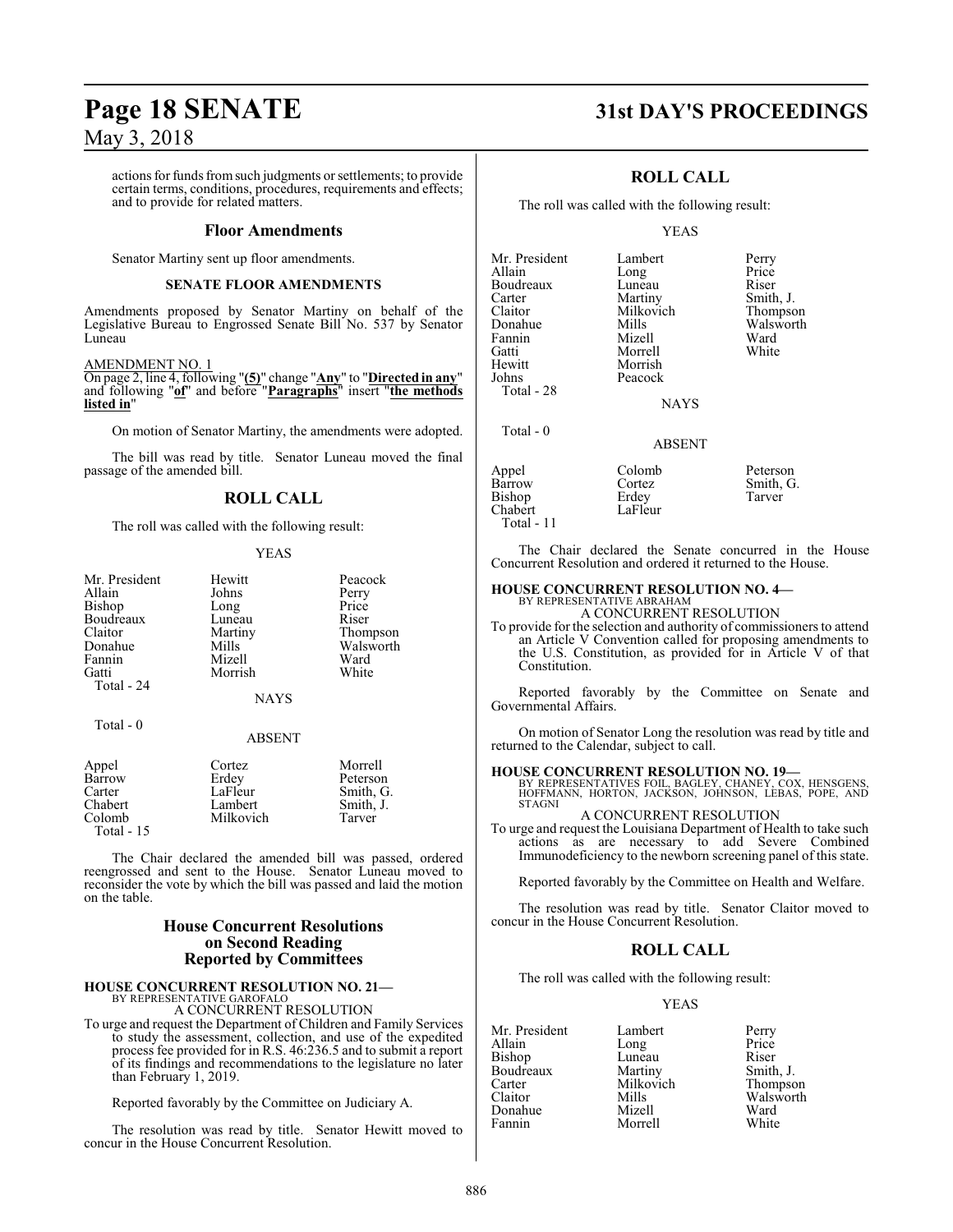Morrish Peacock

LaFleur

| Gatti      |  |
|------------|--|
| Johns      |  |
| Total - 28 |  |

Total - 0

ABSENT

Erdey Smith, G.<br>Hewitt Tarver

Appel Cortez Peterson<br>Barrow Erdey Smith, G Chabert<br>Colomb

Total - 11

The Chair declared the Senate concurred in the House Concurrent Resolution and ordered it returned to the House.

#### **House Bills and Joint Resolutions on Third Reading and Final Passage**

#### **Bagneris Rule**

Senator Long moved to invoke the rule to temporarily pass over controversial House Bills on Third Reading and Final Passage with the intention of taking them up later, in their regular order.

Without objection, so ordered.

#### **HOUSE BILL NO. 699—** BY REPRESENTATIVE STAGNI

AN ACT

To amend and reenact Code of Criminal Procedure Article 812, relative to verdicts; to provide relative to jury verdicts; to provide relative to the polling of the jury after a verdict is returned; to provide relative to the requirements for conducting a written poll of the jury; to provide for the placement of the polling slips under seal; to remove the authority of the court to conduct an oral poll of the jury after a verdict is rendered; and to provide for related matters.

#### **Floor Amendments**

Senator Claitor proposed the following amendments.

#### **SENATE FLOOR AMENDMENTS**

Amendments proposed by Senator Claitor to Reengrossed House Bill No. 699 by Representative Stagni

#### AMENDMENT NO. 1

Delete Senate Committee Amendment Nos. 1 and 2 proposed by the Senate Committee on Judiciary C and adopted by the Senate on April 25, 2018.

#### AMENDMENT NO. 2

On page 1, line 15, after "Article" and before the period "." insert ", and shall be done in open court"

#### AMENDMENT NO. 3

On page 1, between lines 15 and 16, insert the following:

"(1) Oral polling of the jury shall consist of the clerk's calling each juror, one at a time, by name. He shall announce to each juror the verdict returned, and ask him "Is this your verdict?" Upon receiving the juror's answer to the question, the clerk shall record the answer. If, upon polling all of the jurors, the number of jurors required by law to find a verdict answer "Yes," the court shall order the clerk to record the verdict and the jury shall be discharged. If, upon polling all of the jurors, the jury may be remanded for further deliberation, or the court may declare a mistrial in accordance with Article 775."

## **31st DAY'S PROCEEDINGS Page 19 SENATE** May 3, 2018

#### AMENDMENT NO. 4

On page 2, line 11, after "release." insert the following: "If the court orders the release of the polling slips, the names of the jurors shall be redacted."

On motion of Senator Claitor, the amendments were adopted.

The bill was read by title. Senator Claitor moved the final passage of the amended bill.

### **ROLL CALL**

The roll was called with the following result:

#### YEAS

| Johns         | Perry     |
|---------------|-----------|
| Lambert       | Price     |
| Long          | Riser     |
| Luneau        | Smith, J. |
| Martiny       | Thompson  |
| Milkovich     | Walsworth |
| Mills         | Ward      |
| Mizell        | White     |
| Morrish       |           |
| Peacock       |           |
|               |           |
| <b>NAYS</b>   |           |
|               |           |
| <b>ABSENT</b> |           |
| Donahue       | Peterson  |
| Erdey         | Smith, G. |
| LaFleur       | Tarver    |
| Morrell       |           |
|               |           |

The Chair declared the amended bill was passed and ordered it returned to the House. Senator Claitor moved to reconsider the vote by which the bill was passed and laid the motion on the table.

#### **HOUSE BILL NO. 48—**

Total - 11

BY REPRESENTATIVE CARPENTER AN ACT

To enact R.S. 17:1601.8, relative to naming of state buildings after living persons; to provide that the baseball operational center at Southern University at Baton Rouge be named the Cador Baseball Operational Center; and to provide for related matters.

The bill was read by title. Senator Barrow moved the final passage of the bill.

#### **ROLL CALL**

The roll was called with the following result:

#### YEAS

| Mr. President | Hewitt    | Morrish               |
|---------------|-----------|-----------------------|
| Allain        | Johns     | Peacock               |
| Barrow        | Lambert   | Perry                 |
| Bishop        | Long      | Riser                 |
| Boudreaux     | Luneau    | Smith, J.             |
| Chabert       | Martiny   | Thompson<br>Walsworth |
| Claitor       | Milkovich |                       |
| Fannin        | Mills     | Ward                  |
| Gatti         | Mizell    | White                 |
| Total - 27    |           |                       |

**NAYS** 

Total - 0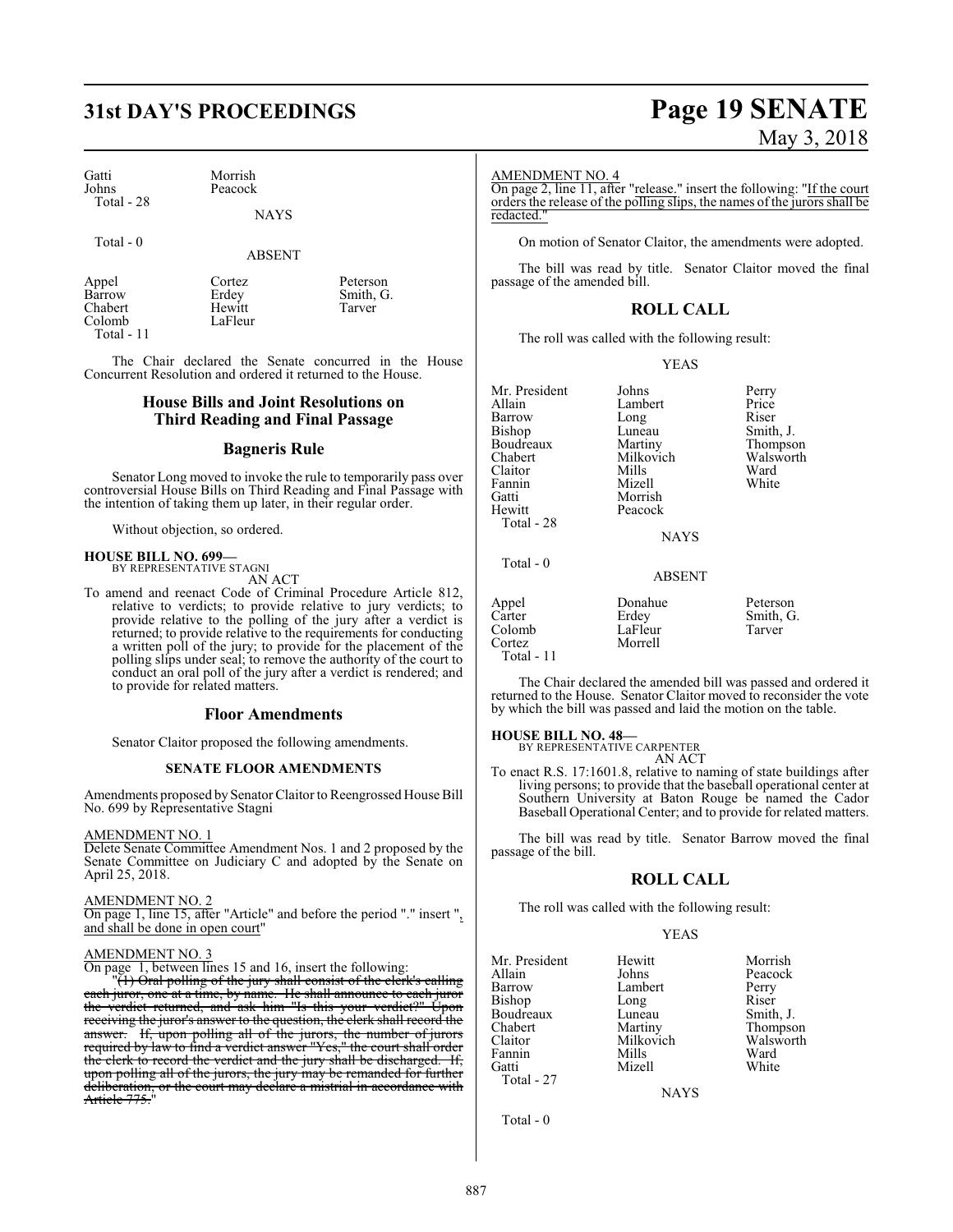### **Page 20 SENATE 31st DAY'S PROCEEDINGS** May 3, 2018

#### ABSENT

| Appel        | Donahue | Peter |
|--------------|---------|-------|
| Carter       | Erdev   | Price |
| Colomb       | LaFleur | Smitl |
| Cortez       | Morrell | Tarvo |
| Total - $12$ |         |       |

below Peterson<br>  $\frac{1}{\text{Area}}$ Fleur Smith, G.<br>
orrell Tarver

Tarver

The Chair declared the bill was passed and ordered it returned to the House. Senator Barrowmoved to reconsider the vote by which the bill was passed and laid the motion on the table.

#### **HOUSE BILL NO. 134—**

BY REPRESENTATIVE ANDERS

AN ACT

To amend and reenact R.S. 22:984(C), relative to the identification of a health benefit plan insurer and sponsor; to require information regarding the type of insurance be listed on the face of the identification or coverage documentation; to provide for an effective date; and to provide for related matters.

The bill was read by title. Senator John Smith moved the final passage of the bill.

### **ROLL CALL**

The roll was called with the following result:

#### YEAS

| Mr. President | Hewitt        | Morrish   |
|---------------|---------------|-----------|
| Allain        | Johns         | Peacock   |
| Appel         | Lambert       | Perry     |
| Barrow        | Long          | Price     |
| <b>Bishop</b> | Luneau        | Riser     |
| Boudreaux     | Martiny       | Smith, J. |
| Chabert       | Milkovich     | Thompson  |
| Claitor       | Mills         | Walsworth |
| Fannin        | Mizell        | Ward      |
| Gatti         | Morrell       | White     |
| Total - 30    |               |           |
|               | <b>NAYS</b>   |           |
| Total - 0     |               |           |
|               | <b>ABSENT</b> |           |
| Carter        | Donahue       | Peterson  |
| Colomb        | Erdey         | Smith, G. |
| Cortez        | LaFleur       | Tarver    |

The Chair declared the bill was passed and ordered it returned to the House. Senator John Smith moved to reconsider the vote by which the bill was passed and laid the motion on the table.

#### **HOUSE BILL NO. 139—**

Total - 9

BY REPRESENTATIVE HOFFMANN AN ACT

To amend and reenact R.S. 45:844.31(B)(2), relative to prohibitions against telephonic solicitations during a declared state of emergency; to expressly provide an exception with respect to certain telephonic solicitations for blood products for patient transfusion; to provide technical changes; and to provide for related matters.

The bill was read by title. Senator Mizell moved the final passage of the bill.

### **ROLL CALL**

The roll was called with the following result:

#### YEAS

| Mr. President | Johns         | Peacock   |
|---------------|---------------|-----------|
| Allain        | Lambert       | Perry     |
| Appel         | Long          | Price     |
| Barrow        | Luneau        | Riser     |
| Boudreaux     | Martiny       | Smith, J. |
| Chabert       | Milkovich     | Thompson  |
| Claitor       | Mills         | Walsworth |
| Fannin        | Mizell        | Ward      |
| Gatti         | Morrell       | White     |
| Hewitt        | Morrish       |           |
| Total - 29    |               |           |
|               | <b>NAYS</b>   |           |
| Total $-0$    |               |           |
|               | <b>ABSENT</b> |           |
| Bishop        | Donahue       | Smith, G. |
| Carter        | Erdey         | Tarver    |
| Colomb        | LaFleur       |           |
| Cortez        | Peterson      |           |
|               |               |           |

The Chair declared the bill was passed and ordered it returned to the House. Senator Mizell moved to reconsider the vote by which the bill was passed and laid the motion on the table.

#### **HOUSE BILL NO. 255—**

Total - 10

BY REPRESENTATIVE FALCONER AN ACT

To enact R.S. 44:4(55), relative to information regarding the fitness of a person to receive or continue to hold a license or certificate of registration issued by the State Board of Architectural Examiners; to exempt from the Public Records Law certain records ofthe board concerning the fitness of a person to receive or continue to hold a license or certificate of registration; and to provide for related matters.

The bill was read by title. Senator Hewitt moved the final passage of the bill.

#### **ROLL CALL**

The roll was called with the following result:

#### YEAS

| Mr. President | Hewitt        | Peacock   |
|---------------|---------------|-----------|
| Allain        | Johns         | Perry     |
| Appel         | Lambert       | Price     |
| Barrow        | Long          | Riser     |
| Bishop        | Luneau        | Smith, J. |
| Boudreaux     | Martiny       | Thompson  |
| Chabert       | Milkovich     | Walsworth |
| Claitor       | Mills         | Ward      |
| Fannin        | Mizell        | White     |
| Gatti         | Morrish       |           |
| Total - 29    |               |           |
|               | <b>BTATTO</b> |           |

NAYS

Total - 0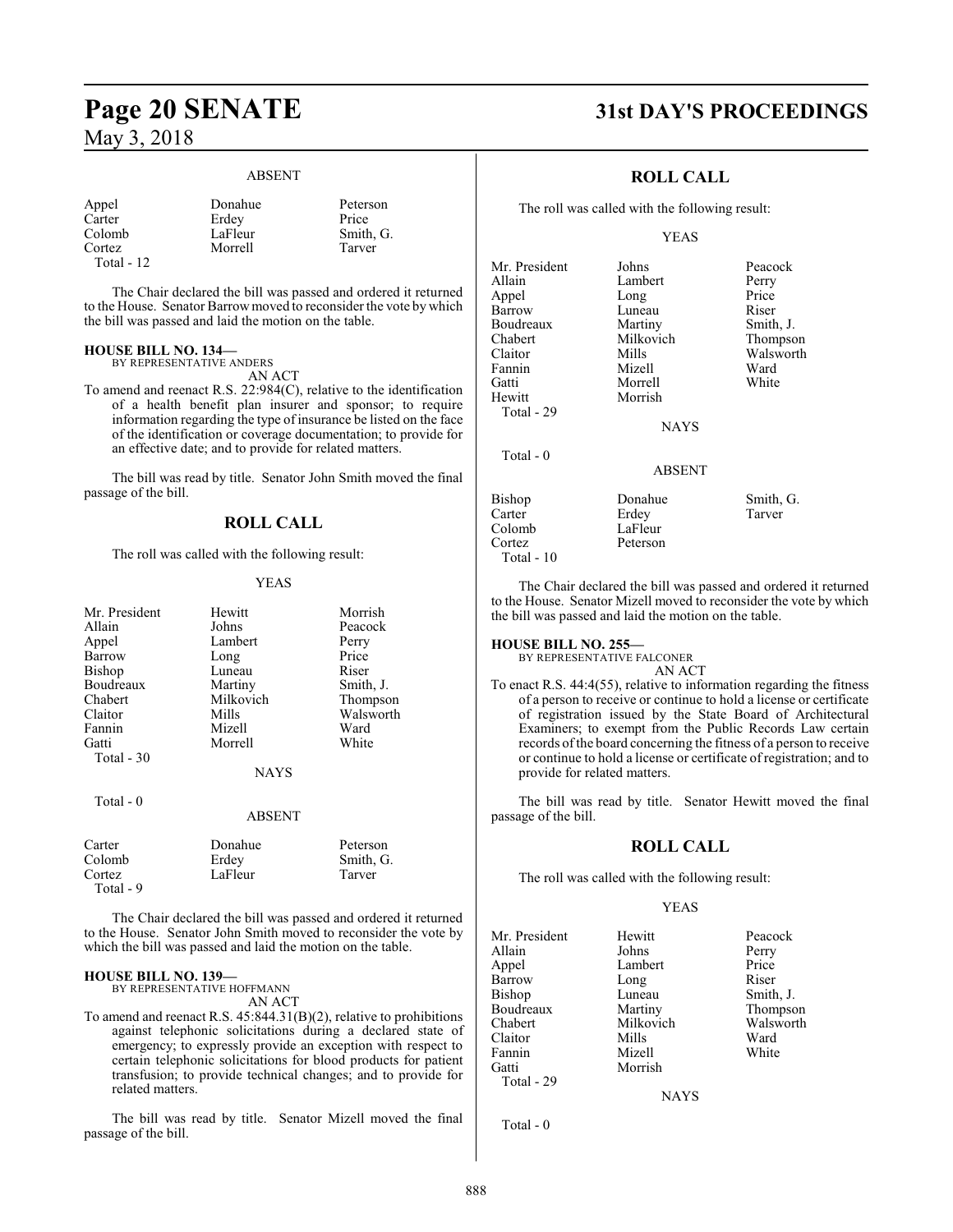## **31st DAY'S PROCEEDINGS Page 21 SENATE**

#### ABSENT

| Carter<br>Colomb<br>Cortez | Erdey<br>LaFleur<br>Morrell | Smith, G.<br>Tarver |
|----------------------------|-----------------------------|---------------------|
| Donahue                    | Peterson                    |                     |
| Total $-10$                |                             |                     |

The Chair declared the bill was passed and ordered it returned to the House. Senator Hewitt moved to reconsider the vote by which the bill was passed and laid the motion on the table.

- **HOUSE BILL NO. 281—** BY REPRESENTATIVES TALBOT, AMEDEE, ANDERS, BACALA, BAGLEY, BAGNERIS, BARRAS, BERTHELOT, BILLIOT, BOUIE, BRASS,<br>CHAD BROWN, TERRY BROWN, CARMODY, CARPENTER, GARY<br>CARTER, ROBBY CARTER, STEVE CARTER, CHANEY, COUSSAN,<br>COX, DAVIS, EDMONDS, FOIL, GAROFALO, GISCLAIR, GLOVER,<br>GUIN JAY MORRIS, JIM MORRIS, NORTON, PIERRE, PYLANT, REYNOLDS, SCHEXNAYDER, SHADOIN, SMITH, STAGNI, STOKES, THIBAUT, THOMAS, WHITE, WRIGHT, AND ZERINGUE AN ACT
- To enact Part VII of Subchapter B of Chapter 5-D of the Louisiana Revised Statutes of 1950, to be comprised of R.S. 40:1193.1 through 1193.9, and R.S.  $40:2010.8(\overrightarrow{A})$  (24), relative to rights of nursing home residents; to authorize a nursing home resident or a surrogate to have a monitoring device installed in the room of the resident; to establish conditions for the installation and use of monitoring devices in nursing homes; to provide for consent relative to the installation and use of such devices; to provide limitations on the use of such devices; to require nursing homes to make certain accommodations relative to such devices; to limit liability in cases in which a monitoring device is installed without proper authorization or used improperly; to prohibit certain conduct by nursing homes; to establish penalties; to provide for administrative rulemaking; and to provide for related matters.

The bill was read by title and referred by the President to the Committee on Finance.

#### **HOUSE BILL NO. 287—**

BY REPRESENTATIVES EDMONDS, CHANEY, COX, HENSGENS, HOFFMANN, JACKSON, JOHNSON, LEBAS, POPE, STAGNI, AND **STOKES** 

#### AN ACT

To enact R.S. 40:1061.1.2(C)(3), relative to the prohibition on abortion based on genetic abnormality; to provide relative to information to be conveyed to a woman prior to an abortion; to provide relative to violations of law pertaining to the furnishing of such information; to limit the assessment of penalties in connection with such law; and to provide for related matters.

The bill was read by title. Senator Claitor moved the final passage of the bill.

### **ROLL CALL**

The roll was called with the following result:

#### YEAS

| Mr. President | Gatti   | Peacock   |
|---------------|---------|-----------|
| Allain        | Hewitt  | Perry     |
| Appel         | Johns   | Price     |
| Barrow        | Lambert | Riser     |
| Bishop        | Long    | Smith, J. |
| Boudreaux     | Luneau  | Thompson  |

# May 3, 2018

| Carter                 | Martiny       | Walsworth |
|------------------------|---------------|-----------|
| Chabert                | Mills         | Ward      |
| Claitor                | Mizell        | White     |
| Donahue                | Morrell       |           |
| Fannin                 | Morrish       |           |
| Total $-31$            |               |           |
|                        | <b>NAYS</b>   |           |
| Milkovich<br>Total - 1 |               |           |
|                        | <b>ABSENT</b> |           |
| Colomb                 | LaFleur       | Tarver    |
| Cortez                 | Peterson      |           |
| Erdey                  | Smith, G.     |           |
| Total - 7              |               |           |

The Chair declared the bill was passed and ordered it returned to the House. Senator Claitor moved to reconsider the vote by which the bill was passed and laid the motion on the table.

#### **HOUSE BILL NO. 305—**

BY REPRESENTATIVES JEFFERSON AND COUSSAN AN ACT

To amend and reenact R.S. 51:2311(A) and 2320.1, relative to the Louisiana Economic Development Corporation; to amend relative to board membership; to provide with respect to ethical considerations; to provide an exception; and to provide for related matters.

#### **Floor Amendments**

Senator Martiny proposed the following amendments.

#### **SENATE FLOOR AMENDMENTS**

Amendments proposed by Senator Martiny to Reengrossed House Bill No. 305 by Representative Jefferson

#### AMENDMENT NO. 1

On page 2, delete lines 17 and 18 and insert:

"(f) One member who is appointed from a list of three private sector individuals employed at community banks submitted by the Community Louisiana Bankers Association."

On motion of Senator Martiny, the amendments were adopted.

The bill was read by title. Senator Martiny moved the final passage of the amended bill.

#### **ROLL CALL**

The roll was called with the following result:

#### YEAS

| Mr. President | Gatti     | Morrish   |
|---------------|-----------|-----------|
| Allain        | Hewitt    | Peacock   |
| Appel         | Johns     | Perry     |
| Barrow        | Lambert   | Price     |
| <b>Bishop</b> | Long      | Riser     |
| Boudreaux     | Luneau    | Thompson  |
| Chabert       | Martiny   | Walsworth |
| Claitor       | Milkovich | Ward      |
| Donahue       | Mills     | White     |
| Fannin        | Mizell    |           |
| Total - 29    |           |           |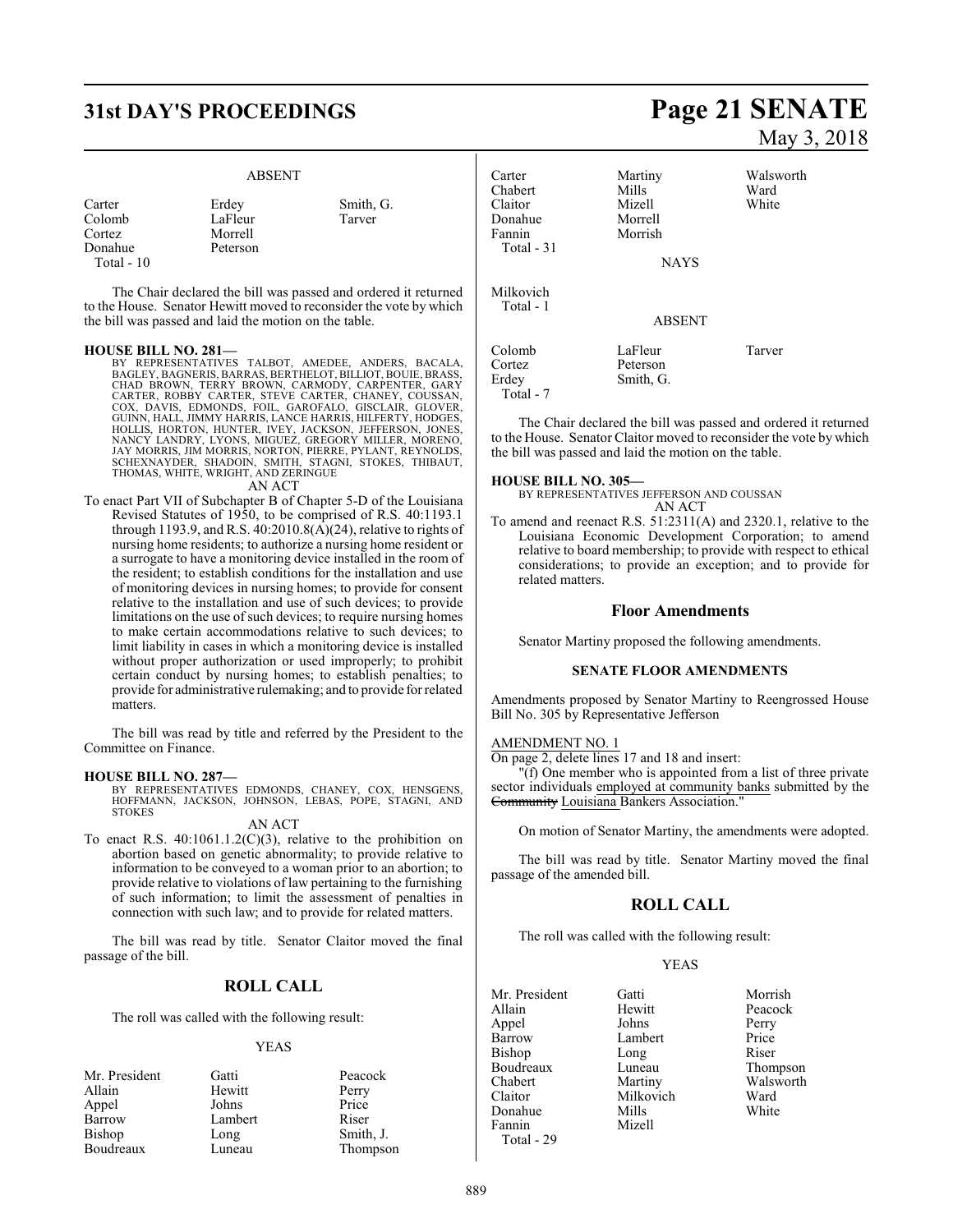### **Page 22 SENATE 31st DAY'S PROCEEDINGS** May 3, 2018

#### NAYS

#### Total - 0

ABSENT

| Carter      | LaFleur   | Smith, J. |
|-------------|-----------|-----------|
| Colomb      | Morrell   | Tarver    |
| Cortez      | Peterson  |           |
| Erdey       | Smith, G. |           |
| Total $-10$ |           |           |

The Chair declared the amended bill was passed and ordered it returned to the House. Senator Martiny moved to reconsider the vote by which the bill was passed and laid the motion on the table.

### **HOUSE BILL NO. 335—** BY REPRESENTATIVE GARY CARTER

AN ACT

To amend and reenact R.S. 36:744(D) and to enact Chapter 6 of Title 44 of the Louisiana Revised Statutes of 1950, to be comprised of R.S. 44:501 through 503, relative to the Louisiana Historical Records Advisory Board; to provide for the membership of the board; to provide for the duties of the board; to provide relative to the state historical records coordinator and the deputy state historical records coordinator; and to provide for related matters.

The bill was read by title. Senator Carter moved the final passage of the bill.

#### **ROLL CALL**

The roll was called with the following result:

#### YEAS

| Mr. President<br>Allain<br>Appel<br>Barrow<br>Bishop<br>Boudreaux<br>Carter<br>Chabert<br>Claitor<br>Donahue<br>Total - 28 | Fannin<br>Gatti<br>Hewitt<br>Johns<br>Lambert<br>Long<br>Luneau<br>Martiny<br>Mills<br>Mizell<br><b>NAYS</b> | Morrish<br>Peacock<br>Perry<br>Riser<br>Smith, J.<br>Thompson<br>Ward<br>White |
|----------------------------------------------------------------------------------------------------------------------------|--------------------------------------------------------------------------------------------------------------|--------------------------------------------------------------------------------|
| Total - 0                                                                                                                  | <b>ABSENT</b>                                                                                                |                                                                                |
| Colomb<br>Cortez<br>Erdey<br>LaFleur<br>Total - 11                                                                         | Milkovich<br>Morrell<br>Peterson<br>Price                                                                    | Smith, G.<br>Tarver<br>Walsworth                                               |

The Chair declared the bill was passed and ordered it returned to the House. Senator Carter moved to reconsider the vote by which the bill was passed and laid the motion on the table.

#### **HOUSE BILL NO. 360—**

BY REPRESENTATIVE GAROFALO AN ACT

To amend and reenact R.S. 6:708(G) and 710(A) and (B) and to enact R.S. 6:272(D)(5), 283(B)(4), 1183(C), and 1188(F), relative to delivery notices of meetings and other communications; to provide authorization for electronic notification within articles of incorporation or bylaws; and to provide for related matters.

The bill was read by title. Senator Martiny moved the final passage of the bill.

### **ROLL CALL**

The roll was called with the following result:

#### YEAS

| Mr. President<br>Allain<br>Appel<br>Barrow<br>Bishop<br>Boudreaux<br>Carter<br>Chabert<br>Claitor<br>Donahue | Fannin<br>Gatti<br>Hewitt<br>Johns<br>Long<br>Luneau<br>Martiny<br>Milkovich<br>Mills<br>Mizell | Peacock<br>Perry<br>Price<br>Riser<br>Smith, J.<br>Thompson<br>Ward<br>White |
|--------------------------------------------------------------------------------------------------------------|-------------------------------------------------------------------------------------------------|------------------------------------------------------------------------------|
| Total - 28                                                                                                   |                                                                                                 |                                                                              |
|                                                                                                              | <b>NAYS</b>                                                                                     |                                                                              |
| Total $-0$                                                                                                   |                                                                                                 |                                                                              |
|                                                                                                              | <b>ABSENT</b>                                                                                   |                                                                              |
| Colomb<br>Cortez<br>Erdey<br>LaFleur                                                                         | Lambert<br>Morrell<br>Morrish<br>Peterson                                                       | Smith, G.<br>Tarver<br>Walsworth                                             |

The Chair declared the bill was passed and ordered it returned to the House. Senator Martiny moved to reconsider the vote by which the bill was passed and laid the motion on the table.

#### **HOUSE BILL NO. 373—**

Total - 11

BY REPRESENTATIVE JOHNSON

AN ACT To amend and reenact R.S.  $49:964(A)(2)$  and  $992(B)(3)$ , relative to administrative procedure; to provide relative to judicial review of administrative decisions; to authorize the Department of Children and Family Services to seek judicial review of certain decisions by the division of administrative law; and to provide for related matters.

The bill was read by title. Senator Johns moved the final passage of the bill.

#### **ROLL CALL**

The roll was called with the following result:

#### YEAS

| Mr. President<br>Allain | Gatti<br>Hewitt | Mizell<br>Peacock |
|-------------------------|-----------------|-------------------|
| Appel                   | Johns           | Price             |
| Barrow                  | Lambert         | Riser             |
| Boudreaux               | Long            | Smith, J.         |
| Chabert                 | Luneau          | Thompson          |
| Claitor                 | Martiny         | Walsworth         |
| Donahue                 | Milkovich       | Ward              |
| Fannin                  | Mills           | White             |
| Total - 27              |                 |                   |
|                         | <b>NAYS</b>     |                   |
| Total $-0$              |                 |                   |
|                         | <b>ABSENT</b>   |                   |
| Bishop                  | Erdey           | Perry             |
| Carter                  | LaFleur         | Peterson          |
| Colomb                  | Morrell         | Smith, G.         |
| Cortez                  | Morrish         | Tarver            |

Cortez *Morrish* Total - 12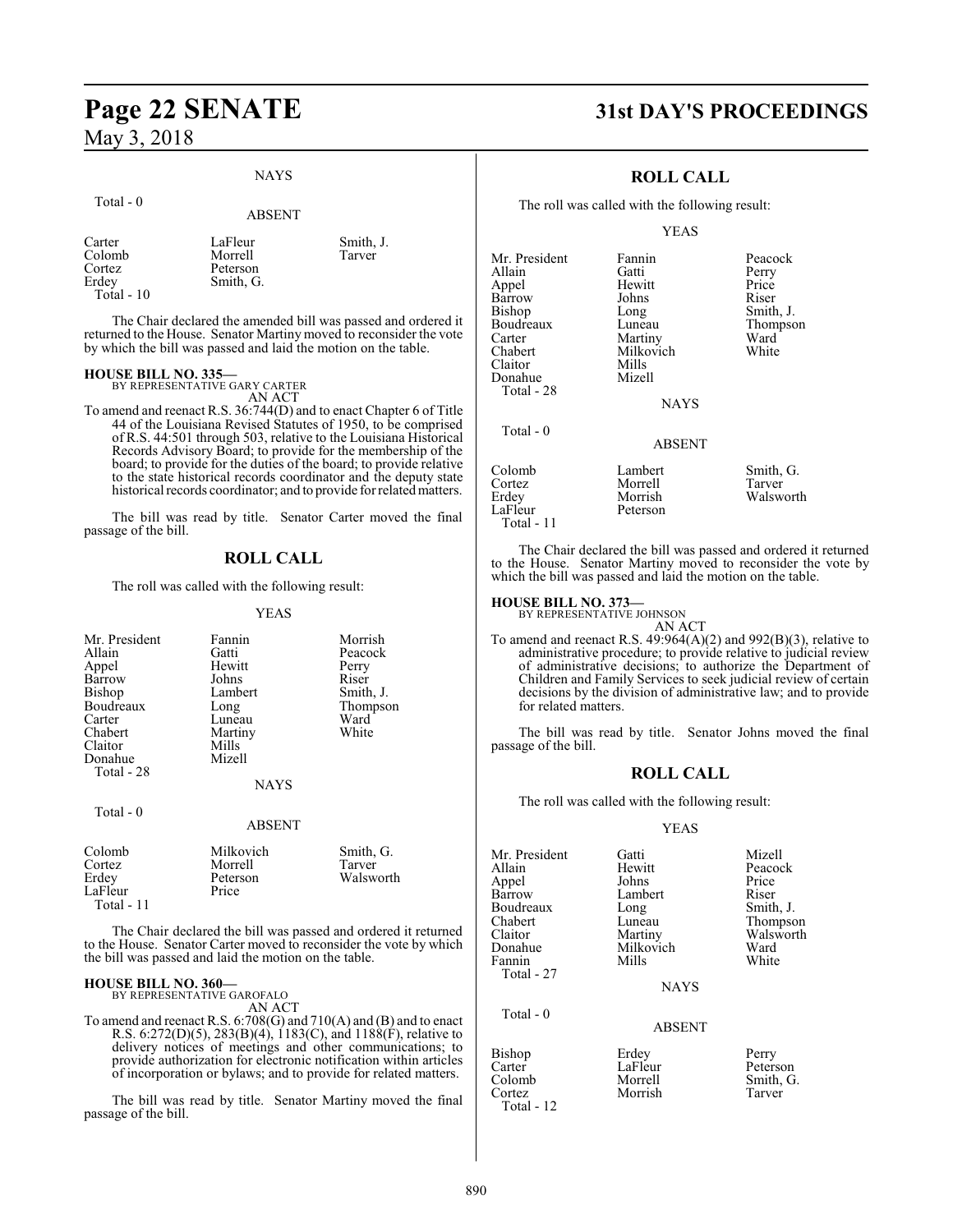## **31st DAY'S PROCEEDINGS Page 23 SENATE**

The Chair declared the bill was passed and ordered it returned to the House. Senator Johns moved to reconsider the vote by which the bill was passed and laid the motion on the table.

#### **HOUSE BILL NO. 449—**

BY REPRESENTATIVES EDMONDS, ABRAHAM, AMEDEE, ANDERS,<br>BACALA, BAGLEY, BAGNERIS, BARRAS, BERTHELOT, TERRY<br>BROWN,CARMODY,STEVECARTER,CHANEY,CONNICK,COUSSAN,<br>COX, CREWS, DWIGHT, EMERSON, FALCONER, GAROFALO,<br>GISCLAIR, HILFERTY, HODGES, HOFFMANN, HORTON, HOWARD, HUNTER, HUVAL, JACKSON, JEFFERSON, JOHNSON, NANCY LANDRY, LEBAS, MAGEE, MARCELLE, MIGUEZ, JAY MORRIS, PEARSON, PIERRE, POPE,<br>PYLANT, REYNOLDS, RICHARD, SCHEXNAYDER, SIMON, STAGNI,<br>STOKES, THOMAS, WRIGHT, AND ZERINGUE<br>AN ACT

To amend and reenact R.S. 40:1061.17(C)(1)(e) and (D)(introductory paragraph) and (2) and to enact R.S. 40:1061.17.1, relative to regulation of abortion; to provide for information to be conveyed pursuant to the Woman's Right To Know law; to provide relative to the abortion alternatives and informed consent website of the Louisiana Department of Health; to provide for delivery of information concerning adoption; to provide for a task force to assist the Louisiana Department of Health in developing certain informational resources; and to provide for related matters.

The bill was read by title. Senator Mizell moved the final passage of the bill.

### **ROLL CALL**

The roll was called with the following result:

#### YEAS

| Mr. President | Gatti         | Peacock   |
|---------------|---------------|-----------|
| Allain        | Hewitt        | Perry     |
| Appel         | Johns         | Price     |
| Barrow        | Lambert       | Riser     |
| <b>Bishop</b> | Long          | Smith, J. |
| Boudreaux     | Luneau        | Thompson  |
| Carter        | Martiny       | Walsworth |
| Chabert       | Milkovich     | Ward      |
| Claitor       | Mills         | White     |
| Donahue       | Mizell        |           |
| Fannin        | Morrell       |           |
| Total - 31    |               |           |
|               | <b>NAYS</b>   |           |
| Total - $0$   |               |           |
|               | <b>ABSENT</b> |           |
| Colomb        | LaFleur       | Smith, G. |
| Cortez        | Morrish       | Tarver    |

| Colomb    |  |
|-----------|--|
| Cortez    |  |
| Erdey     |  |
| Total - 8 |  |

The Chair declared the bill was passed and ordered it returned to the House. Senator Mizell moved to reconsider the vote by which the bill was passed and laid the motion on the table.

#### **HOUSE BILL NO. 459—**

BY REPRESENTATIVE GREGORY MILLER AN ACT

Peterson

To amend and reenact R.S. 6:315.1(A) through (C), relative to the transfer of small deposits to the surviving spouse or heirs upon the death of an intestate depositor; to provide an increase in the amount of small deposit transfers; and to provide for related matters.

The bill was read by title. Senator Perry moved the final passage of the bill.

#### **ROLL CALL**

The roll was called with the following result:

#### YEAS

| Mr. President | Gatti         | Peacock   |
|---------------|---------------|-----------|
| Allain        | Hewitt        | Perry     |
| Appel         | Johns         | Price     |
| Barrow        | Lambert       | Riser     |
| Bishop        | Long          | Smith, J. |
| Boudreaux     | Luneau        | Thompson  |
| Carter        | Martiny       | Walsworth |
| Chabert       | Milkovich     | Ward      |
| Claitor       | Mills         | White     |
| Donahue       | Mizell        |           |
| Fannin        | Morrell       |           |
| Total - 31    |               |           |
|               | <b>NAYS</b>   |           |
| Total $-0$    |               |           |
|               | <b>ABSENT</b> |           |
| Colomb        | LaFleur       | Smith, G. |
| Cortez        | Morrish       | Tarver    |
| Erdey         | Peterson      |           |
| Total - 8     |               |           |

The Chair declared the bill was passed and ordered it returned to the House. Senator Perry moved to reconsider the vote by which the bill was passed and laid the motion on the table.

#### **HOUSE BILL NO. 591—**

BY REPRESENTATIVE LEGER AN ACT

To enact Chapter 39-A of Title 51 of the Louisiana Revised Statutes of 1950, to be comprised of R.S. 51:2375 and 2376, relative to the creation of the Louisiana Small Business and Entrepreneurship Council; to provide for the purpose of the council; to provide for the composition; to provide for the members on the board of directors; to provide for the duties of the board of directors; and to provide for related matters.

The bill was read by title. Senator Martiny moved the final passage of the bill.

#### **ROLL CALL**

The roll was called with the following result:

#### YEAS

Mr. President Gatti Beacock<br>Allain Hewitt Perry Hewitt Perry<br>Johns Price Appel Johns Price Barrow Lambert<br>Bishop Long Bishop Long Smith, J.<br>Carter Luneau Thompso Carter Luneau Thompson<br>Chabert Milkovich Walsworth Claitor Mills Ward Donahue Morrell White Fannin Total - 29

Walsworth<br>Ward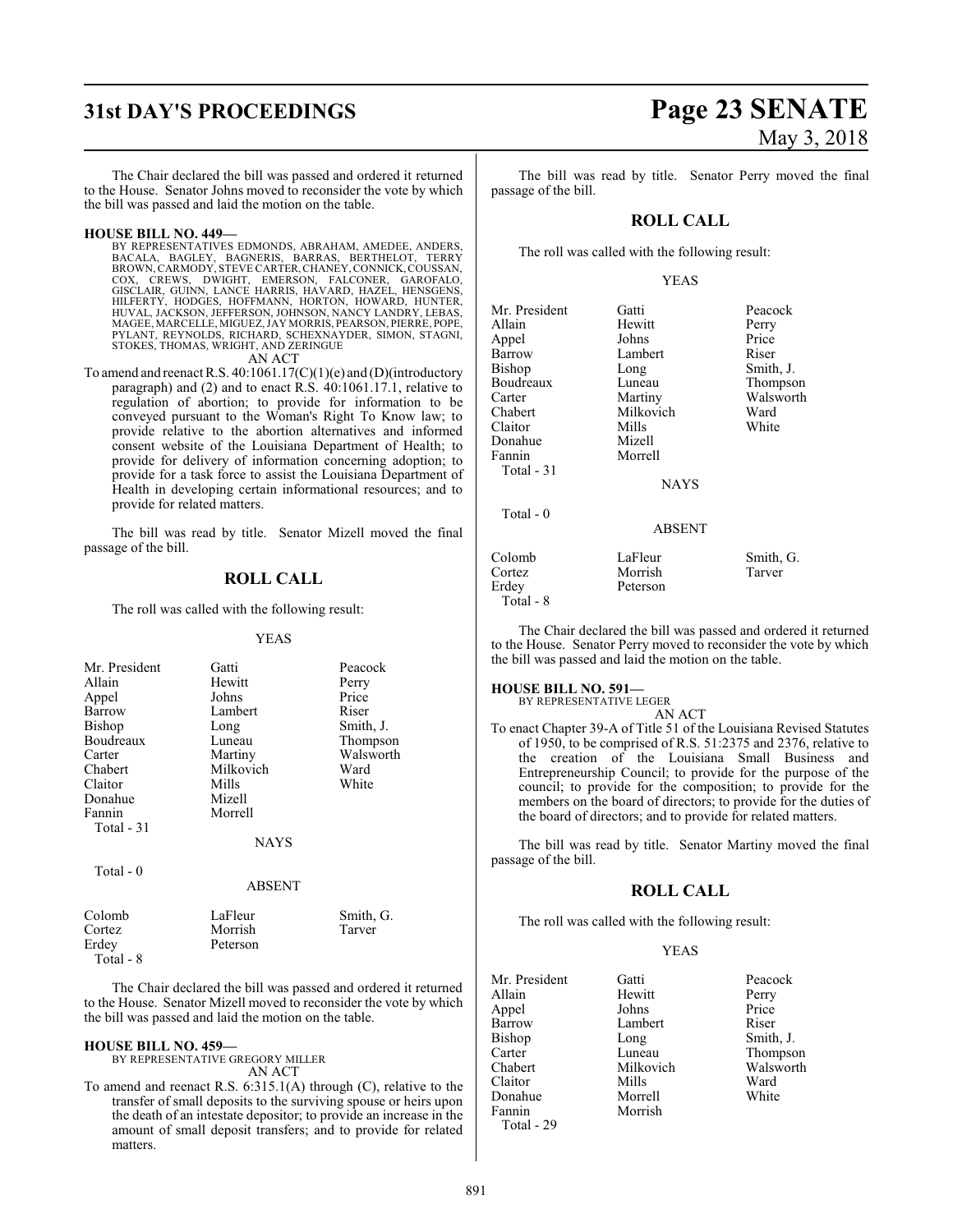#### NAYS

#### Total - 0 ABSENT Boudreaux LaFleur Smith, G.<br>Colomb Martiny Tarver Martiny Cortez Mizell Peterson

Total - 10

The Chair declared the bill was passed and ordered it returned to the House. Senator Martiny moved to reconsider the vote by which the bill was passed and laid the motion on the table.

**HOUSE BILL NO. 620—** BY REPRESENTATIVES GARY CARTER, BAGLEY, CHANEY, COX, HENSGENS, HOFFMANN, HORTON, JACKSON, JOHNSON, AND DUSTIN MILLER

AN ACT

To enact R.S. 40:41(L), relative to vital records disclosure; to provide for the disclosure of certain vital records to the United States Department of Veterans Affairs; to provide for the duties of the state registrar in disclosure of records; and to provide for related matters.

The bill was read by title. Senator Carter moved the final passage of the bill.

### **ROLL CALL**

The roll was called with the following result:

#### YEAS

| Mr. President<br>Allain<br>Appel<br>Barrow<br><b>Bishop</b><br>Boudreaux<br>Carter<br>Chabert<br>Claitor<br>Donahue<br>Fannin<br>Total - 32 | Gatti<br>Hewitt<br>Johns<br>Lambert<br>Long<br>Luneau<br>Martiny<br>Milkovich<br>Mills<br>Mizell<br>Morrell | Morrish<br>Peacock<br>Perry<br>Price<br>Riser<br>Smith, J.<br>Thompson<br>Walsworth<br>Ward<br>White |
|---------------------------------------------------------------------------------------------------------------------------------------------|-------------------------------------------------------------------------------------------------------------|------------------------------------------------------------------------------------------------------|
|                                                                                                                                             | <b>NAYS</b>                                                                                                 |                                                                                                      |
| Total $-0$                                                                                                                                  | <b>ABSENT</b>                                                                                               |                                                                                                      |
| Colomb<br>Cortez<br>Erdey                                                                                                                   | LaFleur<br>Peterson<br>Smith, G.                                                                            | Tarver                                                                                               |

The Chair declared the bill was passed and ordered it returned to the House. Senator Carter moved to reconsider the vote by which the bill was passed and laid the motion on the table.

#### **HOUSE BILL NO. 660—**

Total - 7

BY REPRESENTATIVE MAGEE AN ACT

To enact R.S. 46:2305, relative to the Governor's Office of Indian Affairs; to provide for the creation of the Native American Commission within the Governor's Office of Indian Affairs; to provide for the membership, duties, governance, compensation, and powers of the commission; and to provide for related matters.

The bill was read by title. Senator Chabert moved the final passage of the bill.

### **Page 24 SENATE 31st DAY'S PROCEEDINGS**

### **ROLL CALL**

The roll was called with the following result:

#### YEAS

| Mr. President | Gatti            | Morrish   |
|---------------|------------------|-----------|
| Allain        | Hewitt           | Peacock   |
| Appel         | Johns            | Perry     |
| Barrow        | Lambert          | Price     |
| Bishop        | Long             | Riser     |
| Boudreaux     | Luneau           | Smith, J. |
| Chabert       | Martiny          | Thompson  |
| Claitor       | Milkovich        | Walsworth |
| Donahue       | Mills            | Ward      |
| Fannin        | Mizell           | White     |
| Total $-30$   |                  |           |
|               | <b>NAYS</b>      |           |
|               |                  |           |
| Total $-0$    |                  |           |
|               | <b>ABSENT</b>    |           |
| Carter        |                  | Peterson  |
|               | Erdey<br>LaFleur |           |
| Colomb        |                  | Smith, G. |
| Cortez        | Morrell          | Tarver    |

The Chair declared the bill was passed and ordered it returned to the House. Senator Chabert moved to reconsider the vote by which the bill was passed and laid the motion on the table.

#### **HOUSE BILL NO. 711—**

Total - 9

BY REPRESENTATIVE JAMES AN ACT

To amend and reenact R.S. 36:4(X), the title of Chapter 18 of Title 49 of the Louisiana Revised Statutes of 1950, and R.S. 49:1211(E), 1212(A), (B), (C), (D), (E), and (K) and 1213(B), relative to the Louisiana Council on the Social Status of Black Men and Boys; to change the name of the council; to move the council from the office of the lieutenant governor to the office of the governor; to provide relative to the membership and meetings of the council; to provide relative to the council's annual report; and to provide for related matters.

The bill was read by title. Senator Bishop moved the final passage of the bill.

#### **ROLL CALL**

The roll was called with the following result:

#### YEAS

| Mr. President<br>Allain<br>Appel<br>Barrow<br>Bishop<br>Boudreaux<br>Carter<br>Chabert<br>Claitor<br>Donahue<br>Fannin | Gatti<br>Hewitt<br>Johns<br>Lambert<br>Long<br>Luneau<br>Martiny<br>Milkovich<br>Mills<br>Mizell<br>Morrell | Morrish<br>Peacock<br>Perry<br>Price<br>Riser<br>Smith, J.<br>Thompson<br>Walsworth<br>Ward<br>White |
|------------------------------------------------------------------------------------------------------------------------|-------------------------------------------------------------------------------------------------------------|------------------------------------------------------------------------------------------------------|
| Total - 32                                                                                                             | <b>NAYS</b>                                                                                                 |                                                                                                      |
| Total $-0$                                                                                                             | <b>ABSENT</b>                                                                                               |                                                                                                      |
| Colomb<br>Cortez                                                                                                       | LaFleur<br>Peterson                                                                                         | Tarver                                                                                               |

Erdey Smith, G.

Total - 7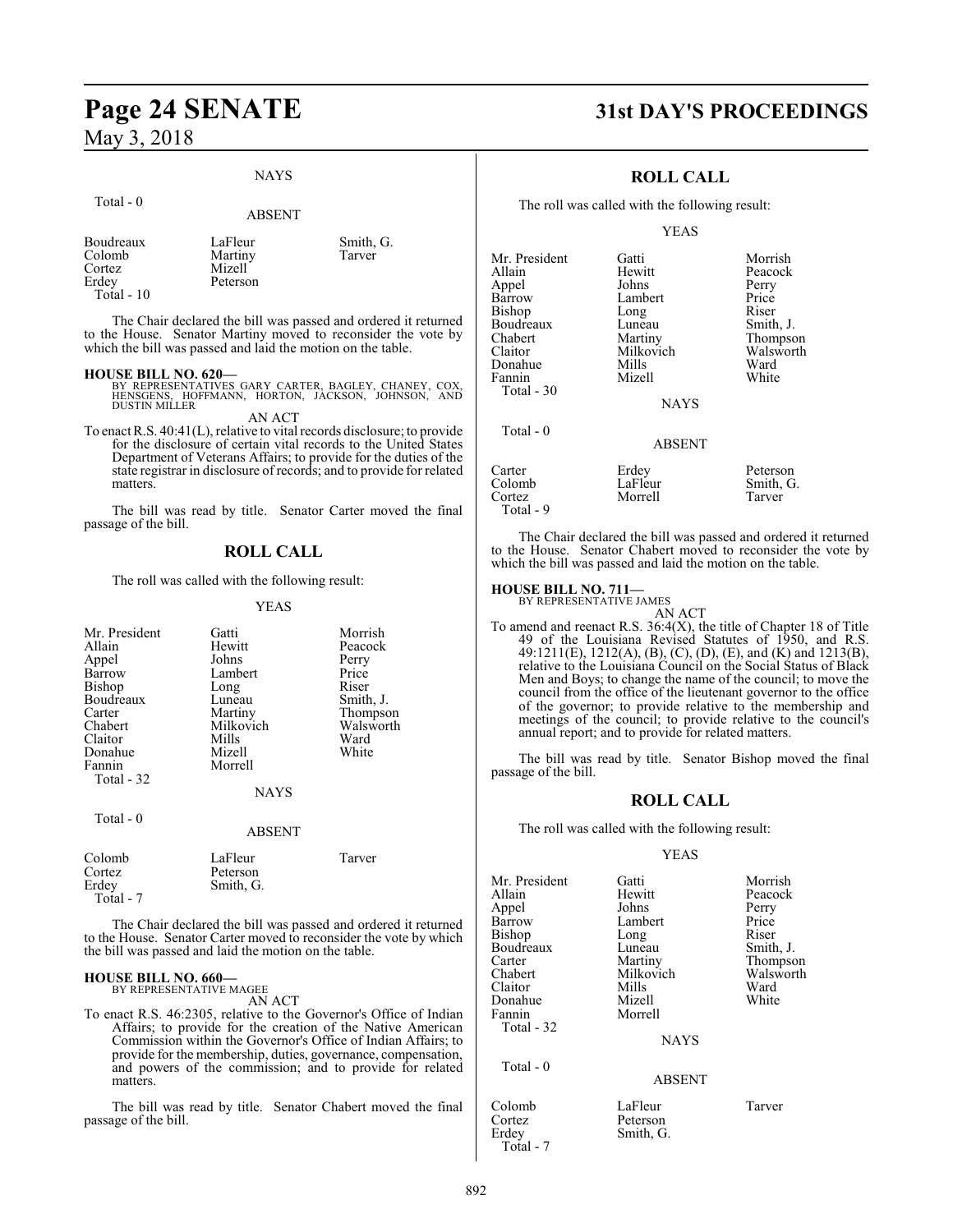## **31st DAY'S PROCEEDINGS Page 25 SENATE**

The Chair declared the bill was passed and ordered it returned to the House. Senator Bishop moved to reconsider the vote by which the bill was passed and laid the motion on the table.

#### **HOUSE BILL NO. 768—**

BY REPRESENTATIVES HOFFMANN, BAGLEY, CHANEY, COX,<br>HENSGENS, HORTON, JACKSON, LEBAS, POPE, RICHARD, STAGNI,<br>AND STOKES

AN ACT

To amend and reenact Children's Code Article 610(A), relative to child abuse and neglect reporting; to provide for reporting of child abuse and neglect in military families; to provide for the duties of the Louisiana Department of Children and Family Services in reporting child abuse and neglect to the United States Department of Defense Family Advocacy Program; and to provide for related matters.

The bill was read by title. Senator Thompson moved the final passage of the bill.

#### **ROLL CALL**

The roll was called with the following result:

#### YEAS

| Mr. President<br>Allain<br>Appel<br>Barrow<br>Bishop<br>Boudreaux<br>Chabert<br>Claitor<br>Donahue<br>Fannin<br>Total - 30 | Gatti<br>Hewitt<br>Johns<br>Lambert<br>Long<br>Luneau<br>Martiny<br>Milkovich<br>Mills<br>Morrell<br><b>NAYS</b> | Morrish<br>Peacock<br>Perry<br>Price<br>Riser<br>Smith, J.<br>Thompson<br>Walsworth<br>Ward<br>White |
|----------------------------------------------------------------------------------------------------------------------------|------------------------------------------------------------------------------------------------------------------|------------------------------------------------------------------------------------------------------|
|                                                                                                                            |                                                                                                                  |                                                                                                      |
| Total - 0                                                                                                                  |                                                                                                                  |                                                                                                      |

### ABSENT

| Carter    | Erdey   | Peterson  |
|-----------|---------|-----------|
| Colomb    | LaFleur | Smith, G. |
| Cortez    | Mizell  | Tarver    |
| Total - 9 |         |           |

The Chair declared the bill was passed and ordered it returned to the House. Senator Thompson moved to reconsider the vote by which the bill was passed and laid the motion on the table.

### **HOUSE BILL NO. 52—**

BY REPRESENTATIVE MARCELLE AN ACT

To enact R.S. 47:463.196, relative to motor vehicle special prestige license plates; to provide for the "Capitol High School" special prestige license plate; to provide for creation, issuance, and design of such license plate; to provide relative to the fee and distribution of fees for such plate; to authorize the promulgation of rules and regulations relative to the creation and implementation of a special prestige license plate; and to provide for related matters.

The bill was read by title. Senator Barrow moved the final passage of the bill.

#### **ROLL CALL**

The roll was called with the following result:

#### YEAS

| Mr. President | Gatti  | Morrish |
|---------------|--------|---------|
| Allain        | Hewitt | Peacock |
| Appel         | Johns  | Perry   |

# May 3, 2018

| <b>Barrow</b><br>Bishop<br>Boudreaux<br>Carter<br>Chabert<br>Claitor<br>Donahue<br>Fannin<br>Total - 32 | Lambert<br>Long<br>Luneau<br>Martiny<br>Milkovich<br>Mills<br>Mizell<br>Morrell | Price<br>Riser<br>Smith, J.<br>Thompson<br>Walsworth<br>Ward<br>White |
|---------------------------------------------------------------------------------------------------------|---------------------------------------------------------------------------------|-----------------------------------------------------------------------|
|                                                                                                         | <b>NAYS</b>                                                                     |                                                                       |
| Total $-0$                                                                                              | <b>ABSENT</b>                                                                   |                                                                       |
| Colomb<br>Cortez<br>Erdev<br>Total - 7                                                                  | LaFleur<br>Peterson<br>Smith, G.                                                | Tarver                                                                |

The Chair declared the bill was passed and ordered it returned to the House. Senator Barrow moved to reconsider the vote by which the bill was passed and laid the motion on the table.

**HOUSE BILL NO. 60—**<br>BY REPRESENTATIVES COX, BRASS, TERRY BROWN, CARPENTER,<br>STEVE CARTER, FRANKLIN, GISCLAIR, GUINN, HALL, HILL,<br>HOWARD, TERRY LANDRY, MARCELLE, NORTON, PIERRE, POPE,<br>AND WRIGHT

AN ACT

To designate a portion of Louisiana Highway 175 from the city limits of Mansfield to Interstate 49 as the "SSG Richard Lee Vazquez Memorial Highway"; and to provide for related matters.

The bill was read by title. Senator Long moved the final passage of the bill.

### **ROLL CALL**

The roll was called with the following result:

#### YEAS

Mr. President Gatti Morrell<br>
Allain Hewitt Peacocl Hewitt Peacock<br>Johns Perry Appel Johns Perry Lambert Price<br>
Long Riser Bishop Long Riser<br>Boudreaux Luneau Smith, J. Boudreaux Luneau<br>Chabert Martiny Chabert Martiny Thompson<br>Claitor Milkovich Walsworth Milkovich Walsworth<br>
Mills Ward Donahue Mills Ward<br>Tannin Mizell White Fannin Total - 30 **NAYS**  Total - 0 ABSENT Carter Erdey Peterson<br>Colomb LaFleur Smith, G

Morrish

Colomb LaFleur Smith, G.

The Chair declared the bill was passed and ordered it returned to the House. Senator Long moved to reconsider the vote by which the bill was passed and laid the motion on the table.

#### **Rules Suspended**

Senator Hewitt asked for and obtained a suspension of the rules to revert to the Morning Hour.

Total - 9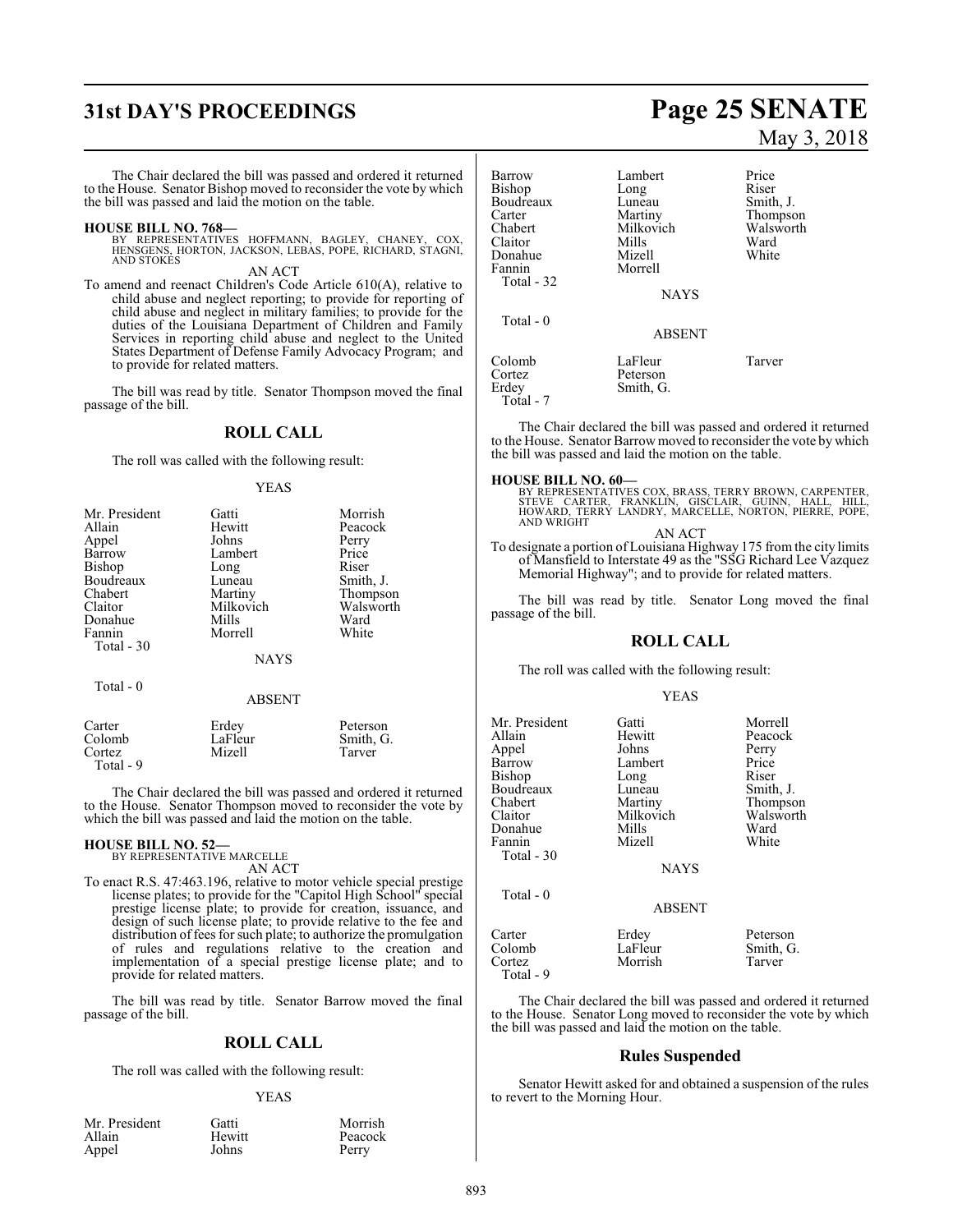### **Introduction of Senate Concurrent Resolutions**

**SENATE CONCURRENT RESOLUTION NO. 104—**

BY SENATORS MORRELL, BARROW, BISHOP, BOUDREAUX, CARTER, COLOMB, PRICE AND TARVER AND REPRESENTATIVES BOUIE,<br>BRASS, CARPENTER, GARY CARTER, COX, DUPLESSIS, GLOVER,<br>HALL, JIMMY HARRIS, HUNTER, JACKSON, JEFFERSON, JENKINS,<br>JORDAN, MARCELLE, DUSTIN MILLER, PIERRE AND SMITH A CONCURRENT RESOLUTION To commend Erika McConduit for her service as president and chief

executive officer of the Urban League of Louisiana.

The resolution was read by title and placed on the Calendar for a second reading.

### **Message from the House**

#### **SIGNED HOUSE CONCURRENT RESOLUTIONS**

May 3, 2018

To the Honorable President and Members of the Senate:

I am directed to inform your honorable body that the Speaker of the House of Representatives has signed the following House Concurrent Resolutions:

#### **HOUSE CONCURRENT RESOLUTION NO. 75—**

BY REPRESENTATIVE HUVAL A CONCURRENT RESOLUTION

To recognize Tuesday, May 1, 2018, as Acadiana Day at the state capitol.

#### **HOUSE CONCURRENT RESOLUTION NO. 78—** BY REPRESENTATIVE TERRY LANDRY

A CONCURRENT RESOLUTION

To commend the Louisiana Motor Transport Association and to welcome trucking industry professionals to the state capitol for the 2018 Truck Day.

and asked that the President of the Senate affix his signature to the same.

> Respectfully submitted, ALFRED W. SPEER Clerk of the House of Representatives

The House Concurrent Resolutions contained herein were signed by the President of the Senate.

### **Message to the Secretary of State**

### **SIGNED SENATE BILLS**

May 3, 2018

To the Honorable Secretary of State:

The President of the Senate and the Speaker of the House of Representatives have signed the following Senate Bill:

#### **SENATE BILL NO. 263—**

BY SENATOR ERDEY

A JOINT RESOLUTION

Proposing to amend Article VII, Section 14(B) of the Constitution of Louisiana, relative to public equipment and personnel; to authorize, pursuant to a written agreement, the donation of the

### **Page 26 SENATE 31st DAY'S PROCEEDINGS**

use of public equipment and personnel by a political subdivision to another political subdivision for an activity or function which the requesting political subdivision is authorized to exercise; and to specify an election for submission of the proposition to electors and provide a ballot proposition.

> Respectfully submitted, GLENN A. KOEPP Secretary of the Senate

### **Message to the Governor**

### **SIGNED SENATE BILLS**

May 3, 2018

To the Honorable Governor of the State of Louisiana:

The President of the Senate and the Speaker of the House of Representatives have signed the following Senate Bills:

### **SENATE BILL NO. 126—**

BY SENATOR MARTINY

- AN ACT
- To amend and reenact R.S. 32:1254(E)(5) and to enact R.S. 32:1264.2, relative to recall repairs; to provide for definitions; to provide for reimbursement claims; to provide for compensation to a dealer under certain circumstances; to provide for motor vehicle repair and servicing facilities; to provide for terms, conditions, and procedures; and to provide for related matters.

**SENATE BILL NO. 26—** BY SENATOR MILLS

AN ACT

To enact R.S. 40:2191, relative to disposal of controlled substances by hospice providers; to provide for ownership; to provide for written procedures; to provide for patient records; to provide for disposal; to provide for patient notification; and to provide for related matters.

**SENATE BILL NO. 85—**

BY SENATOR JOHN SMITH AN ACT

To amend and reenact R.S.  $22:41(13)$  and  $1892(C)(1)$ , relative to the insurance policyholder bill of rights; to provide for an insured to opt in to receive a claim payment by electronic transfer; and to provide for related matters.

### **SENATE BILL NO. 275—**

BY SENATORS MIZELL, BARROW AND CARTER AN ACT

To enact Subpart AAA of Part 1 of Chapter 1 of Subtitle II of Title 47 of the Louisiana Revised Statutes of 1950, to be comprised of R.S. 47:120.341, and to repeal R.S. 47:120.181, relative to state individual income tax return checkoffs for certain donations; to provide for a method for individuals to donate all or a portion of any refund due to them to the Louisiana Coalition Against Domestic Violence; to establish the Louisiana Coalition Against Domestic Violence Fund as a special escrow fund in the state treasury; to provide for the administration and use ofmonies in the funds; to provide for the administration and disbursement of donated monies; to provide for reporting; to provide for an effective date; and to provide for related matters.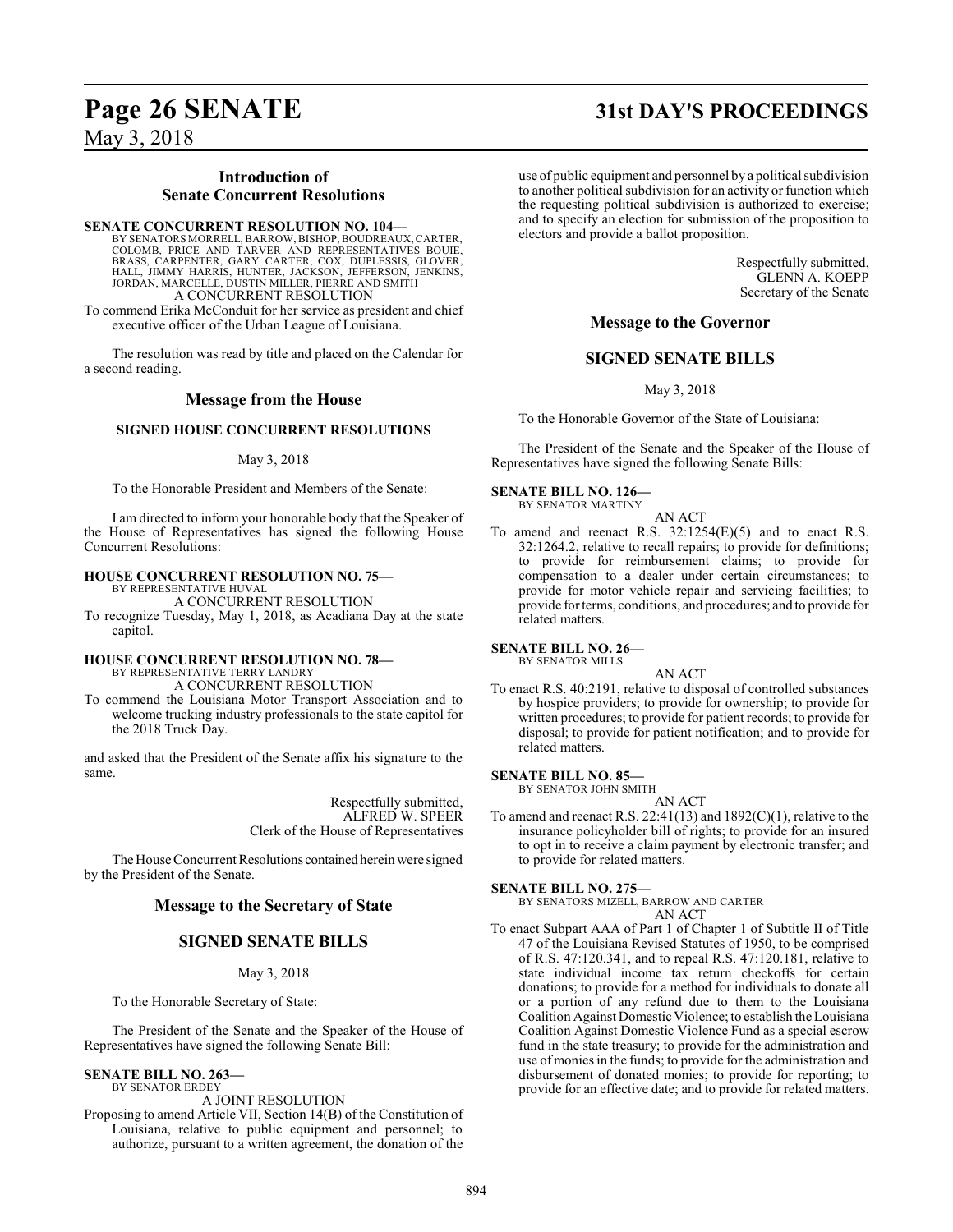## **31st DAY'S PROCEEDINGS Page 27 SENATE**

# May 3, 2018

**SENATE BILL NO. 420—** BY SENATOR JOHNS

AN ACT

To amend and reenact R.S. 47:337.64(C)(1), (2), (3), and (4), 1401,  $1402(A)(1)$ ,  $1403(C)$ ,  $1434(A)$ , the introductory paragraph of R.S. 47:1436(A), R.S. 47:1436(A)(3), and the introductory paragraph of R.S. 47:1436(B) and to enact R.S. 47:337.29(C), 337.46(C), 337.51(D), 337.64(C)(6) and (7), 337.77(H), 1565(D), and 1621(J), and to repeal R.S. 47:337.51(B)(4) and 337.64(B)(2), relative to state and local taxes, fees, and receipts and the Board of Tax Appeals; to provide with respect to the collection, administration, disposition, enforcement, and adjudication of certain taxes, fees, and other receipts; to provide with respect to disputes concerning certain taxes and other claims against the state; to provide with respect to actions to establish a claim; to provide relative to Board of Tax Appeals; and to provide for related matters.

and they are hereby presented for executive approval.

Respectfully submitted, GLENN A. KOEPP Secretary of the Senate

### **Message from the House**

#### **SIGNED HOUSE BILLS AND JOINT RESOLUTIONS**

May 3, 2018

To the Honorable President and Members of the Senate:

I am directed to inform your honorable body that the Speaker of the House of Representatives has signed the following House Bills and Joint Resolutions:

#### **HOUSE BILL NO. 40—** BY REPRESENTATIVE IVEY

AN ACT

To amend and reenact R.S. 11:2257(E) through (K) and to enact R.S. 11:2257(G), relative to the Firefighters' Retirement System; to provide relative to the Deferred Retirement Option Plan; to provide relative to accounts into which plan funds are placed; and to provide for related matters.

#### **HOUSE BILL NO. 527—**

BY REPRESENTATIVE STAGNI AN ACT

To amend and reenact Children's Code Articles 1150(2) through (4), 1151(A), and 1152(A), (B), (D), (E), (F)(introductory paragraph), and (G) through (I), and to enact Children's Code Article 1150(5), relative to the Safe Haven Law; to provide for emergency care facility responsibilities; to provide for responsibilities of other persons with respect to the Safe Haven Law; to provide for definitions; and to provide for related matters.

#### **HOUSE BILL NO. 576—**

BY REPRESENTATIVE MARINO

AN ACT

To amend and reenact Section 7 of Act No. 264 of the 2017 Regular Session of the Legislature and to repeal R.S. 9:311.1(J), relative to child support; to provide relative to child support obligations; to provide relative to the incarceration of the obligor; to provide procedures for the temporary modification or suspension of child support orders; to provide for notice requirements; to provide for a defense to contempt of court; to provide for

effective dates; to provide for the implementation of rules; and to provide for related matters.

### **HOUSE BILL NO. 8—**

BY REPRESENTATIVE IVEY AN ACT

To amend and reenact R.S. 11:1513(A) and (B) and to repeal R.S. 11:1513(C) and (D), relative to the reemployment of retirees of the Clerks' of Court Retirement and Relief Fund; to provide for the number of hours a retiree may be reemployed without benefit reduction; to require payment of employer contributions during reemployment; and to provide for related matters.

#### **HOUSE BILL NO. 9—**

BY REPRESENTATIVE IVEY

AN ACT To amend and reenact R.S. 11:2254(D) and (E) and to enact R.S. 11:2254(F) and (G), relative to the Firefighters' Retirement System; to provide relative to direct rollovers of sums from the system to qualified plans; to provide for definitions; and to provide for related matters.

#### **HOUSE BILL NO. 26—**

BY REPRESENTATIVE PEARSON

#### AN ACT

To amend and reenact R.S. 11:1733(A)(introductory paragraph) and 1751(E) and to enact R.S. 11:1732(14)(a)(xi), (xii), and (xiii), relative to participation in the Municipal Employees'Retirement System of Louisiana; to include additional employers in the system; to provide for membership of certain mayors; and to provide for related matters.

#### **HOUSE BILL NO. 32—**

BY REPRESENTATIVE PEARSON AN ACT

To amend and reenact R.S. 11:1763(C)(1) and (E), relative to the Deferred Retirement Option Plan of the Municipal Employees' Retirement System of Louisiana; to provide for suspension of benefit payments and extension of the plan participation period under certain circumstances; and to provide for related matters.

#### **HOUSE BILL NO. 33—**

BY REPRESENTATIVE PEARSON AN ACT

To amend and reenact R.S.  $11:1733(F)(1)$  and (2), relative to participating employers of the Municipal Employees' Retirement System of Louisiana; to provide for payment of unfunded accrued liability attributable to an employer's termination of a participation agreement or to privatizing positions covered by the system; to provide for standards used in calculating unfunded accrued liability; and to provide for related matters.

#### **HOUSE BILL NO. 38—**

BY REPRESENTATIVE HOLLIS

AN ACT To amend and reenact R.S. 11:241(B), relative to the formula for the distribution of benefit increases to members of the state and statewide retirement systems; to provide that the benefit calculation be based upon a system's fiscal year end; and to provide for related matters.

#### **HOUSE BILL NO. 41—**

BY REPRESENTATIVE IVEY

#### AN ACT

To enact R.S. 11:2261.1 and Code of Criminal Procedure Articles 573.3 and 575.1, relative to the Firefighters'Retirement System; to provide for the fiduciary relationship between the system and its investment advisors; to provide for contractual terms; to provide relative to criminal and civil prescriptive periods; to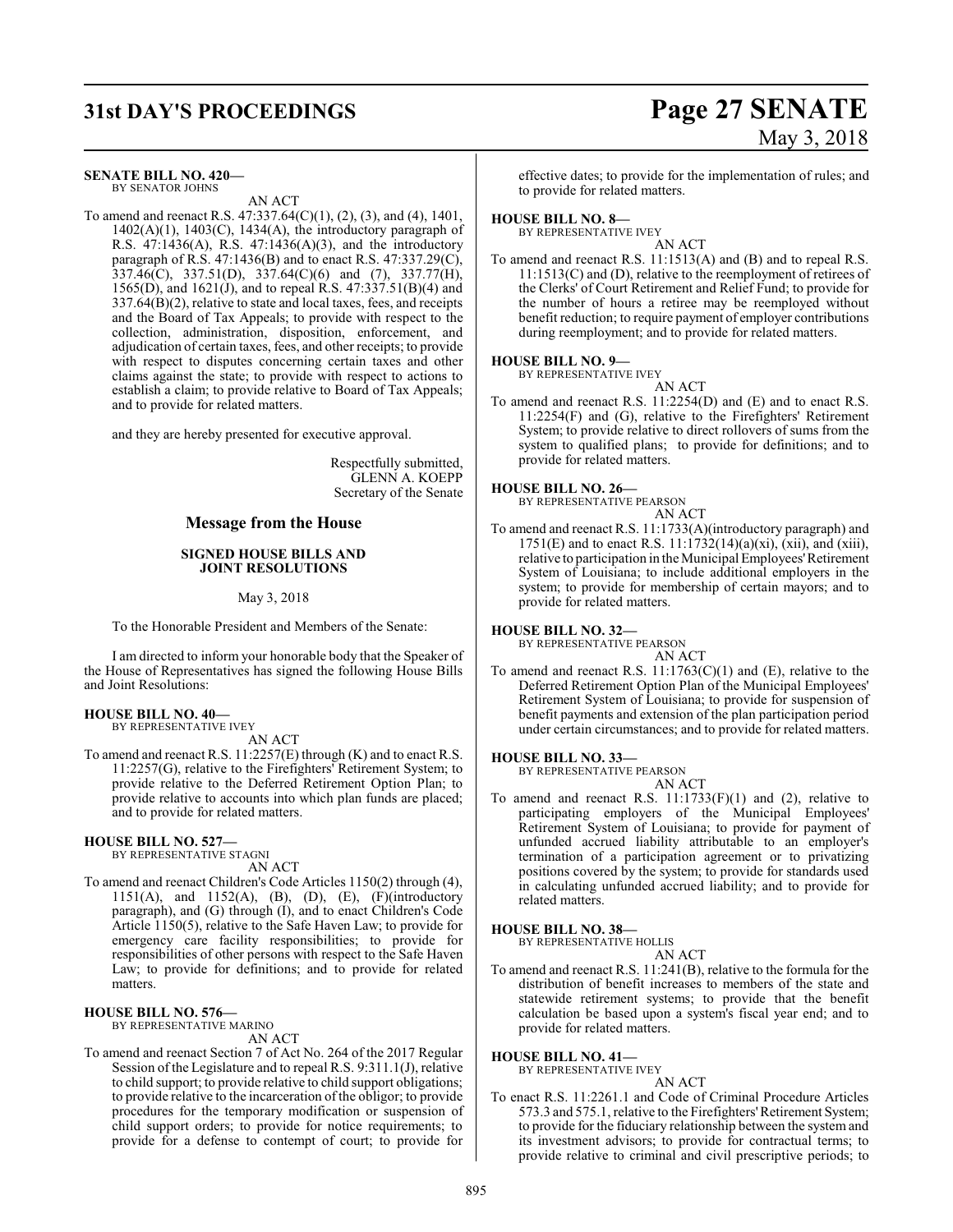## **Page 28 SENATE 31st DAY'S PROCEEDINGS**

require disclosure of judicial and regulatory proceedings; and to provide for related matters.

#### **HOUSE BILL NO. 102—**

BY REPRESENTATIVES ZERINGUE AND MAGEE AND SENATOR GARY SMITH

AN ACT

To enact R.S. 15:255(T), relative to witness fees for off-duty law enforcement officers; to authorize the transfer of certain witness fee surplus funds within Lafourche Parish; to provide for the transfer procedures and use of such funds; to provide for definitions; and to provide for related matters.

#### **HOUSE BILL NO. 112—**

BY REPRESENTATIVE MACK AN ACT

To amend and reenact Code of Criminal Procedure Article 222(A), (E), and (G), relative to blood and saliva testing; to provide relative to the required blood and saliva testing of certain persons who expose a law enforcement officer to a serious infectious disease; to require blood and saliva testing of certain persons who expose firefighters and forensic laboratory employees to a serious infectious disease; to provide relative to the definition of "law enforcement officer"; to provide relative to the definition of "act"; and to provide for related matters.

#### **HOUSE BILL NO. 119—**

BY REPRESENTATIVE BISHOP

```
AN ACT
```
To amend and reenact R.S. 30:4(C)(16)(c), relative to exploration and production waste; to prohibit the commissioner of conservation from regulating the hours of operation of certain offsite facilities; and to provide for related matters.

#### **HOUSE BILL NO. 153—**

BY REPRESENTATIVE MACK AN ACT

To amend and reenact R.S. 40:964(Schedule II)(A)(1)(introductory paragraph) and to enact R.S. 40:964(Schedule I)(A)(61) and (C)(64), relative to controlled dangerous substances; to provide relative to opiates and hallucinogenic substances; to provide for additional prohibited controlled dangerous substances; and to provide for related matters.

#### **HOUSE BILL NO. 155—**

BY REPRESENTATIVE STOKES

#### AN ACT

To amend and reenact R.S. 47:1838(introductory paragraph) and (1) through (3), relative to ad valorem property tax assessments by the Louisiana Tax Commission; to authorize the imposition of certain assessment fees; to provide for the amount of certain assessment fees; to provide for effectiveness; and to provide for related matters.

#### **HOUSE BILL NO. 218—**

BY REPRESENTATIVES JACKSON, GARY CARTER, GAINES, HAZEL, HODGES, MAGEE, MARINO, AND ZERINGUE AND SENATOR WHITE AN ACT

To enact R.S. 13:5521.1, relative to sheriffs; to provide for participation in the Louisiana Sheriffs'Certification Program; to provide criteria for participation; to provide for incentives; and to provide for related matters.

#### **HOUSE BILL NO. 240—**

BY REPRESENTATIVES STAGNI AND MARINO AN ACT

To amend and reenact R.S. 14:95.1.1(B), relative to the crime of illegally supplying a felon with a firearm; to add the possibility of hard labor to the criminal sentence; and to provide for related matters.

#### **HOUSE BILL NO. 267—**

BY REPRESENTATIVE ANDERS AN ACT

To amend and reenact R.S. 22:1562(A)(2) and (3) and to enact R.S.  $22:1562(A)(4)$ , relative to prohibited acts for insurers and insurance producers; to provide exceptions to prohibited payments by insurers and insurance producers for distributions of profits to certain owners; to make technical changes; and to provide for related matters.

#### **HOUSE BILL NO. 333—** BY REPRESENTATIVE TALBOT

AN ACT

To amend and reenact R.S. 22:2314(B)(1), relative to the Louisiana Citizens Property Insurance Corporation Policy Take-Out Program; to authorize the corporation to offer some or all of its policies for removal to the voluntarymarket; to require approval of the board of directors; and to provide for related matters.

#### **HOUSE BILL NO. 609—**

BY REPRESENTATIVE SEABAUGH AN ACT

To enact R.S. 22:2013.1, relative to the administration of large deductible policies and collateral; to provide for applicability; to provide for definitions; to provide for the right of the receiver or a guaranty association to pursue collateral; to limit the defenses of the insured; to provide for the treatment of the collateral; to provide for an effective date; and to provide for related matters.

#### **HOUSE BILL NO. 675—**

BY REPRESENTATIVE ZERINGUE

AN ACT To amend and reenact R.S. 33:4545.6 and to enact R.S. 33:4545.4(G), relative to the Louisiana Energy and Power Authority; to provide relative to the powers and duties of the governing board and operating committee of the authority; to limit the powers granted to members of the authority's operating committee; to provide for the creation of the Louisiana Energy and Power Authority Unit 1 participants committee; to provide relative to votes cast by members of the newly created participants committee; and to provide for related matters.

#### **HOUSE BILL NO. 58—**

BY REPRESENTATIVE ABRAHAM AN ACT

To enact R.S. 13:5554(II), relative to the payment of group insurance premiums for retirees from the Cameron Parish Sheriff's Office; to provide for qualifications for and payment of certain insurance premiums; and to provide for related matters.

**HOUSE BILL NO. 82—**

BY REPRESENTATIVE STEFANSKI AN ACT

To enact R.S. 13:783(F)(10), relative to group insurance expenses of the clerk of court's office; to provide for the payment of group insurance premiums for retirees of the Acadia Parish clerk of court; and to provide for related matters.

#### **HOUSE BILL NO. 166—**

BY REPRESENTATIVE MACK AN ACT

To amend and reenact R.S. 15:584, relative to criminal history record information; to provide relative to the interstate exchange of criminal history record information for noncriminal justice purposes; to adopt and ratify the National Crime Prevention and Privacy Compact; to provide relative to the duties and authority of the Louisiana Bureau of Criminal Identification and Information in this regard; to provide relative to the effectiveness of the National Crime Prevention and Privacy Compact in Louisiana; and to provide for related matters.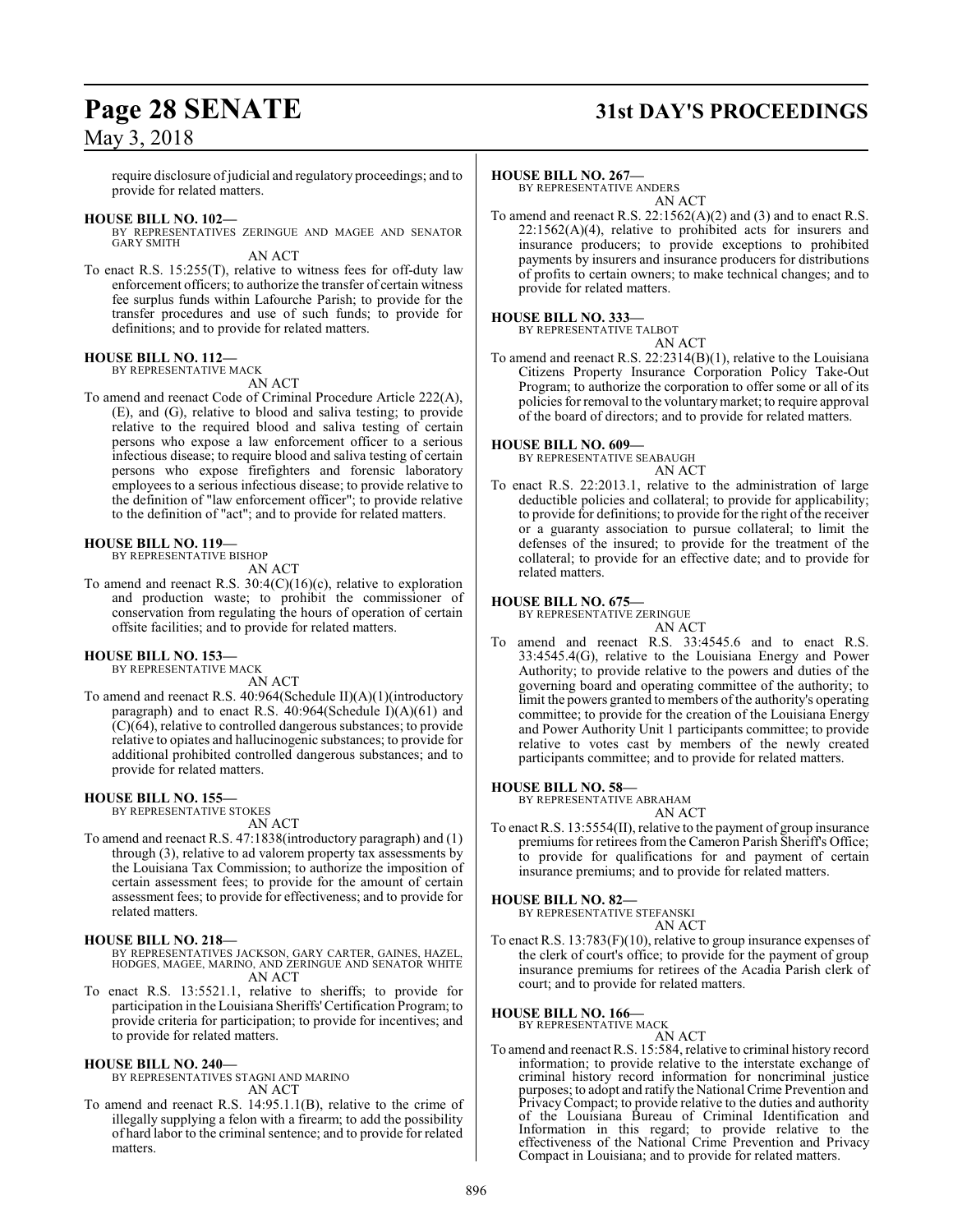## **31st DAY'S PROCEEDINGS Page 29 SENATE**

#### **HOUSE BILL NO. 173—**

BY REPRESENTATIVE GAROFALO AN ACT

To amend and reenact R.S. 9:5630(A) and 5632, relative to successions; to provide relative to actions by successors; to provide relative to prescription; and to provide for related matters.

#### **HOUSE BILL NO. 252—** BY REPRESENTATIVE CONNICK

AN ACT

To amend and reenact Code of Criminal Procedure Article 611(B) and to enact Code of Criminal Procedure Article 611(D), relative to venue for the prosecution of certain crimes; to provide for venue for the prosecution of crimes involving the death of a human being and for the crimes of obstruction of justice and accessory after the fact; and to provide for related matters.

### **HOUSE BILL NO. 260—** BY REPRESENTATIVE LEGER

AN ACT

To enact R.S.  $15:603(10)(r)$ , (s), and (t), relative to DNA detection of sexual and violent offenders; to provide for the collection of DNA samples from certain offenders; to provide for certain crimes requiring the collection of DNA samples; and to provide for related matters.

## **HOUSE BILL NO. 288—** BY REPRESENTATIVE JACKSON

- AN ACT
- To amend and reenact Code of Civil Procedure Article 5059, relative to civil procedure; to provide for the computation of a period of time allowed or prescribed to seek rehearing, reconsideration, or judicial review or appeal of a decision or order by an agency in the executive branch of state government; to provide for exceptions; and to provide for related matters.

## **HOUSE BILL NO. 293—** BY REPRESENTATIVE HILFERTY

AN ACT

To amend and reenact Code of Criminal Procedure Article 230.1(C), relative to the maximum time for appearance before a judge for appointment of counsel; to provide for the release of a defendant under certain circumstances; and to provide for related matters.

## **HOUSE BILL NO. 318—** BY REPRESENTATIVE CONNICK

AN ACT

To amend and reenact R.S. 13:1894.1(A) and R.S. 14:98(C)(1)(e) and (3), relative to the crime of operating a vehicle while intoxicated; to provide relative to the determination of the existence of prior convictions for operating a vehicle while intoxicated; to remove exceptions for certain New Orleans courts; and to provide for related matters.

#### **HOUSE BILL NO. 494—**

BY REPRESENTATIVE HAZEL

AN ACT

To enact R.S. 49:191(10)(c) and to repeal R.S. 49:191(8)(f), relative to the Department of Veterans Affairs, including provisions to provide for the re-creation of the Department of Veterans Affairs and the statutory entities made a part of the department by law; to provide for the effective termination date for all statutory authority for the existence of such statutory entities; and to provide for related matters.

#### **HOUSE BILL NO. 550—** BY REPRESENTATIVE MAGEE

AN ACT

To amend and reenact Code of Civil Procedure Articles1458 and 1462(B), relative to delays for responding to written discovery requests; to provide relative to delays for answering interrogatories in family law matters; to provide relative to delays for answering requests for production of documents in family law matters; and to provide for related matters.

#### **HOUSE BILL NO. 622—**

BY REPRESENTATIVE MAGEE

AN ACT To amend and reenact Section 3 of Act No. 260 of the 2017 Regular Session of the Legislature, relative to the financial obligations for criminal offenders; to delay the effective date of Act No. 260 of the 2017 Regular Session of the Legislature which provided relative to the financial obligations for criminal offenders; to provide relative to the payment of fines, fees, costs, restitution, and other monetary obligations related to an offender's conviction; to require the court to determine the offender's ability to pay the financial obligations imposed; to authorize the court to waive, modify, or create a payment plan for the offender's financial obligations; to provide relative to the court's authority to extend probation under certain circumstances; to provide relative to the recovery of uncollected monetary obligations at the end of a probation period; to provide for legislative intent; to provide relative to the disbursement of collected payments; to authorize the court to impose certain conditions in lieu of payment in certain situations; to provide relative to the penalties imposed when an offender fails to make certain payments or fails to appear for a hearing relative to missed payments; to require notice to an offender upon his failure to make certain payments; and to provide for related matters.

#### **HOUSE BILL NO. 705—**

BY REPRESENTATIVE MAGEE

AN ACT To amend and reenact R.S. 15:571.35.1(A), (B), (C)(1) and (2)(a) and (e),  $(D)$ ,  $(E)$ ,  $(F)$ ,  $(G)$ , and  $(H)$ , to enact R.S. 15:571.35.1(C)(3), and to repeal R.S. 15:571.35.1(I), relative to home incarceration; to provide relative to a home incarceration program in Lafourche Parish; to provide for eligibility; to provide relative to the determination of eligibility; to provide relative to conditions of the program; to provide with respect to bail; to provide relative to electronic monitoring; to remove provisions relating to the pilot program and its termination; and to provide for related matters.

### **HOUSE BILL NO. 708—** BY REPRESENTATIVE CREWS

AN ACT

To amend and reenact R.S. 14:139.1(A), (B), and (C), relative to payroll padding; to provide relative to the exceptions to the crime of payroll padding; to provide an additional exception for an increase in expenses necessitated by the completion of a new or expansion of a facility that provides support services to the office of the sheriff; and to provide for related matters.

**HOUSE BILL NO. 712—** BY REPRESENTATIVE JIM MORRIS

AN ACT

To enact R.S. 13:5554(G)(7), relative to sheriffs; to provide relative to retiree health benefits; to provide for the payments of group insurance premiums for retired sheriffs and sheriff deputies of Caddo Parish; and to provide for related matters.

**HOUSE BILL NO. 781—**

BY REPRESENTATIVE STAGNI AN ACT

To amend and reenact Code of Criminal Procedure Article 973(B), relative to expunged criminal records; to authorize certain entities to request and receive expunged criminal records; and to provide for related matters.

and asked that the President of the Senate affix his signature to the same.

> Respectfully submitted, ALFRED W. SPEER Clerk of the House of Representatives

The House Bills and Joint Resolutions contained herein were signed by the President of the Senate.

# May 3, 2018